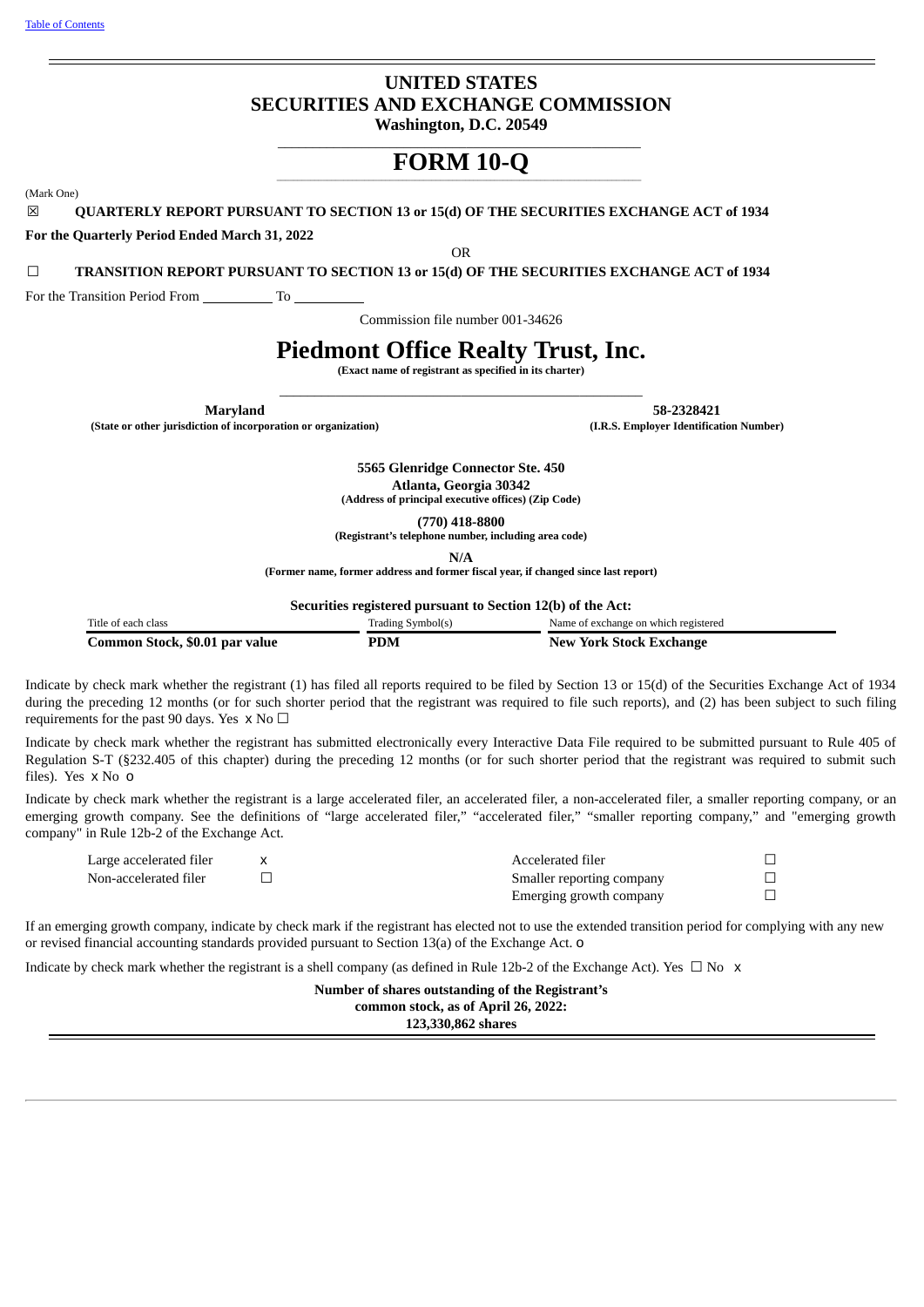## **FORM 10-Q**

## **PIEDMONT OFFICE REALTY TRUST, INC.**

## **TABLE OF CONTENTS**

|          |                          |                                                                                                                          | Page No.        |
|----------|--------------------------|--------------------------------------------------------------------------------------------------------------------------|-----------------|
| PART I   |                          | <b>Financial Information</b>                                                                                             |                 |
|          | Item 1.                  | <b>Consolidated Financial Statements</b>                                                                                 | $\overline{5}$  |
|          |                          | Consolidated Balance Sheets-March 31, 2022 (Unaudited) and December 31, 2021                                             | $6\overline{6}$ |
|          |                          | Consolidated Statements of Income (Unaudited) for the Three Months Ended March 31, 2022 and 2021                         | $\overline{Z}$  |
|          |                          | <b>Consolidated Statements of Comprehensive Income (Unaudited) for the Three Months Ended March 31, 2022</b><br>and 2021 | $\underline{8}$ |
|          |                          | Consolidated Statements of Stockholders' Equity (Unaudited) for the Three Months Ended March 31, 2022 and<br>2021        | $\overline{9}$  |
|          |                          | Consolidated Statements of Cash Flows (Unaudited) for the Three Months Ended March 31, 2022 and 2021                     | 10              |
|          |                          | <b>Condensed Notes to Consolidated Financial Statements (Unaudited)</b>                                                  | 11              |
|          | Item 2.                  | <b>Management's Discussion and Analysis of Financial Condition and Results of Operations</b>                             | 22              |
|          | Item 3.                  | <b>Quantitative and Qualitative Disclosures About Market Risk</b>                                                        | 33              |
|          | Item 4.                  | <b>Controls and Procedures</b>                                                                                           | <u>33</u>       |
| PART II. | <b>Other Information</b> |                                                                                                                          |                 |
|          | Item 1.                  | <b>Legal Proceedings</b>                                                                                                 | <u>35</u>       |
|          | Item 1A.                 | <b>Risk Factors</b>                                                                                                      | <u>35</u>       |
|          | Item 2.                  | <b>Unregistered Sales of Equity Securities and Use of Proceeds</b>                                                       | 35              |
|          | Item 3.                  | Defaults Upon Senior Securities                                                                                          | 35              |
|          | Item 4.                  | <b>Mine Safety Disclosures</b>                                                                                           | <u>35</u>       |
|          | Item 5.                  | <b>Other Information</b>                                                                                                 | <u>35</u>       |
|          | Item 6.                  | <b>Exhibits</b>                                                                                                          | 36              |
|          |                          |                                                                                                                          |                 |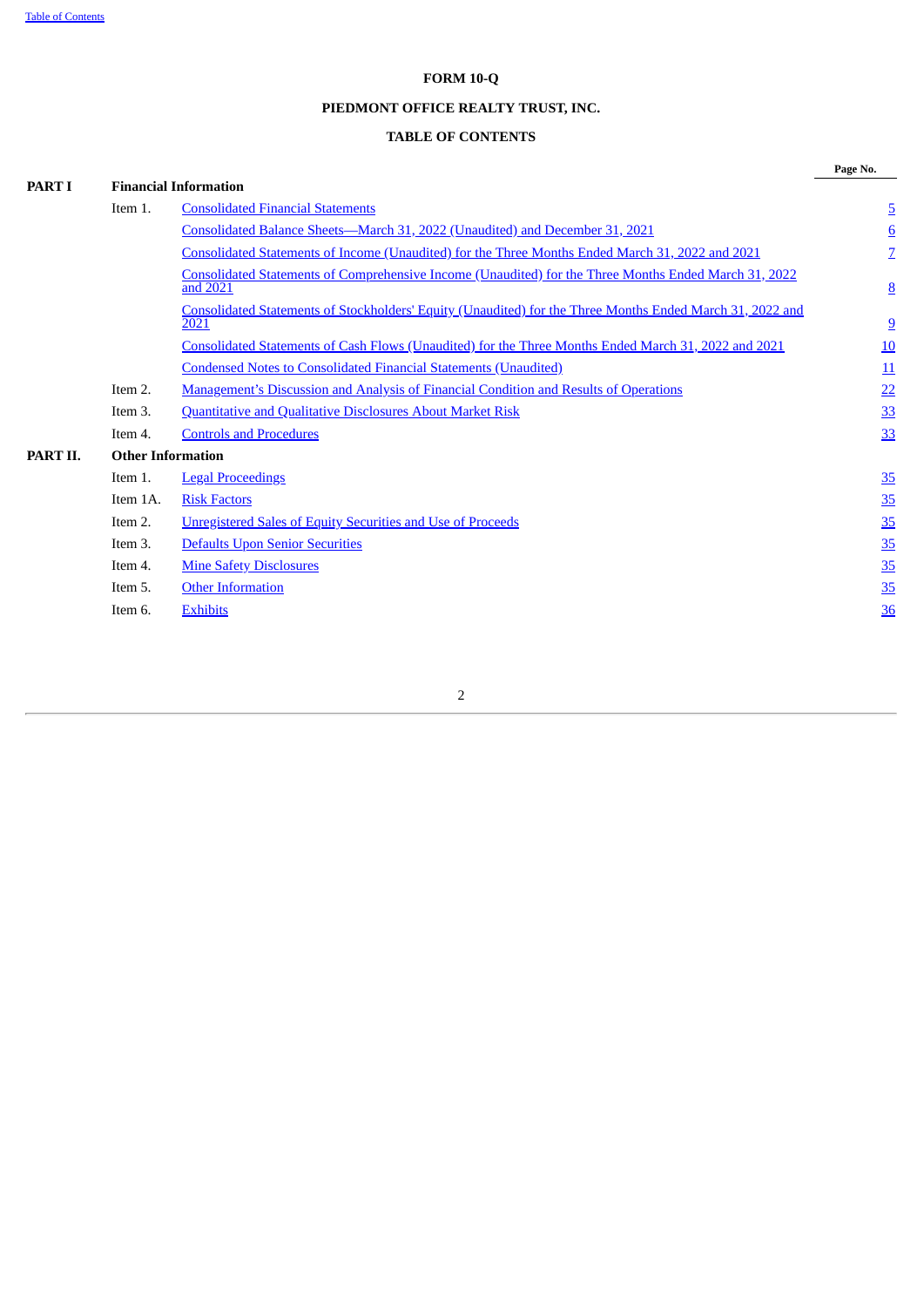#### **CAUTIONARY NOTE REGARDING FORWARD-LOOKING STATEMENTS**

Certain statements contained in this Form 10-Q may constitute forward-looking statements within the meaning of the federal securities laws. In addition, Piedmont Office Realty Trust, Inc. ("Piedmont," "we," "our," or "us"), or its executive officers on Piedmont's behalf, may from time to time make forwardlooking statements in reports and other documents Piedmont files with the Securities and Exchange Commission or in connection with other written or oral statements made to the press, potential investors, or others. Statements regarding future events and developments and Piedmont's future performance, as well as management's expectations, beliefs, plans, estimates, or projections relating to the future, are forward-looking statements. Forward-looking statements include statements preceded by, followed by, or that include the words "may," "will," "expect," "intend," "anticipate," "estimate," "believe," "continue," or other similar words. Examples of such statements in this report include descriptions of our real estate, financings, and operating objectives; discussions regarding future dividends and share repurchases; and discussions regarding the potential impact of economic conditions on our real estate and lease portfolio, among others.

These statements are based on beliefs and assumptions of Piedmont's management, which in turn are based on information available at the time the statements are made. Important assumptions relating to the forward-looking statements include, among others, assumptions regarding the demand for office space in the markets in which Piedmont operates, competitive conditions, and general economic conditions. These assumptions could prove inaccurate. The forward-looking statements also involve risks and uncertainties, which could cause actual results to differ materially from those contained in any forwardlooking statement. Many of these factors are beyond Piedmont's ability to control or predict. Such factors include, but are not limited to, the following:

- Economic, regulatory, socio-economic changes, and/or technology changes (including accounting standards) that impact the real estate market generally, or that could affect patterns of use of commercial office space;
- The impact of competition on our efforts to renew existing leases or re-let space on terms similar to existing leases;
- Changes in the economies and other conditions affecting the office sector in general and specifically the markets in which we primarily operate where we have high concentrations of our Annualized Lease Revenue ("ALR") (see definition below);
- Lease terminations, lease defaults, lease contractions, or changes in the financial condition of our tenants, particularly by one of our large lead tenants;
- Adverse market and economic conditions, including any resulting impairment charges on both our long-lived assets or goodwill resulting therefrom;
- The success of our real estate strategies and investment objectives, including our ability to identify and consummate suitable acquisitions and divestitures;
- The illiquidity of real estate investments, including regulatory restrictions to which real estate investment trusts ("REITs") are subject and the resulting impediment on our ability to quickly respond to adverse changes in the performance of our properties;
- The risks and uncertainties associated with our acquisition and disposition of properties, many of which risks and uncertainties may not be known at the time of acquisition or disposition;
- Development and construction delays, including the potential of supply chain disruptions, and resultant increased costs and risks;
- Our real estate redevelopment and development strategies may not be successful;
- Future acts of terrorism, civil unrest, or armed hostilities in any of the major metropolitan areas in which we own properties, or future cybersecurity attacks against any of our properties or our tenants;
- Risks related to the occurrence of cyber incidents, or a deficiency in our cybersecurity, which could negatively impact our business by causing a disruption to our operations, a compromise or corruption of our confidential information, and/or damage to our business relationships;
- Costs of complying with governmental laws and regulations;
- Uninsured losses or losses in excess of our insurance coverage, and our inability to obtain adequate insurance coverage at a reasonable cost;
- Additional risks and costs associated with directly managing properties occupied by government tenants, including an increased risk of default by government tenants during periods in which state or federal governments are shut down or on furlough;
- Significant price and volume fluctuations in the public markets, including on the exchange which we listed our common stock;
- Changes in interest rates and changes in the method pursuant to which the London Interbank Offered Rate ("LIBOR") rates are determined and the planned phasing out of United States dollar ("USD") LIBOR after June 2023;
- Rising interest rates which could affect our return on investments and/or our ability to finance or refinance properties;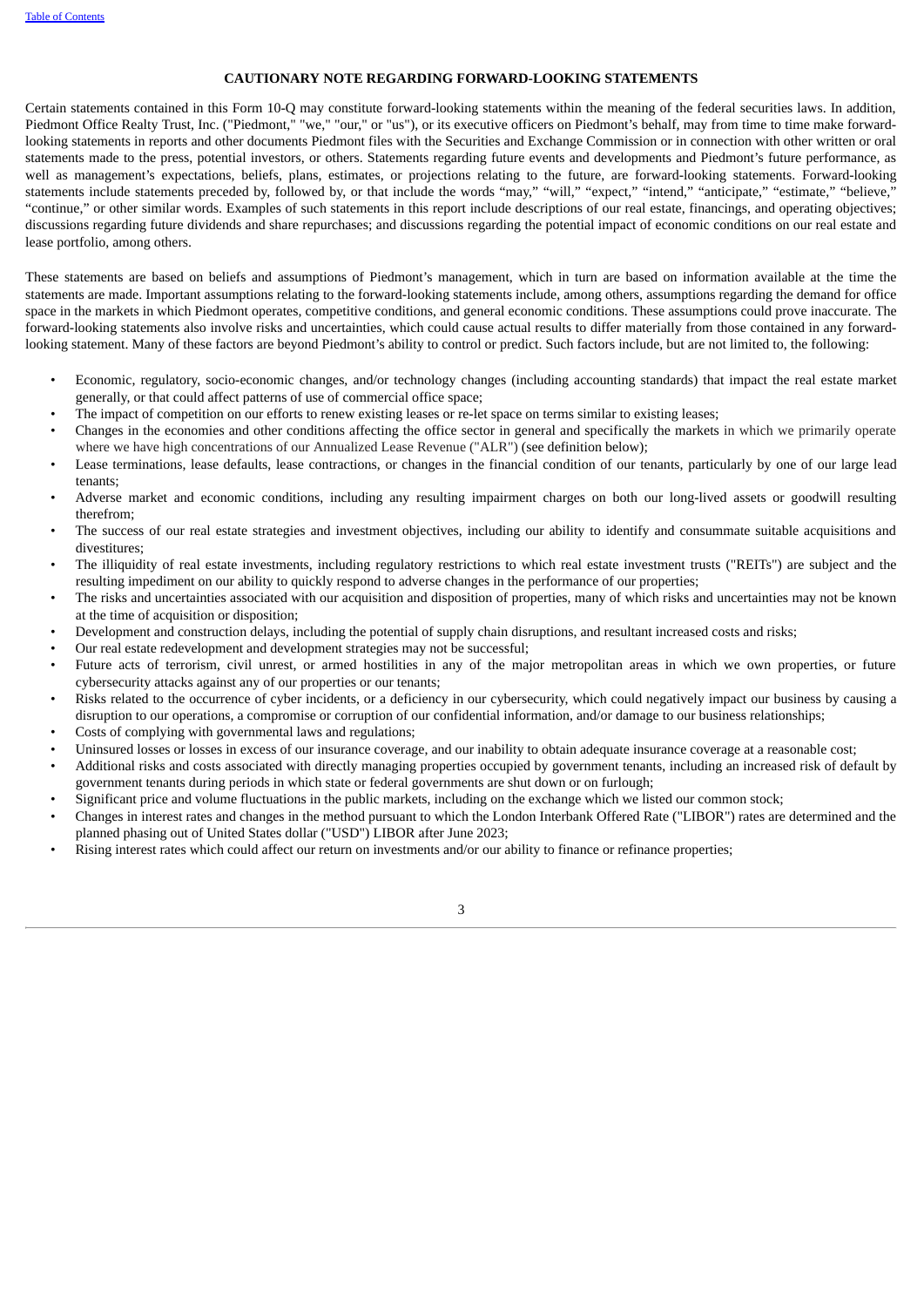- The effect of future offerings of debt or equity securities or changes in market interest rates on the value of our common stock;
- Additional risks and costs associated with inflation and continuing increases in the rate of inflation;
- Uncertainties associated with environmental and other regulatory matters;
- Potential changes in the political environment and reduction in federal and/or state funding of our governmental tenants;
- Changes in the financial condition of our tenants directly or indirectly resulting from geopolitical developments that could negatively affect important supply chains and international trade, the termination or threatened termination of existing international trade agreements, or the implementation of tariffs or retaliatory tariffs on imported or exported goods;
- The effect of any litigation to which we are, or may become, subject;
- Additional risks and costs associated with owning properties occupied by tenants in particular industries, such as oil and gas, hospitality, travel, co-working, etc., including risks of default during start-up and during economic downturns;
- Changes in tax laws impacting REITs and real estate in general, as well as our ability to continue to qualify as a REIT under the Internal Revenue Code of 1986, as amended (the "Code"), or other tax law changes which may adversely affect our stockholders;
- The future effectiveness of our internal controls and procedures;
- Actual or threatened public health epidemics or outbreaks, such as the ongoing COVID-19 pandemic, as well as governmental and private measures taken to combat such health crises, could have a material adverse effect on our business operations and financial results.
- The adequacy of our general reserve related to tenant lease-related assets or the establishment of any other reserve in the future; and
- Other factors, including the risk factors discussed under Item 1A. of our Annual Report on Form 10-K for the year ended December 31, 2021.

Management believes these forward-looking statements are reasonable; however, undue reliance should not be placed on any forward-looking statements, which are based on current expectations. Further, forward-looking statements speak only as of the date they are made, and management undertakes no obligation to update publicly any of them in light of new information or future events.

#### **Information Regarding Disclosures Presented**

ALR is calculated by multiplying (i) current rental payments (defined as base rent plus operating expense reimbursements, if payable by the tenant on a monthly basis under the terms of a lease that has been executed, but excluding (a) rental abatements and (b) rental payments related to executed but not commenced leases for space that was covered by an existing lease), by (ii) 12. In instances in which contractual rents or operating expense reimbursements are collected on an annual, semi-annual, or quarterly basis, such amounts are multiplied by a factor of 1, 2, or 4, respectively, to calculate the annualized figure. For leases that have been executed but not commenced relating to unleased space, ALR is calculated by multiplying (i) the monthly base rental payment (excluding abatements) plus any operating expense reimbursements for the initial month of the lease term, by (ii) 12. Unless stated otherwise, this measure excludes revenues associated with development properties and properties taken out of service for redevelopment, if any.

 $\overline{A}$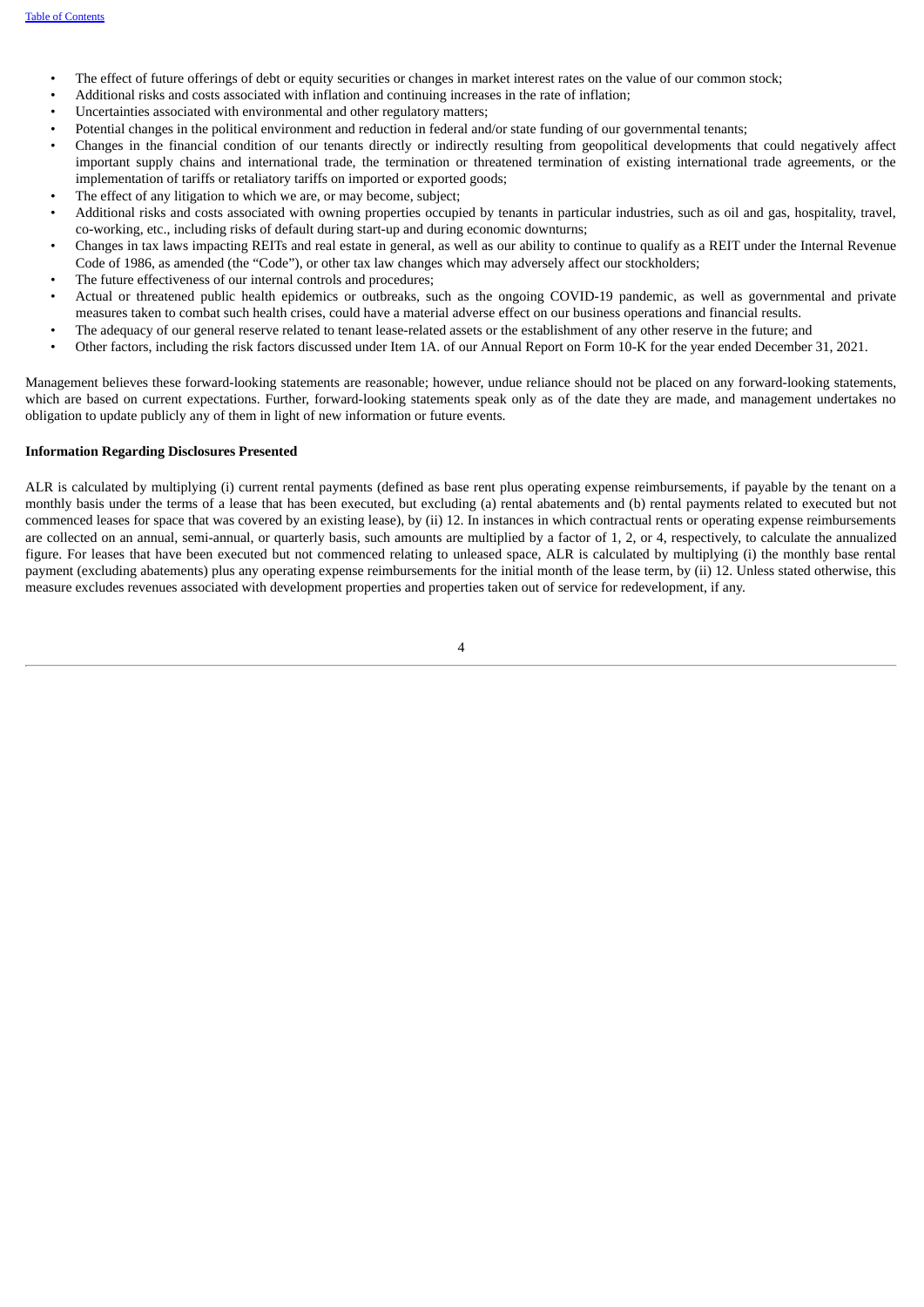#### **PART I. FINANCIAL INFORMATION**

#### <span id="page-4-0"></span>**ITEM 1. CONSOLIDATED FINANCIAL STATEMENTS.**

The information presented in the accompanying consolidated balance sheets and related consolidated statements of income, comprehensive income, stockholders' equity, and cash flows reflects all adjustments that are, in management's opinion, necessary for a fair and consistent presentation of financial position, results of operations, and cash flows in accordance with generally accepted accounting principles ("GAAP").

<span id="page-4-1"></span>The accompanying financial statements should be read in conjunction with the notes to Piedmont's financial statements and Management's Discussion and Analysis of Financial Condition and Results of Operations included in this report on Form 10-Q and with Piedmont's Annual Report on Form 10-K for the year ended December 31, 2021. Piedmont's results of operations for the three months ended March 31, 2022 are not necessarily indicative of the operating results expected for the full year.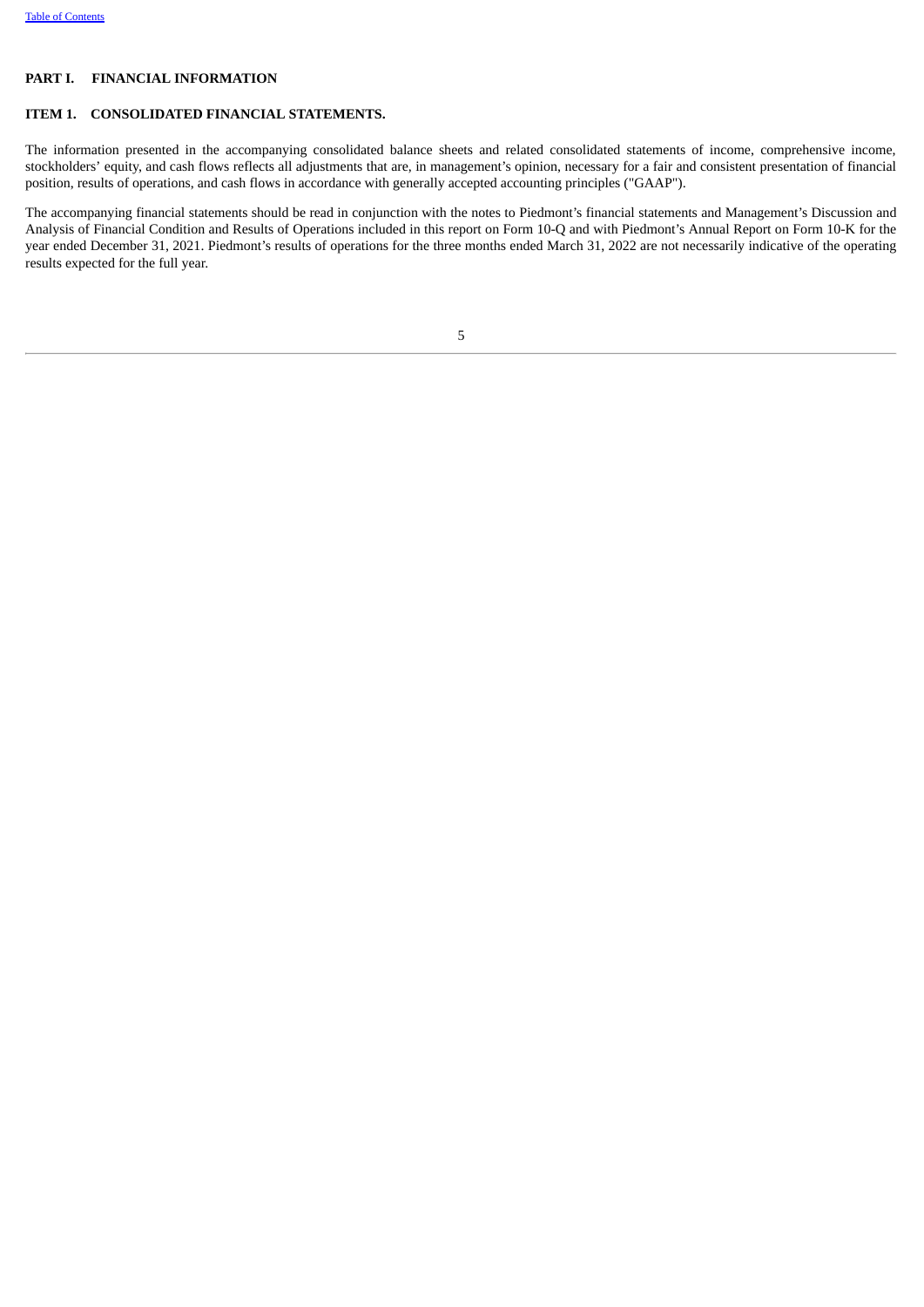## **PIEDMONT OFFICE REALTY TRUST, INC. CONSOLIDATED BALANCE SHEETS**

(in thousands, except for share and per share amounts)

| Assets:<br>Real estate assets, at cost:<br>\$<br>521,789<br>Land<br>\$<br>Buildings and improvements, less accumulated depreciation of \$863,306 and \$861,206 as of March 31,<br>2022 and December 31, 2021, respectively<br>2,488,501<br>Intangible lease assets, less accumulated amortization of \$86,664 and \$83,777 as of March 31, 2022 and<br>December 31, 2021, respectively<br>86,353<br>50,719<br>Construction in progress<br>Real estate assets held for sale, net | 529,941<br>2,513,697<br>94,380<br>43,406<br>63,887<br>3,245,311<br>7,419<br>2,995<br>162,632<br>118,500 |
|---------------------------------------------------------------------------------------------------------------------------------------------------------------------------------------------------------------------------------------------------------------------------------------------------------------------------------------------------------------------------------------------------------------------------------------------------------------------------------|---------------------------------------------------------------------------------------------------------|
|                                                                                                                                                                                                                                                                                                                                                                                                                                                                                 |                                                                                                         |
|                                                                                                                                                                                                                                                                                                                                                                                                                                                                                 |                                                                                                         |
|                                                                                                                                                                                                                                                                                                                                                                                                                                                                                 |                                                                                                         |
|                                                                                                                                                                                                                                                                                                                                                                                                                                                                                 |                                                                                                         |
|                                                                                                                                                                                                                                                                                                                                                                                                                                                                                 |                                                                                                         |
|                                                                                                                                                                                                                                                                                                                                                                                                                                                                                 |                                                                                                         |
|                                                                                                                                                                                                                                                                                                                                                                                                                                                                                 |                                                                                                         |
| Total real estate assets<br>3,147,362                                                                                                                                                                                                                                                                                                                                                                                                                                           |                                                                                                         |
| Cash and cash equivalents<br>7,211                                                                                                                                                                                                                                                                                                                                                                                                                                              |                                                                                                         |
| Tenant receivables, net of allowance for doubtful accounts of \$4,000 as of March 31, 2022 and<br>December 31, 2021<br>3,095                                                                                                                                                                                                                                                                                                                                                    |                                                                                                         |
| Straight-line rent receivables<br>164,776                                                                                                                                                                                                                                                                                                                                                                                                                                       |                                                                                                         |
| Notes receivable                                                                                                                                                                                                                                                                                                                                                                                                                                                                |                                                                                                         |
| Restricted cash and escrows<br>1,457                                                                                                                                                                                                                                                                                                                                                                                                                                            | 1,441                                                                                                   |
| Prepaid expenses and other assets<br>21,318                                                                                                                                                                                                                                                                                                                                                                                                                                     | 20,485                                                                                                  |
| Goodwill<br>98,918                                                                                                                                                                                                                                                                                                                                                                                                                                                              | 98,918                                                                                                  |
| Deferred lease costs, less accumulated amortization of \$210,731 and \$205,100 as of March 31, 2022 and<br>December 31, 2021, respectively<br>255,503                                                                                                                                                                                                                                                                                                                           | 264,571                                                                                                 |
| Other assets held for sale, net                                                                                                                                                                                                                                                                                                                                                                                                                                                 | 8,393                                                                                                   |
| <b>Total assets</b><br>\$<br>\$<br>3,699,640                                                                                                                                                                                                                                                                                                                                                                                                                                    | 3,930,665                                                                                               |
| <b>Liabilities:</b>                                                                                                                                                                                                                                                                                                                                                                                                                                                             |                                                                                                         |
| Unsecured debt, net of discount and unamortized debt issuance costs of \$11,447 and \$12,210 as of<br>\$<br>March 31, 2022 and December 31, 2021, respectively<br>1,669,553<br>\$                                                                                                                                                                                                                                                                                               | 1,877,790                                                                                               |
| Accounts payable, accrued expenses and accrued capital expenditures<br>83,609                                                                                                                                                                                                                                                                                                                                                                                                   | 114,453                                                                                                 |
| Dividends payable                                                                                                                                                                                                                                                                                                                                                                                                                                                               | 26,048                                                                                                  |
| Deferred income<br>79,493                                                                                                                                                                                                                                                                                                                                                                                                                                                       | 80,686                                                                                                  |
| Intangible lease liabilities, less accumulated amortization of \$37,349 and \$35,880 as of March 31, 2022 and<br>December 31, 2021, respectively<br>36,077                                                                                                                                                                                                                                                                                                                      | 39,341                                                                                                  |
| 434<br>Interest rate swaps                                                                                                                                                                                                                                                                                                                                                                                                                                                      | 4,924                                                                                                   |
| <b>Total liabilities</b><br>1,869,166                                                                                                                                                                                                                                                                                                                                                                                                                                           | 2,143,242                                                                                               |
| <b>Commitments and Contingencies (Note 6)</b>                                                                                                                                                                                                                                                                                                                                                                                                                                   |                                                                                                         |
| <b>Stockholders' Equity:</b>                                                                                                                                                                                                                                                                                                                                                                                                                                                    |                                                                                                         |
| Shares-in-trust, 150,000,000 shares authorized; none outstanding as of March 31, 2022 or December 31,<br>2021                                                                                                                                                                                                                                                                                                                                                                   |                                                                                                         |
| Preferred stock, no par value, 100,000,000 shares authorized; none outstanding as of March 31, 2022 or<br>December 31, 2021                                                                                                                                                                                                                                                                                                                                                     |                                                                                                         |
| Common stock, \$0.01 par value, 750,000,000 shares authorized; 123,330,862 and 123,076,695 shares issued<br>and outstanding as of March 31, 2022 and December 31, 2021, respectively<br>1,233                                                                                                                                                                                                                                                                                   | 1,231                                                                                                   |
| 3,706,207<br>Additional paid-in capital                                                                                                                                                                                                                                                                                                                                                                                                                                         | 3,701,798                                                                                               |
| Cumulative distributions in excess of earnings<br>(1,865,016)                                                                                                                                                                                                                                                                                                                                                                                                                   | (1,899,081)                                                                                             |
| Accumulated other comprehensive loss<br>(13,573)                                                                                                                                                                                                                                                                                                                                                                                                                                | (18, 154)                                                                                               |
| Piedmont stockholders' equity<br>1,828,851                                                                                                                                                                                                                                                                                                                                                                                                                                      | 1,785,794                                                                                               |
| Noncontrolling interest<br>1,623                                                                                                                                                                                                                                                                                                                                                                                                                                                | 1,629                                                                                                   |
| Total stockholders' equity<br>1,830,474                                                                                                                                                                                                                                                                                                                                                                                                                                         | 1,787,423                                                                                               |
| Total liabilities and stockholders' equity<br>\$<br>3,699,640<br>\$                                                                                                                                                                                                                                                                                                                                                                                                             | 3,930,665                                                                                               |

<span id="page-5-0"></span>*See accompanying notes*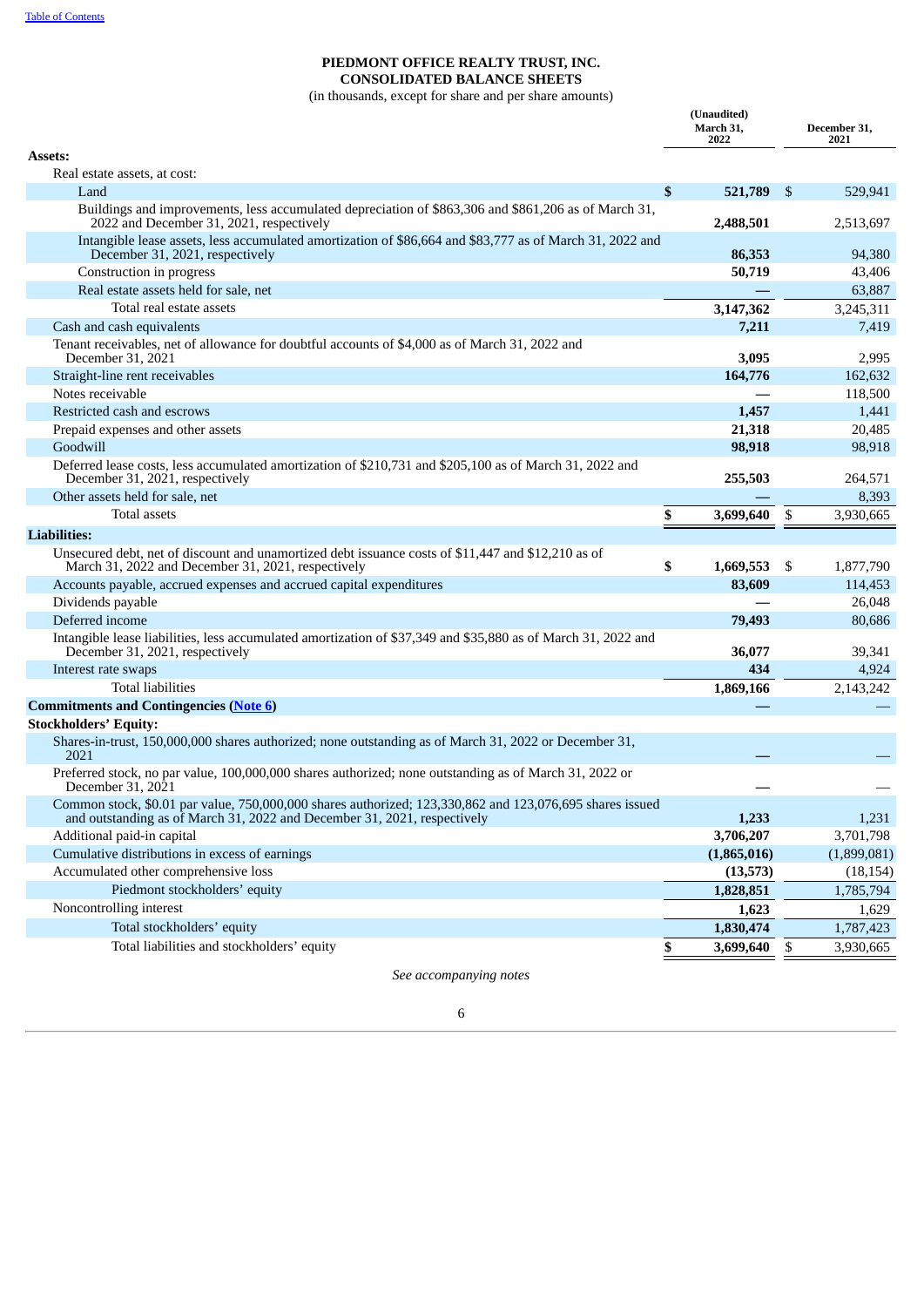## **PIEDMONT OFFICE REALTY TRUST, INC. CONSOLIDATED STATEMENTS OF INCOME (UNAUDITED)**

(in thousands, except for share and per share amounts)

|                                                      | <b>Three Months Ended</b><br>March 31. |                |             |  |  |
|------------------------------------------------------|----------------------------------------|----------------|-------------|--|--|
|                                                      | 2022                                   |                | 2021        |  |  |
| <b>Revenues:</b>                                     |                                        |                |             |  |  |
| Rental and tenant reimbursement revenue              | \$<br>131,912                          | $\mathfrak{S}$ | 125,912     |  |  |
| Property management fee revenue                      | 651                                    |                | 758         |  |  |
| Other property related income                        | 3,586                                  |                | 2,587       |  |  |
|                                                      | 136,149                                |                | 129,257     |  |  |
| <b>Expenses:</b>                                     |                                        |                |             |  |  |
| Property operating costs                             | 53,622                                 |                | 51,424      |  |  |
| Depreciation                                         | 31,515                                 |                | 28,103      |  |  |
| Amortization                                         | 22,252                                 |                | 22,912      |  |  |
| General and administrative                           | 7,595                                  |                | 7,251       |  |  |
|                                                      | 114,984                                |                | 109,690     |  |  |
| Other income (expense):                              |                                        |                |             |  |  |
| Interest expense                                     | (13,898)                               |                | (12,580)    |  |  |
| Other income                                         | 2,024                                  |                | 2,356       |  |  |
| Gain on sale of real estate assets                   | 50,673                                 |                |             |  |  |
|                                                      | 38,799                                 |                | (10, 224)   |  |  |
| <b>Net income</b>                                    | 59,964                                 |                | 9,343       |  |  |
| Net loss applicable to noncontrolling interest       |                                        |                |             |  |  |
| Net income applicable to Piedmont                    | 59,964                                 | \$             | 9,344       |  |  |
| Per share information - basic and diluted:           |                                        |                |             |  |  |
| Net income applicable to common stockholders         | \$<br>0.49                             | \$             | 0.08        |  |  |
| Weighted-average common shares outstanding - basic   | 123, 225, 145                          |                | 123,945,972 |  |  |
| Weighted-average common shares outstanding - diluted | 123,509,990                            |                | 124,449,731 |  |  |

<span id="page-6-0"></span>*See accompanying notes*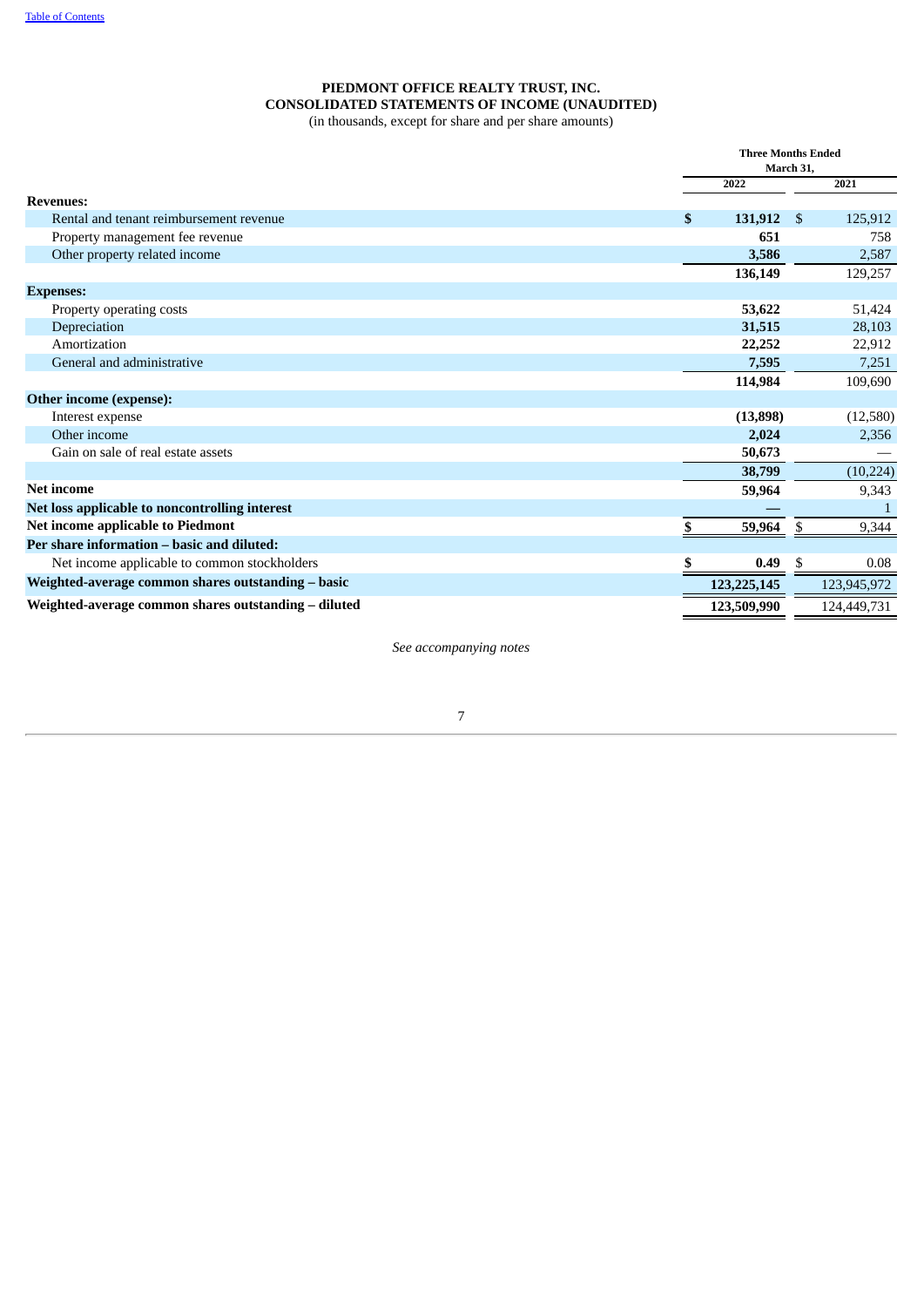## **PIEDMONT OFFICE REALTY TRUST, INC. CONSOLIDATED STATEMENTS OF COMPREHENSIVE INCOME (UNAUDITED)**

(in thousands)

<span id="page-7-0"></span>

|                                                                                                                         | <b>Three Months Ended</b><br>March 31. |  |        |       |      |        |
|-------------------------------------------------------------------------------------------------------------------------|----------------------------------------|--|--------|-------|------|--------|
|                                                                                                                         | 2022                                   |  |        |       | 2021 |        |
| Net income applicable to Piedmont                                                                                       |                                        |  | 59,964 |       |      | 9,344  |
| Other comprehensive income:                                                                                             |                                        |  |        |       |      |        |
| Effective portion of gain on derivative instruments that are designated and qualify as cash flow<br>hedges (See Note 4) | 3.876                                  |  |        | 1.561 |      |        |
| Plus: Reclassification of net loss included in net income (See Note 4)                                                  | 705                                    |  |        | 726   |      |        |
| Other comprehensive income                                                                                              |                                        |  | 4,581  |       |      | 2,287  |
| <b>Comprehensive income applicable to Piedmont</b>                                                                      |                                        |  | 64,545 |       |      | 11,631 |

*See accompanying notes*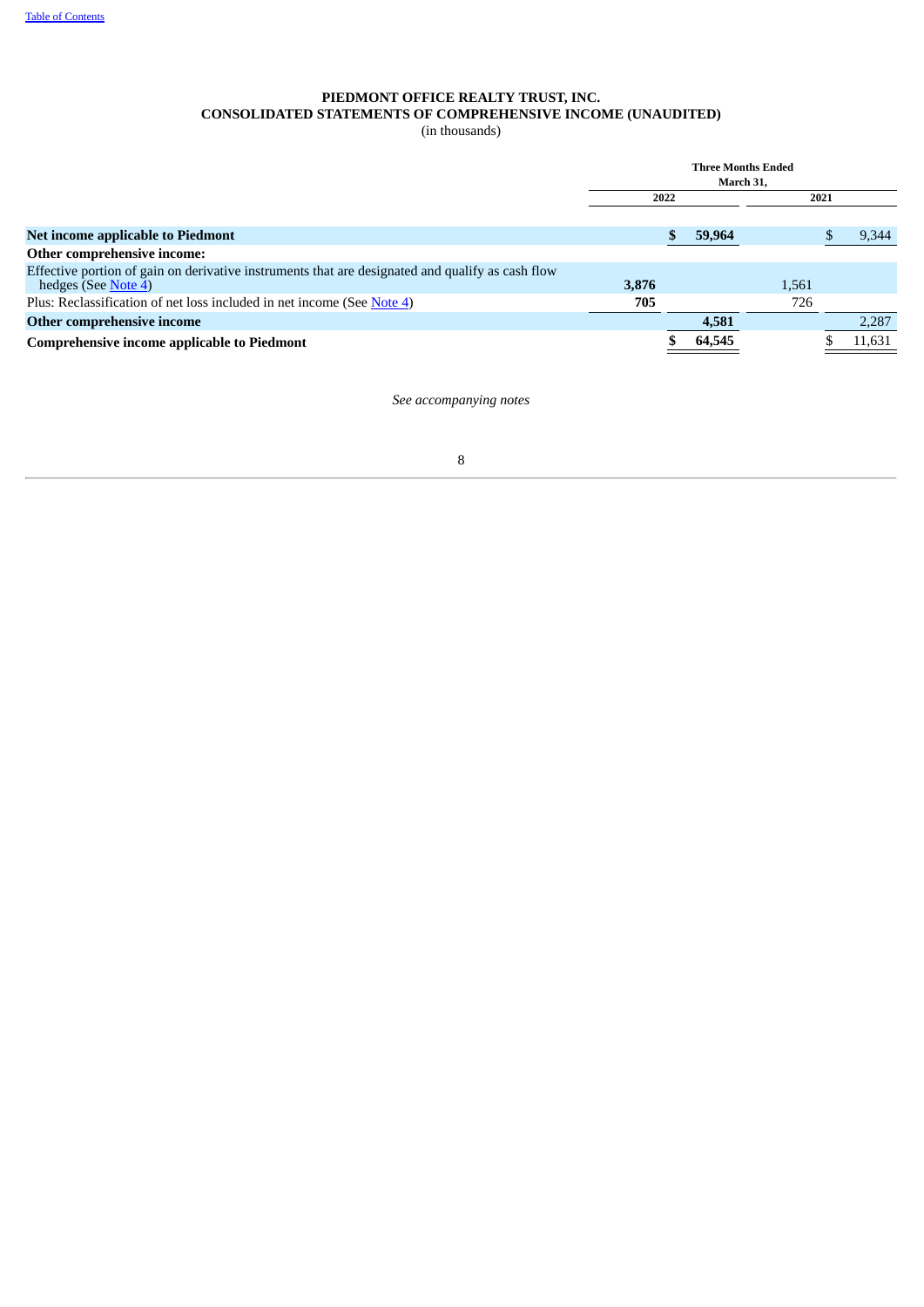## **PIEDMONT OFFICE REALTY TRUST, INC. CONSOLIDATED STATEMENTS OF STOCKHOLDERS' EQUITY (UNAUDITED) FOR THE THREE MONTHS ENDED MARCH 31, 2022 AND 2021**

(in thousands, except per share amounts)

|                                                                                         | <b>Common Stock</b> |        | Cumulative | Accumulated        |                                                                       |  |           |       |                                |                                        |  |                                         |
|-----------------------------------------------------------------------------------------|---------------------|--------|------------|--------------------|-----------------------------------------------------------------------|--|-----------|-------|--------------------------------|----------------------------------------|--|-----------------------------------------|
|                                                                                         | <b>Shares</b>       | Amount |            | Paid-In<br>Capital | <b>Distributions</b><br><b>Additional</b><br>in Excess of<br>Earnings |  | Other     |       | Comprehensive<br>Income/(Loss) | Non-<br>controlling<br><b>Interest</b> |  | <b>Total</b><br>Stockholders'<br>Equity |
| <b>Balance, December 31, 2021</b>                                                       | 123,077             | S.     | 1,231      | \$3,701,798        | $$(1,899,081)$ \$                                                     |  | (18, 154) | 1,629 | ж                              | 1,787,423                              |  |                                         |
| Dividends to common stockholders (\$0.21 per share) and<br>stockholders of subsidiaries |                     |        |            |                    | (25, 899)                                                             |  |           | (6)   |                                | (25, 905)                              |  |                                         |
| Shares issued and amortized under the 2007 Omnibus<br>Incentive Plan, net of tax        | 254                 |        |            | 4,409              |                                                                       |  |           |       |                                | 4,411                                  |  |                                         |
| Net income applicable to Piedmont                                                       |                     |        |            |                    | 59,964                                                                |  |           |       |                                | 59,964                                 |  |                                         |
| Other comprehensive income                                                              |                     |        |            |                    |                                                                       |  | 4,581     |       |                                | 4,581                                  |  |                                         |
| Balance, March 31, 2022                                                                 | 123,331             |        | 1,233      | \$3,706,207        | $$(1,865,016)$ \$                                                     |  | (13,573)  | 1.623 |                                | 1,830,474                              |  |                                         |

<span id="page-8-0"></span>

|                                                                                         | <b>Common Stock</b> |     | <b>Additional</b> | Cumulative<br><b>Distributions</b> |                          | Accumulated<br>Other |                                | Non- | <b>Total</b>            |                                |
|-----------------------------------------------------------------------------------------|---------------------|-----|-------------------|------------------------------------|--------------------------|----------------------|--------------------------------|------|-------------------------|--------------------------------|
|                                                                                         | <b>Shares</b>       |     | Amount            | Paid-In<br>Capital                 | in Excess of<br>Earnings |                      | Comprehensive<br>Income/(Loss) |      | controlling<br>Interest | Stockholders'<br><b>Equity</b> |
| <b>Balance, December 31, 2020</b>                                                       | 123,839             | S   | 1,238             | \$3,693,996                        | $$(1,774,856)$ \,        |                      | $(24,100)$ \$                  |      | 1,683                   | 1,897,961                      |
| Dividends to common stockholders (\$0.21 per share) and<br>stockholders of subsidiaries |                     |     |                   |                                    | (26, 046)                |                      |                                |      | (7)                     | (26, 053)                      |
| Shares issued and amortized under the 2007 Omnibus<br>Incentive Plan, net of tax        | 190                 |     |                   | 3,805                              |                          |                      |                                |      |                         | 3,807                          |
| Net loss applicable to noncontrolling interest                                          |                     |     |                   |                                    |                          |                      |                                |      | (1)                     | (1)                            |
| Net income applicable to Piedmont                                                       |                     |     |                   |                                    | 9,344                    |                      |                                |      |                         | 9,344                          |
| Other comprehensive income                                                              |                     |     |                   |                                    |                          |                      | 2,287                          |      |                         | 2,287                          |
| <b>Balance, March 31, 2021</b>                                                          | 124,029             | \$. | 1.240             | \$3,697,801                        | $$(1,791,558)$ \$        |                      | $(21,813)$ \$                  |      | 1.675                   | 1,887,345                      |
|                                                                                         |                     |     |                   |                                    |                          |                      |                                |      |                         |                                |

*See accompanying notes*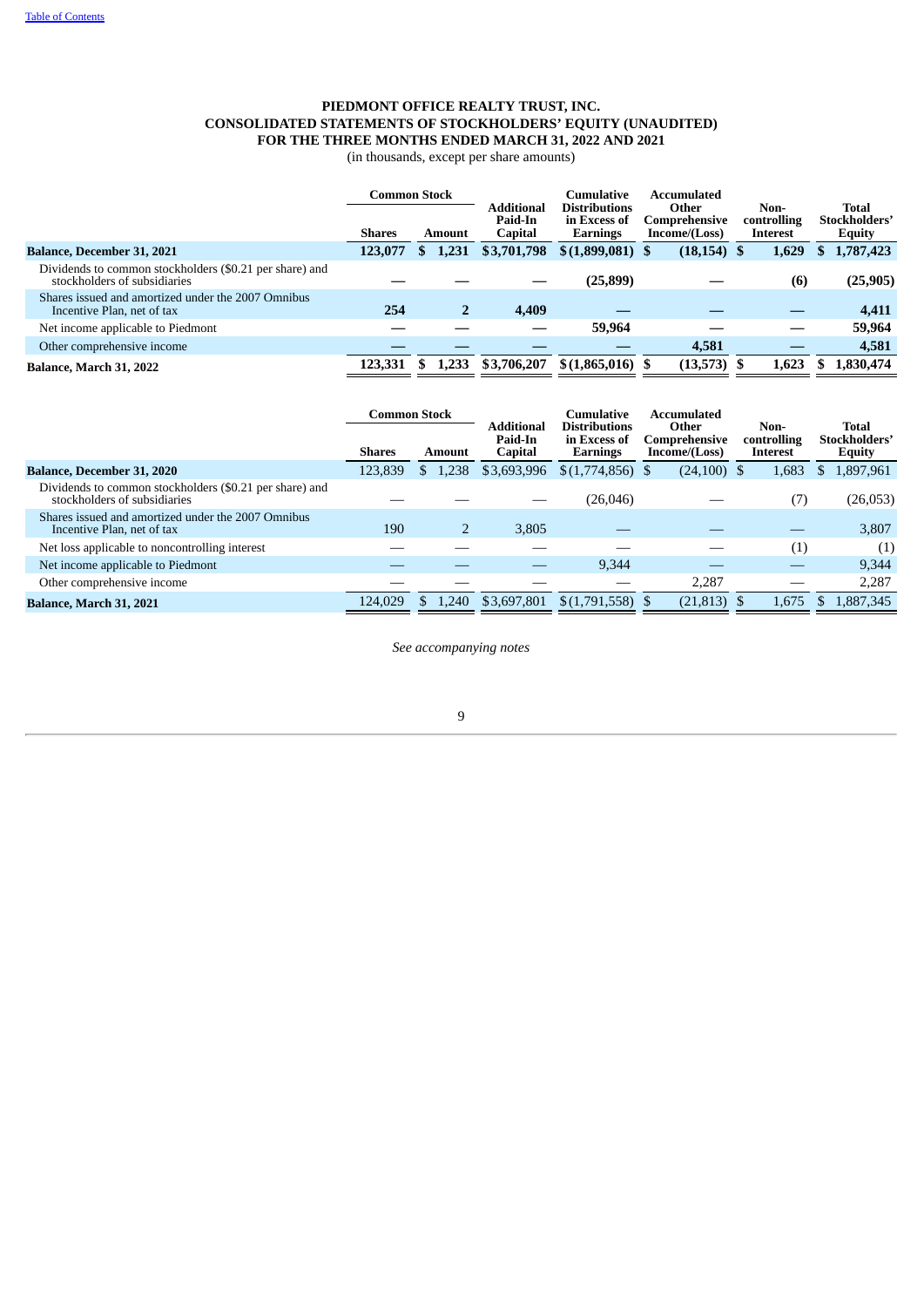#### **PIEDMONT OFFICE REALTY TRUST, INC. CONSOLIDATED STATEMENTS OF CASH FLOWS (UNAUDITED)** (in thousands)

|                                                                                      | <b>Three Months Ended</b><br>March 31, |            |                |           |
|--------------------------------------------------------------------------------------|----------------------------------------|------------|----------------|-----------|
|                                                                                      |                                        | 2022       |                | 2021      |
| <b>Cash Flows from Operating Activities:</b>                                         |                                        |            |                |           |
| Net income                                                                           | \$                                     | 59,964     | \$             | 9,343     |
| Adjustments to reconcile net income to net cash provided by operating activities:    |                                        |            |                |           |
| Depreciation                                                                         |                                        | 31,515     |                | 28,103    |
| Amortization of debt issuance costs inclusive of settled interest rate swaps         |                                        | 869        |                | 760       |
| Other amortization                                                                   |                                        | 20,111     |                | 21,132    |
| General reserve for uncollectible accounts                                           |                                        |            |                | 412       |
| Stock compensation expense                                                           |                                        | 2,814      |                | 3,275     |
| Gain on sale of real estate assets                                                   |                                        | (50, 673)  |                |           |
| Changes in assets and liabilities:                                                   |                                        |            |                |           |
| Increase in tenant and straight-line rent receivables                                |                                        | (3,712)    |                | (2,561)   |
| (Increase)/decrease in prepaid expenses and other assets                             |                                        | (947)      |                | 224       |
| Decrease in accounts payable and accrued expenses                                    |                                        | (19,066)   |                | (15,790)  |
| (Decrease)/increase in deferred income                                               |                                        | (1,026)    |                | 1,922     |
| Net cash provided by operating activities                                            |                                        | 39,849     |                | 46,820    |
| <b>Cash Flows from Investing Activities:</b>                                         |                                        |            |                |           |
| Capitalized expenditures                                                             |                                        | (32, 565)  |                | (25,759)  |
| Net sales proceeds from wholly-owned properties                                      |                                        | 143,594    |                |           |
| Proceeds from notes receivable                                                       |                                        | 118,500    |                |           |
| Deferred lease costs paid                                                            |                                        | (5,235)    |                | (2,054)   |
| Net cash provided by/(used in) investing activities                                  |                                        | 224,294    |                | (27, 813) |
| <b>Cash Flows from Financing Activities:</b>                                         |                                        |            |                |           |
| Debt issuance and other costs paid                                                   |                                        | (15)       |                | (21)      |
| Proceeds from debt                                                                   |                                        | 87,000     |                | 91,000    |
| Repayments of debt                                                                   |                                        | (296,000)  |                | (52, 185) |
| Value of shares withheld for payment of taxes related to employee stock compensation |                                        | (3,366)    |                | (2,164)   |
| Repurchases of common stock as part of announced plan                                |                                        |            |                | (685)     |
| Dividends paid                                                                       |                                        | (51, 954)  |                | (51, 736) |
| Net cash used in financing activities                                                |                                        | (264, 335) |                | (15,791)  |
| Net (decrease)/increase in cash, cash equivalents, and restricted cash and escrows   |                                        | (192)      |                | 3,216     |
| Cash, cash equivalents, and restricted cash and escrows, beginning of period         |                                        | 8,860      |                | 9,214     |
| Cash, cash equivalents, and restricted cash and escrows, end of period               | \$                                     | 8,668      | $\mathfrak{s}$ | 12,430    |

<span id="page-9-0"></span>*See accompanying notes*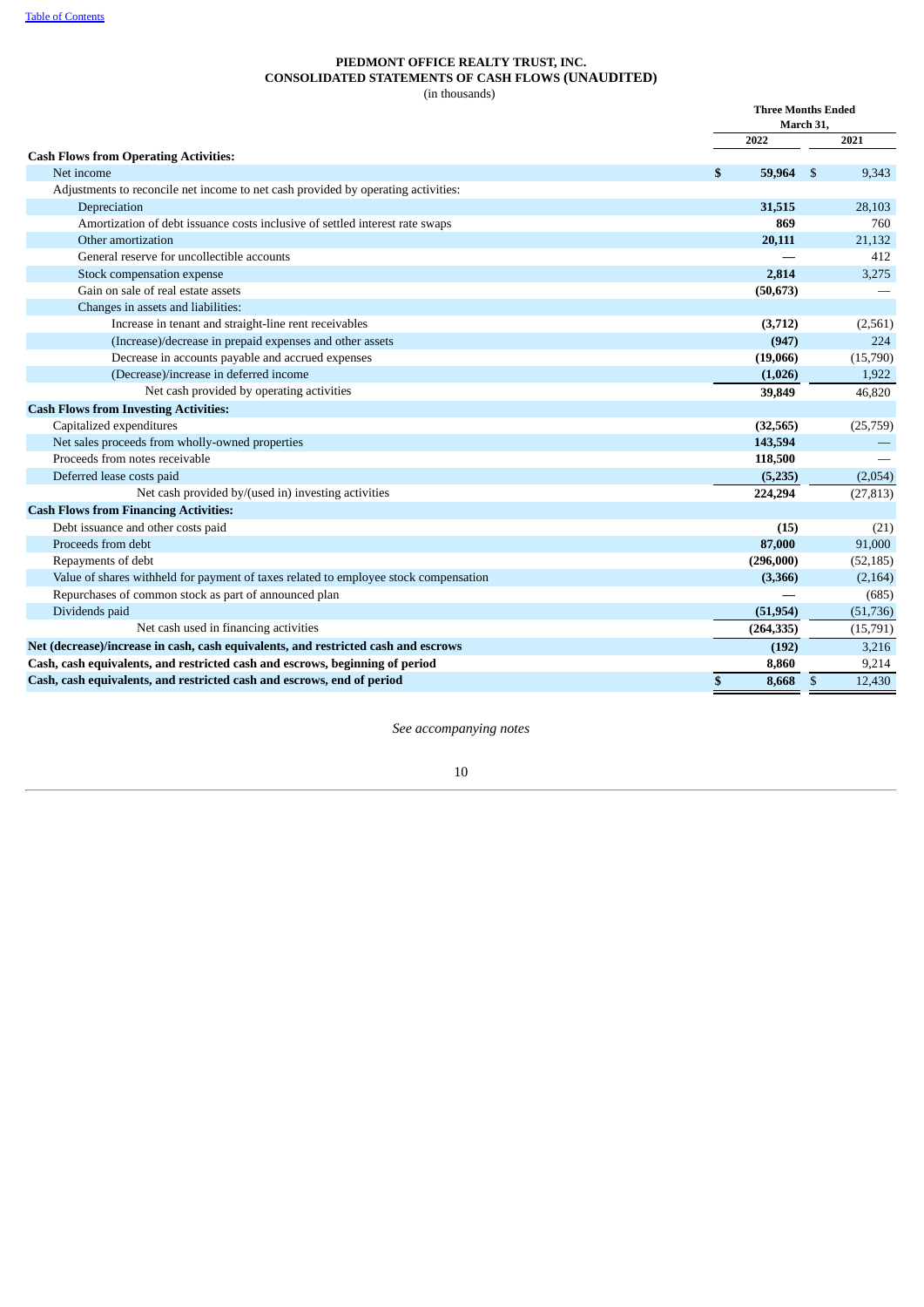#### **PIEDMONT OFFICE REALTY TRUST, INC. CONDENSED NOTES TO CONSOLIDATED FINANCIAL STATEMENTS**

#### **MARCH 31, 2022 (Unaudited)**

#### **1. Organization**

Piedmont Office Realty Trust, Inc. ("Piedmont") (NYSE: PDM) is a Maryland corporation that operates in a manner so as to qualify as a real estate investment trust ("REIT") for federal income tax purposes and engages in the ownership, management, development, redevelopment, and operation of high-quality, Class A office properties located primarily in the Sunbelt. Piedmont was incorporated in 1997 and commenced operations in 1998. Piedmont conducts business through its wholly-owned subsidiary, Piedmont Operating Partnership, L.P. ("Piedmont OP"), a Delaware limited partnership. Piedmont OP owns properties directly, through wholly-owned subsidiaries, and through various joint ventures which it controls. References to Piedmont herein shall include Piedmont and all of its subsidiaries, including Piedmont OP and its subsidiaries and joint ventures.

As of March 31, 2022, Piedmont owned 52 in-service, Class A office properties and one redevelopment asset, primarily located within the Sunbelt. As of March 31, 2022, the in-service portfolio comprised approximately 16.1 million square feet (unaudited) and was 87.0% leased.

#### **2. Summary of Significant Accounting Policies**

#### *Basis of Presentation and Principles of Consolidation*

The consolidated financial statements of Piedmont have been prepared in accordance with the rules and regulations of the Securities and Exchange Commission (the "SEC"), including the instructions to Form 10-Q and Article 10 of Regulation S-X, and do not include all of the information and footnotes required by GAAP for complete financial statements. In the opinion of management, the statements for the unaudited interim periods presented include all adjustments, which are of a normal and recurring nature, necessary for a fair presentation of the results for such periods. Results for these interim periods are not necessarily indicative of a full year's results.

Piedmont's consolidated financial statements include the accounts of Piedmont, Piedmont's wholly-owned subsidiaries, any variable interest entity ("VIE") of which Piedmont or any of its wholly-owned subsidiaries is considered to have the power to direct the activities of the entity and the obligation to absorb losses/right to receive benefits, or any entity in which Piedmont or any of its wholly-owned subsidiaries owns a controlling interest. In determining whether Piedmont or Piedmont OP has a controlling interest, the following factors, among others, are considered: equity ownership, voting rights, protective rights of investors, and participatory rights of investors. For further information, refer to the financial statements and footnotes included in Piedmont's Annual Report on Form 10-K for the year ended December 31, 2021.

All intercompany balances and transactions have been eliminated upon consolidation.

Further, Piedmont has formed special purpose entities to acquire and hold real estate. Each special purpose entity is a separate legal entity. Consequently, the assets of these special purpose entities are not available to all creditors of Piedmont. The assets owned by these special purpose entities are being reported on a consolidated basis with Piedmont's assets for financial reporting purposes only.

#### *Use of Estimates*

The preparation of the accompanying consolidated financial statements in conformity with GAAP requires management to make estimates and assumptions that affect the amounts reported in the accompanying consolidated financial statements and notes. The most significant of these estimates include the underlying cash flows and holding periods used in assessing impairment, judgements regarding the recoverability of goodwill, and the assessment of the collectibility of receivables. While Piedmont has made, what it believes to be, appropriate accounting estimates based on the facts and circumstances available as of the reporting date, actual results could materially differ from those estimates.

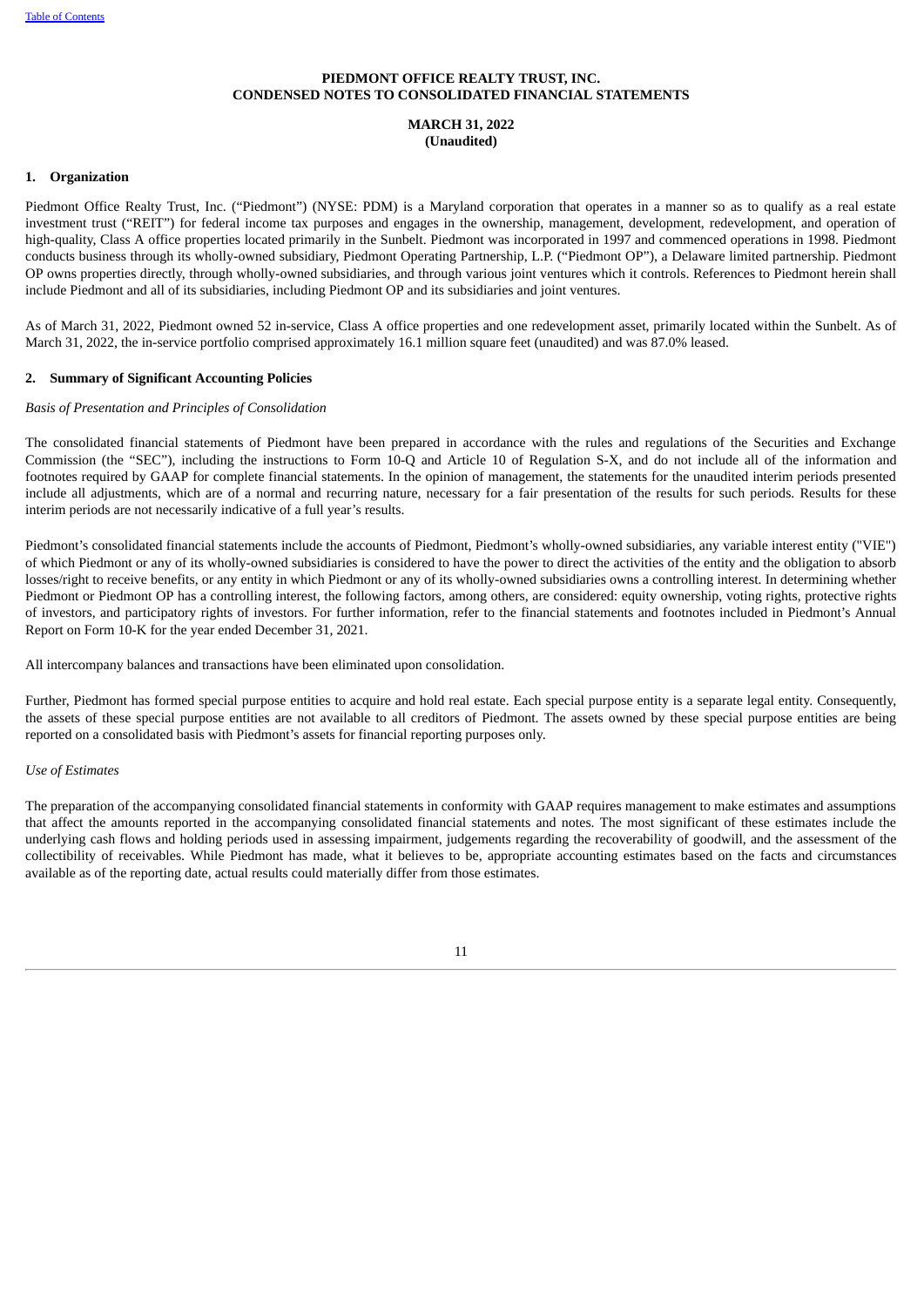#### *Income Taxes*

Piedmont has elected to be taxed as a REIT under the Internal Revenue Code of 1986, as amended, and has operated as such, beginning with its taxable year ended December 31, 1998. To qualify as a REIT, Piedmont must meet certain organizational and operational requirements, including a requirement to distribute at least 90% of its annual REIT taxable income. As a REIT, Piedmont is generally not subject to federal income taxes, subject to fulfilling, among other things, its taxable income distribution requirement. Piedmont is subject to certain taxes related to the operations of properties in certain locations, as well as operations conducted by its taxable REIT subsidiary which have been provided for in the financial statements.

#### *Operating Leases*

Piedmont recognized the following fixed and variable lease payments, which together comprised rental and tenant reimbursement revenue in the accompanying consolidated statements of income for the three months ended March 31, 2022 and 2021, respectively, as follows (in thousands):

|                                               | <b>Three Months Ended</b> |                   |  |                   |  |
|-----------------------------------------------|---------------------------|-------------------|--|-------------------|--|
|                                               |                           | March 31,<br>2022 |  | March 31,<br>2021 |  |
| <b>Fixed payments</b>                         |                           | 109,732           |  | 105,170           |  |
| Variable payments                             |                           | 22,180            |  | 20,742            |  |
| Total Rental and Tenant Reimbursement Revenue |                           | 131,912           |  | 125,912           |  |

Operating leases where Piedmont is the lessee relate primarily to office space in buildings owned by third parties. Piedmont's right of use asset and corresponding lease liability was approximately \$40,000 and \$60,000 as of March 31, 2022 and December 31, 2021, respectively. The right of use asset is recorded as a component of prepaid expenses and other assets, whereas the corresponding liability is presented as a component of accounts payable, accrued expenses, and accrued capital expenditures in the accompanying consolidated balance sheets. For the three months ended March 31, 2022 and 2021, Piedmont recognized approximately \$20,000 of operating lease costs related to these office space leases. As of March 31, 2022, the remaining lease term of Piedmont's right of use asset is approximately six months, and the discount rate is 1.06%.

#### **3. Debt**

(2)

The following table summarizes the terms of Piedmont's indebtedness outstanding as of March 31, 2022 and December 31, 2021 (in thousands):

|                                                            |                    |                          |                   | <b>Amount Outstanding as of</b> |                |   |                          |
|------------------------------------------------------------|--------------------|--------------------------|-------------------|---------------------------------|----------------|---|--------------------------|
| Facility <sup>(1)</sup>                                    | <b>Stated Rate</b> | <b>Effectixe Rate</b>    | <b>Maturity</b>   |                                 | March 31, 2022 |   | <b>December 31, 2021</b> |
| \$500 Million Unsecured 2018 Line of Credit <sup>(3)</sup> | $LIBOR + 0.90\%$   | 1.36 %                   | $9/30/2022^{(4)}$ | S                               | 81,000         | S | 290,000                  |
| \$350 Million Unsecured Senior Notes due 2023              | 3.40%              | 3.43%                    | 6/01/2023         |                                 | 350,000        |   | 350,000                  |
| \$400 Million Unsecured Senior Notes due 2024              | 4.45%              | 4.10 %                   | 3/15/2024         |                                 | 400,000        |   | 400,000                  |
| \$250 Million Unsecured 2018 Term Loan                     | $LIBOR + 0.95\%$   | $2.26 \%$ <sup>(5)</sup> | 3/31/2025         |                                 | 250,000        |   | 250,000                  |
| \$300 Million Unsecured Senior Notes due 2030              | 3.15%              | 3.90%                    | 8/15/2030         |                                 | 300,000        |   | 300,000                  |
| \$300 Million Unsecured Senior Notes due 2032              | 2.75%              | 2.78 %                   | 4/1/2032          |                                 | 300,000        |   | 300,000                  |
| Discounts and unamortized debt issuance costs              |                    |                          |                   |                                 | (11, 447)      |   | (12,210)                 |
| Total/Weighted Average <sup>(6)</sup>                      | $3.22\%$           |                          |                   |                                 | 1,669,553      |   | 1,877,790                |

All of Piedmont's outstanding debt as of March 31, 2022 is unsecured and interest-only until maturity. (1)

Effective rate after consideration of settled or in-place interest rate swap agreements and issuance discounts.

On a periodic basis, Piedmont may select from multiple interest rate options, including the prime rate and various-length LIBOR locks on all or a portion of the principal. All LIBOR selections are subject to an additional spread over the selected rate based on Piedmont's current credit rating. (3)

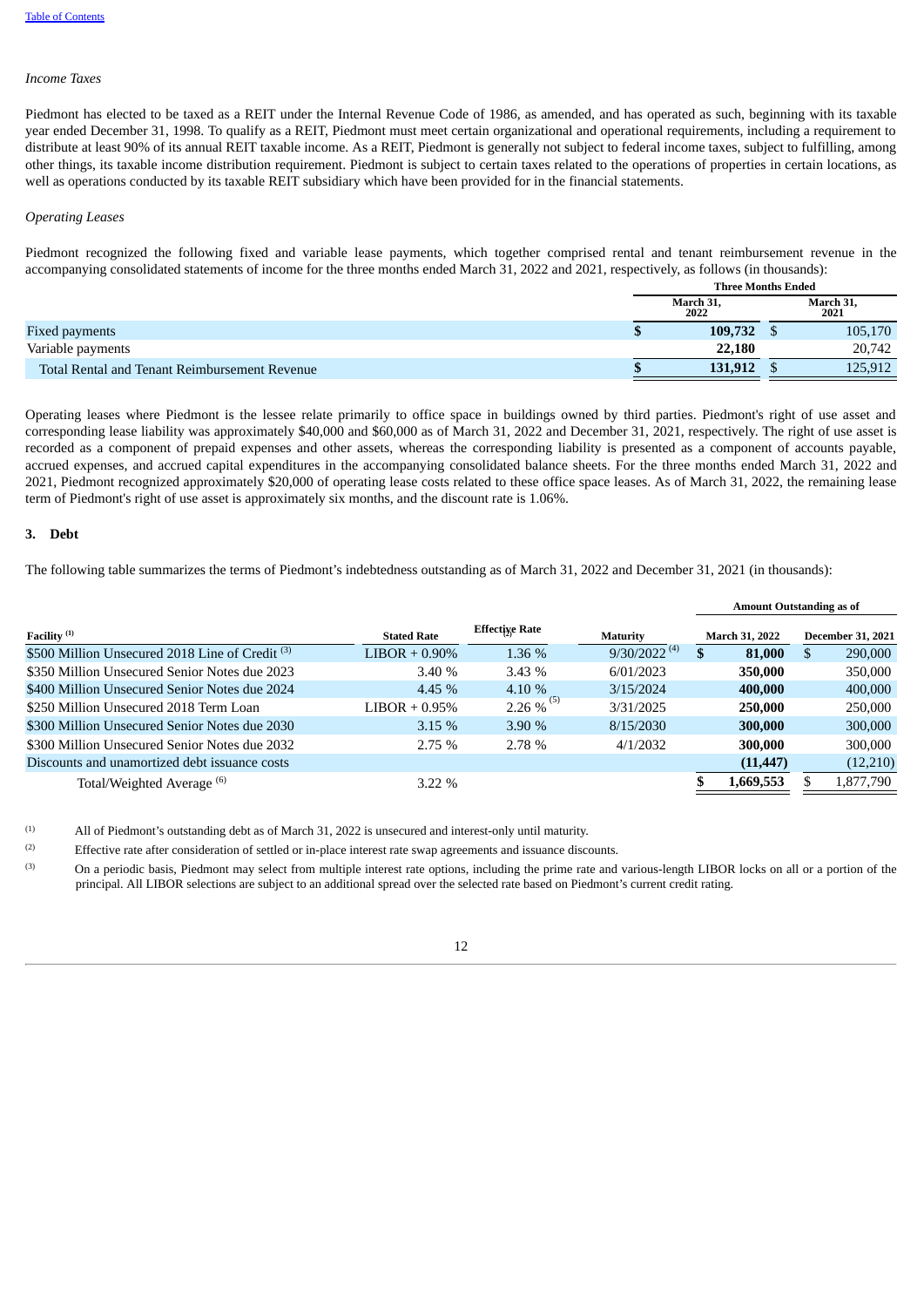- Piedmont may extend the term for up to one additional year (through two available six month extensions to a final extended maturity date of September 29, 2023) provided Piedmont is not then in default and upon payment of extension fees. (4)
- The facility has a stated variable rate; however, Piedmont has entered into interest rate swap agreements which effectively fix, exclusive of changes to Piedmont's credit rating, \$100 million of the principal balance to 3.56% through the maturity date of the loan. For the remaining variable portion of the loan, Piedmont may periodically select from multiple interest rate options, including the prime rate and various-length LIBOR locks on all or a portion of the principal. All LIBOR selections are subject to an additional spread over the selected rate based on Piedmont's current credit rating. The rate presented is the weighted-average rate for the effectively fixed and variable portions of the debt outstanding as of March 31, 2022 (see [Note 4](#page-12-0) for more detail). (5)
- Weighted average is based on contractual balance of outstanding debt and the stated or effectively fixed interest rates as of March 31, 2022. (6)

Piedmont made interest payments on all debt facilities, including interest rate swap cash settlements, of approximately \$15.8 million and \$16.5 million for the three months ended March 31, 2022 and 2021, respectively. Also, Piedmont capitalized interest of approximately \$1.0 million and \$0.8 million for the three months ended March 31, 2022 and 2021, respectively. As of March 31, 2022, Piedmont believes it was in compliance with all financial covenants associated with its debt instruments.

See [Note](#page-13-0) 5 for a description of Piedmont's estimated fair value of debt as of March 31, 2022.

#### <span id="page-12-0"></span>**4. Derivative Instruments**

#### *Risk Management Objective of Using Derivatives*

In addition to operational risks which arise in the normal course of business, Piedmont is exposed to economic risks such as interest rate, liquidity, and credit risk. In certain situations, Piedmont has entered into derivative financial instruments such as interest rate swap agreements and other similar agreements to manage interest rate risk exposure arising from current or future variable rate debt transactions. Interest rate swap agreements involve the receipt or payment of future known and uncertain cash amounts, the value of which are determined by interest rates. Piedmont's objective in using interest rate derivatives is to add stability to interest expense and to manage its exposure to interest rate movements.

#### *Cash Flow Hedges of Interest Rate Risk*

Interest rate swaps designated as cash flow hedges involve the receipt of variable-rate amounts from a counterparty in exchange for Piedmont making fixed-rate payments over the life of the agreements without exchange of the underlying notional amount.

The maximum length of time over which Piedmont is hedging its exposure to the variability in future cash flows for forecasted transactions is 36 months. A detail of Piedmont's interest rate derivatives outstanding as of March 31, 2022 is as follows:

| <b>Interest Rate Derivatives:</b> | Number of<br>Swap<br>Agreements | <b>Associated Debt Instrument</b>         | <b>Total</b><br><b>Notional Amount</b><br>(in millions) | <b>Effective Date</b> | <b>Maturity Date</b> |
|-----------------------------------|---------------------------------|-------------------------------------------|---------------------------------------------------------|-----------------------|----------------------|
| Interest rate swaps               |                                 | \$250 Million Unsecured 2018 Term<br>Loan | 100                                                     | 3/29/2018             | 3/31/2025            |

Piedmont presents its interest rate derivatives on its consolidated balance sheets on a gross basis as interest rate swap assets and interest rate swap liabilities. A detail of Piedmont's interest rate derivatives on a gross and net basis as of March 31, 2022 and December 31, 2021, respectively, is as follows (in thousands):

| Interest rate swaps classified as: | March 31.<br>2022 |       | December 31,<br>2021 |
|------------------------------------|-------------------|-------|----------------------|
| Gross derivative assets            |                   |       |                      |
| Gross derivative liabilities       |                   | (434) | (4,924)              |
| Net derivative liability           |                   | (434) | (4,924)              |

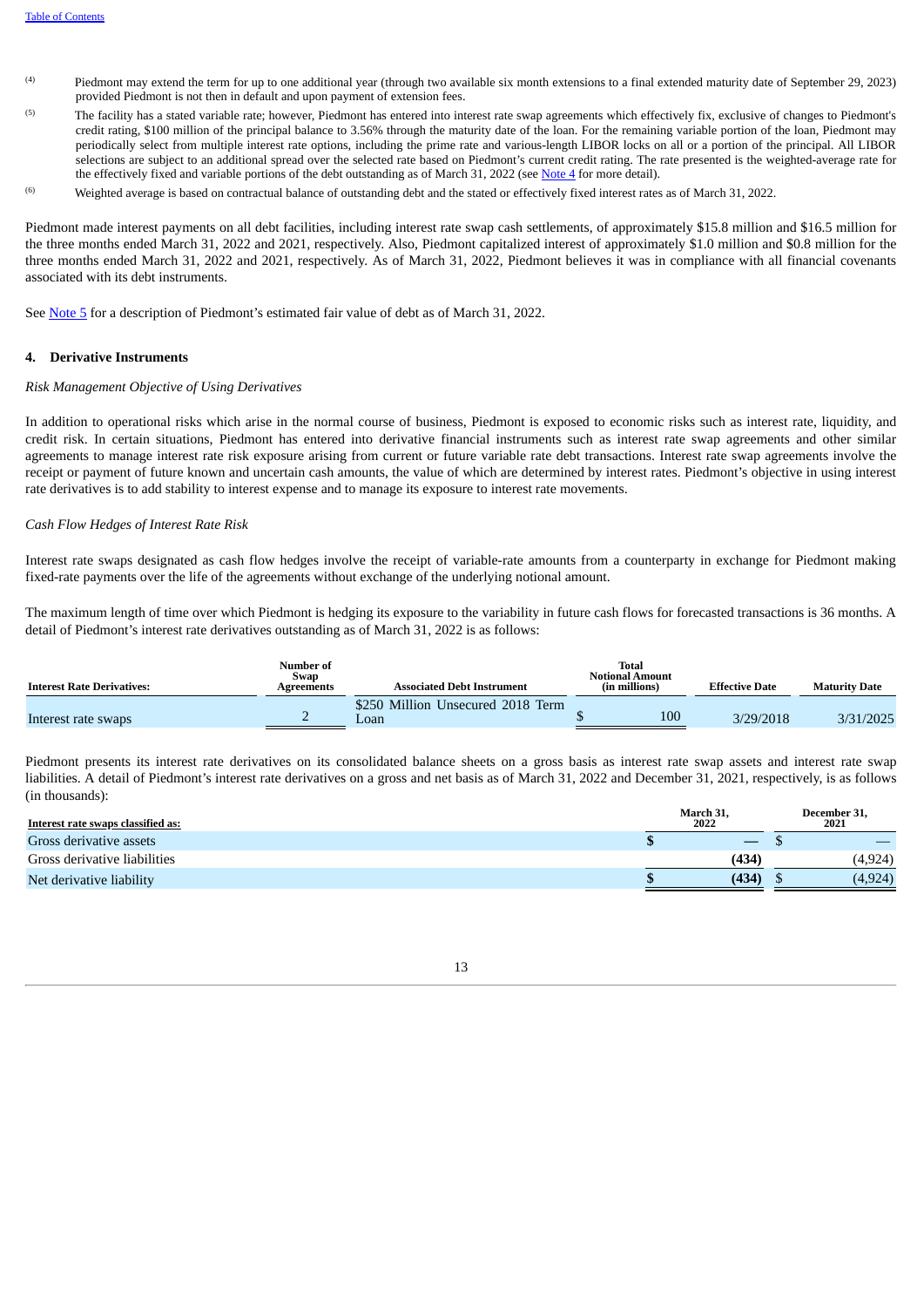The gain/(loss) on Piedmont's interest rate derivatives, including previously settled forward swaps, that was recorded in other comprehensive income ("OCI") and the accompanying consolidated statements of income as a component of interest expense for the three months ended March 31, 2022 and 2021, respectively, is as follows (in thousands):

|                                                                                     | <b>Three Months Ended</b> |                   |  |                   |  |
|-------------------------------------------------------------------------------------|---------------------------|-------------------|--|-------------------|--|
| <b>Interest Rate Swaps in Cash Flow Hedging Relationships</b>                       |                           | March 31.<br>2022 |  | March 31,<br>2021 |  |
| Amount of gain recognized in OCI                                                    |                           | 3.876             |  | 1,561             |  |
| Amount of previously recorded loss reclassified from OCI into interest expense      |                           | $(705)$ \$        |  | (726)             |  |
|                                                                                     |                           |                   |  |                   |  |
| Total amount of interest expense presented in the consolidated statements of income |                           | (13.898)          |  | (12,580)          |  |

Piedmont estimates that approximately \$1.2 million will be reclassified from OCI as an increase in interest expense over the next twelve months. Piedmont recognized no hedge ineffectiveness on its cash flow hedges during the three months ended March 31, 2022 and 2021, respectively.

Additionally, see [Note](#page-13-0) 5 for fair value disclosures of Piedmont's derivative instruments.

#### *Credit-risk-related Contingent Features*

Piedmont has agreements with its derivative counterparties that contain a provision whereby if Piedmont defaults on any of its indebtedness, including default where repayment of the indebtedness has not been accelerated by the lender, then Piedmont could also be declared in default on its derivative obligations. If Piedmont were to breach any of the contractual provisions of the derivative contracts, it could be required to settle its liability obligations under the agreements at their termination value of the estimated fair values plus accrued interest, or approximately \$0.5 million as of March 31, 2022. Additionally, Piedmont has rights of set-off under certain of its derivative agreements related to potential termination fees and amounts payable under the agreements, if a termination were to occur.

#### <span id="page-13-0"></span>**5. Fair Value Measurement of Financial Instruments**

Piedmont considers its cash and cash equivalents, tenant receivables, notes receivable, restricted cash and escrows, accounts payable and accrued expenses, interest rate swap agreements, and debt to meet the definition of financial instruments. The following table sets forth the carrying and estimated fair value for each of Piedmont's financial instruments, as well as its level within the GAAP fair value hierarchy, as of March 31, 2022 and December 31, 2021, respectively (in thousands):

|                                            | <b>March 31, 2022</b> |                          |      |                                       |                                                |    | <b>December 31, 2021</b>                                       |     |           |                                                       |  |  |  |
|--------------------------------------------|-----------------------|--------------------------|------|---------------------------------------|------------------------------------------------|----|----------------------------------------------------------------|-----|-----------|-------------------------------------------------------|--|--|--|
| <b>Financial Instrument</b><br>Assets:     |                       | <b>Carrying Value</b>    |      | <b>Estimated</b><br><b>Fair Value</b> | Level Within<br><b>Fair Value</b><br>Hierarchy |    | <b>Estimated</b><br><b>Carrying Value</b><br><b>Fair Value</b> |     |           | <b>Level Within</b><br><b>Fair Value</b><br>Hierarchy |  |  |  |
| Cash and cash equivalents <sup>(1)</sup>   |                       | $7,211$ \$               |      | 7,211                                 | Level 1 \$                                     |    | 7,419 \$                                                       |     | 7.419     | Level 1                                               |  |  |  |
| Tenant receivables, net <sup>(1)</sup>     |                       | 3,095                    | S    | 3,095                                 | Level $1 \text{ }$ \$                          |    | 2,995                                                          | -S  | 2,995     | Level 1                                               |  |  |  |
| Notes receivable                           |                       | $\overline{\phantom{0}}$ | - \$ |                                       |                                                | \$ | 118,500                                                        | S   | 120,075   | Level 2                                               |  |  |  |
| Restricted cash and escrows <sup>(1)</sup> | \$                    | 1,457                    | S    | 1,457                                 | Level $1 \text{ }$ \$                          |    | 1,441                                                          | S   | 1,441     | Level 1                                               |  |  |  |
| <b>Liabilities:</b>                        |                       |                          |      |                                       |                                                |    |                                                                |     |           |                                                       |  |  |  |
| Accounts payable and accrued expenses (1)  |                       | 10,977                   | \$.  | 10,977                                | Level $1 \text{ }$ \$                          |    | 45.065                                                         | \$  | 45,065    | Level 1                                               |  |  |  |
| Interest rate swaps                        |                       | 434                      | - \$ | 434                                   | Level $2 \quad$                                |    | 4,924                                                          | \$. | 4.924     | Level 2                                               |  |  |  |
| Debt, net                                  | S                     | 1,669,553                |      | 1,645,698                             | Level 2 \$                                     |    | 1.877.790                                                      | S   | 1,938,563 | Level 2                                               |  |  |  |

For the periods presented, the carrying value of these financial instruments, net of applicable allowance, approximates estimated fair value due to their short-term maturity. (1)

Piedmont's debt were carried at book value as of March 31, 2022 and December 31, 2021, and its notes receivable was carried at book value as of December 31, 2021; however, Piedmont's estimate of the fair value of each of these financial instruments as of each period end is disclosed in the table above. Piedmont uses widely accepted valuation techniques including discounted cash flow analysis based on the contractual terms of its notes receivables and debt, including the period to maturity of each note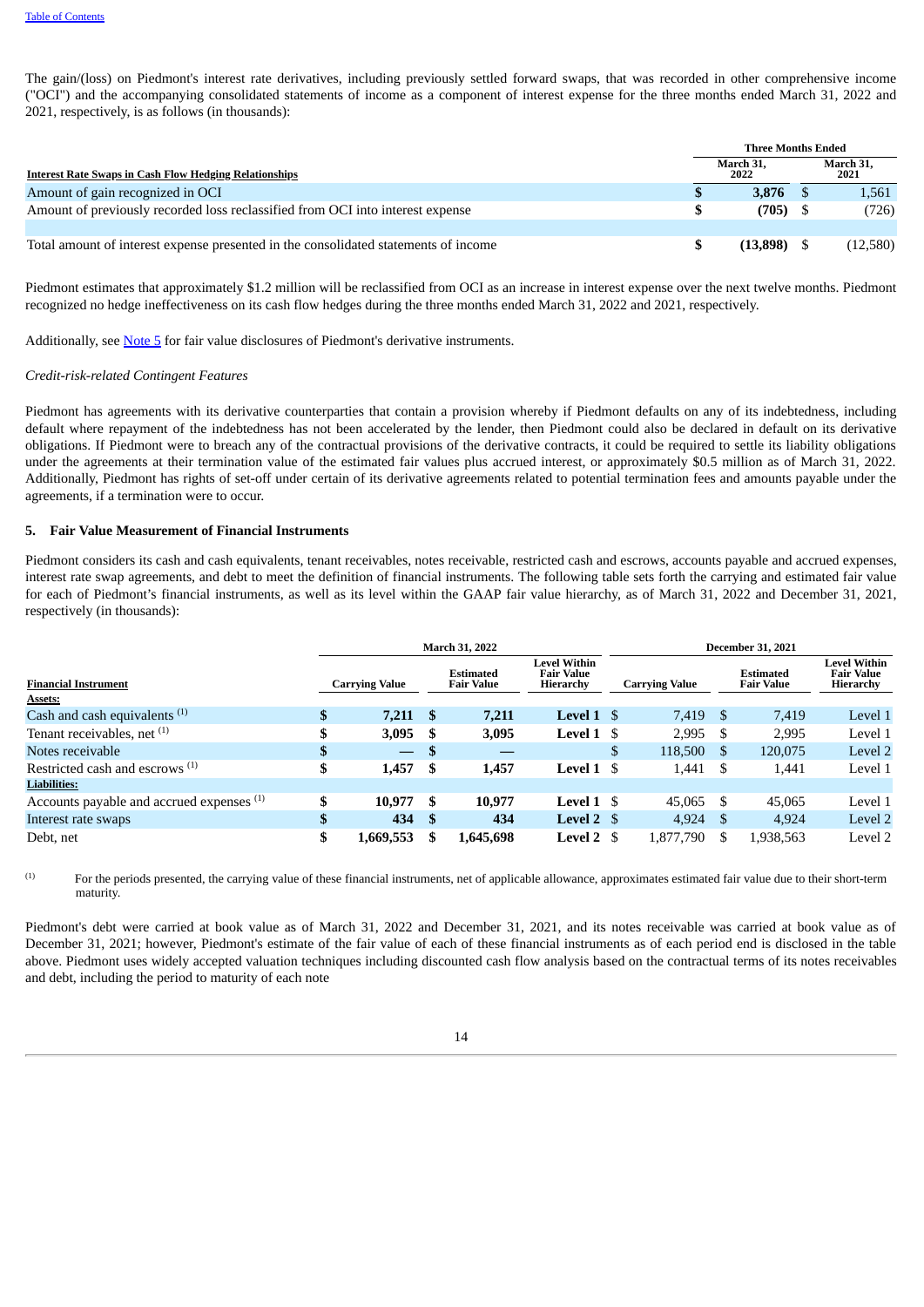receivable and debt facility, and uses observable market-based inputs for similar loan and debt facilities which have transacted recently in the market. Scaling adjustments are made to these inputs to make them applicable to the remaining life of Piedmont's notes receivables and outstanding debt. Consequently, the estimated fair values of the notes receivable and debt as of December 31, 2021 and the estimated fair value of debt as of March 31, 2022 are considered to be based on significant other observable inputs (Level 2). Piedmont has not changed its valuation technique for estimating the fair value of its notes receivable or debt.

Piedmont's interest rate swap agreements presented above, and as further discussed in [Note](#page-12-0) 4, are classified as "Interest rate swap" liabilities in the accompanying consolidated balance sheets and were carried at estimated fair value as of March 31, 2022 and December 31, 2021. The valuation of these derivative instruments was determined using widely accepted valuation techniques including discounted cash flow analysis based on the contractual terms of the derivatives, including the period to maturity of each instrument, and uses observable market-based inputs, including interest rate curves and implied volatilities. Therefore, the estimated fair values determined are considered to be based on significant other observable inputs (Level 2). In addition, Piedmont considered both its own and the respective counterparties' risk of nonperformance in determining the estimated fair value of its derivative financial instruments by estimating the current and potential future exposure under the derivative financial instruments that both Piedmont and the counterparties were at risk for as of the valuation date. The credit risk of Piedmont and its counterparties was factored into the calculation of the estimated fair value of the interest rate swaps; however, as of March 31, 2022 and December 31, 2021, this credit valuation adjustment did not comprise a material portion of the estimated fair value. Therefore, Piedmont believes that any unobservable inputs used to determine the estimated fair values of its derivative financial instruments are not significant to the fair value measurements in their entirety, and does not consider any of its derivative financial instruments to be Level 3 liabilities.

#### <span id="page-14-0"></span>**6. Commitments and Contingencies**

#### *Commitments Under Existing Lease Agreements*

As a recurring part of its business, Piedmont is typically required under its executed lease agreements to fund tenant improvements, leasing commissions, and building improvements. In addition, certain agreements contain provisions that require Piedmont to issue corporate or property guarantees to provide funding for capital improvements or other financial obligations. As of March 31, 2022, Piedmont had one individually significant unrecorded tenant allowance commitment of approximately \$15.1 million for the approximately 20-year, 520,000 square foot renewal and expansion on behalf of Piedmont's largest tenant, the State of New York at the 60 Broad Street building in New York City. This commitment will be accrued and capitalized as the related expenditures are incurred.

#### *Contingencies Related to Tenant Audits/Disputes*

<span id="page-14-1"></span>Certain lease agreements include provisions that grant tenants the right to engage independent auditors to audit their annual operating expense reconciliations. Such audits may result in different interpretations of language in the lease agreements from that made by Piedmont, which could result in requests for refunds of previously recognized tenant reimbursement revenues, resulting in financial loss to Piedmont. There were no reductions in rental and reimbursement revenues related to such tenant audits/disputes during the three months ended March 31, 2022 or 2021.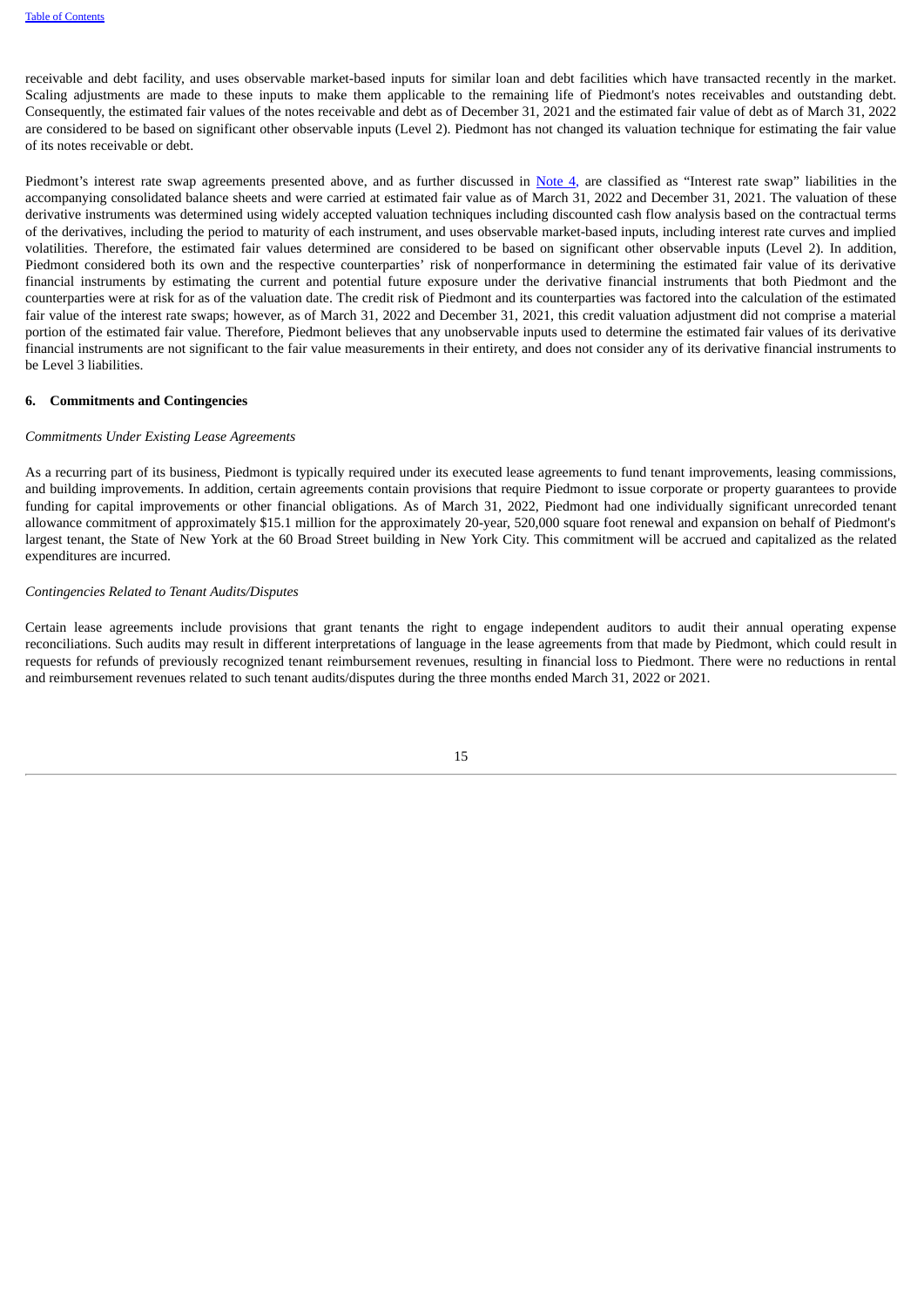#### **7. Property Dispositions**

The following properties were sold during the three months ended March 31, 2022 (in thousands):

| <b>Buildings Sold</b>           | Location / Reportable Segment  | Date of Sale        | Gain on Sale of Real<br><b>Estate Assets</b> | <b>Net Sales Proceeds</b> |
|---------------------------------|--------------------------------|---------------------|----------------------------------------------|---------------------------|
| Two Pierce Place                | Itasca, Illinois / Other       | January 25, 2022 \$ | 1.741                                        | 24,271                    |
| 225 and 235 Presidential<br>Way | Boston, Massachusetts / Boston | January 28, 2022 \$ | 48.932                                       | 119.323                   |
| Total                           |                                |                     | 50.673                                       | 143.594                   |
|                                 |                                |                     |                                              |                           |

The 225 and 235 Presidential Way assets met the criteria to be presented in the accompanying consolidated balance sheet as held for sale assets as of December 31, 2021. Details of such amounts as of December 31, 2021 are as follows (in thousands):

|                                                                                              | <b>December 31, 2021</b> |
|----------------------------------------------------------------------------------------------|--------------------------|
| Real estate assets held for sale, net:                                                       |                          |
| Land                                                                                         | 7.750                    |
| Building and improvements, less accumulated depreciation of \$16,699 as of December 31, 2021 | 55,110                   |
| Construction in progress                                                                     | 1,027                    |
| Total real estate assets held for sale, net                                                  | 63,887                   |
|                                                                                              |                          |
| Other assets held for sale, net:                                                             |                          |
| Straight-line rent receivables                                                               | 2,966                    |
| Deferred lease costs, less accumulated amortization of \$996 as of December 31, 2021         | 5,427                    |
| Total other assets held for sale, net                                                        | 8,393                    |

Also during the three months ended March 31, 2022, Piedmont received \$118.5 million in proceeds from the payoff of two notes receivable that the Company had received in late 2020 from the buyer of its remaining New Jersey properties. The proceeds were used to pay down the Company's \$500 million line of credit.

#### **8. Stock Based Compensation**

The Compensation Committee of Piedmont's Board of Directors has granted deferred stock award units to eligible employees at its discretion based upon the previous year's financial results measured against various board approved performance metrics. Most employee awards vest ratably over three years. In addition, Piedmont's independent directors receive an annual grant of deferred stock award units for services rendered and such awards vest over a one year service period.

Certain management employees' long-term equity incentive program is split equally between the deferred stock award units described above and a multiyear performance share program whereby actual awards are contingent upon Piedmont's total stockholder return ("TSR") performance relative to the TSR of a peer group of office REITs. The target incentives for these certain employees, as well as the peer group to be used for comparative purposes, are predetermined by the board of directors, advised by an outside compensation consultant. None of the shares potentially earned are awarded until the end of the multi-year performance period (or upon termination) and vest upon award and are pro-rated if certain terminations occur before the end of the multiyear period. The grant date fair value of the multi-year performance share awards is estimated using the Monte Carlo valuation method.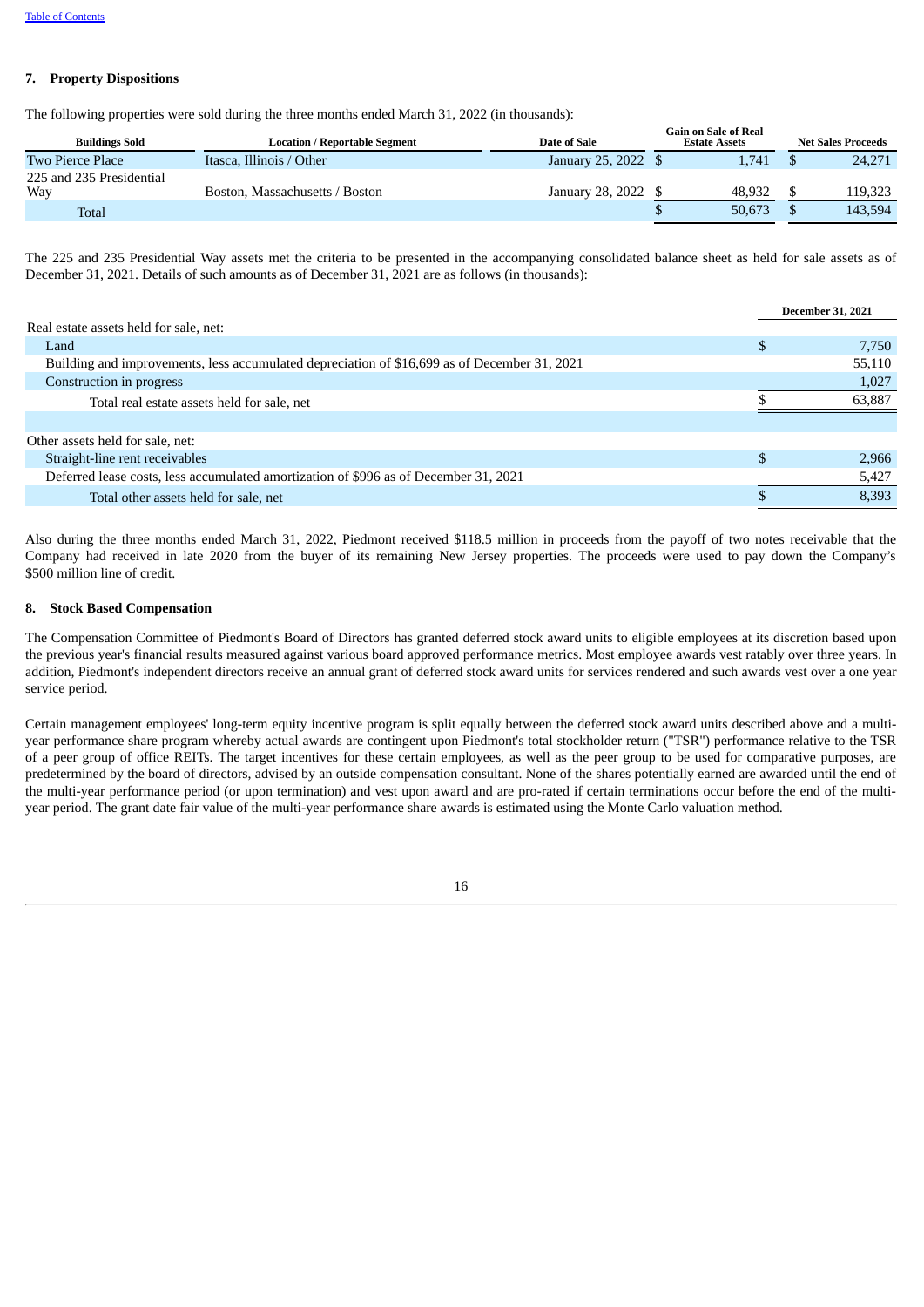A rollforward of Piedmont's equity based award activity for the three months ended March 31, 2022 is as follows:

|                                                                       | <b>Shares</b> | Weighted-Average<br><b>Grant Date Fair Value</b> |
|-----------------------------------------------------------------------|---------------|--------------------------------------------------|
| Unvested and Potential Stock Awards as of December 31, 2021           | 1,099,181     | 23.97                                            |
| Deferred Stock Awards Granted                                         | 258,288       | 16.85                                            |
| Decrease in Estimated Potential Share Awards based on TSR Performance | (224, 220)    | 24.59                                            |
| Performance Stock Awards Vested                                       | (267,744)     | 29.43                                            |
| Deferred Stock Awards Vested                                          | (176, 196)    | 18.84                                            |
| Deferred Stock Awards Forfeited                                       | (2, 144)      | 18.20                                            |
| Unvested and Potential Stock Awards as of March 31, 2022              | 687,165       | 20.30                                            |

The following table provides additional information regarding stock award activity during the three months ended March 31, 2022 and 2021, respectively (in thousands, except per share amounts):

|                                                                                              |     | <b>Three Months Ended</b> |                   |
|----------------------------------------------------------------------------------------------|-----|---------------------------|-------------------|
|                                                                                              |     | March 31.<br>2022         | March 31.<br>2021 |
| Weighted-Average Grant Date Fair Value per share of Deferred Stock Granted During the Period |     | $16.85\quad$              | 17.15             |
| Total Grant Date Fair Value of Deferred Stock Vested During the Period                       | -SS | 3.319                     | 2.452             |
| Share-based Liability Awards Paid During the Period <sup>(1)</sup>                           |     | 5.481 S                   | 3.610             |

Reflects the value of stock earned pursuant to the 2019-21 and 2018-20 Performance Share Plans during the three months ended March 31, 2022 and 2021, respectively. (1)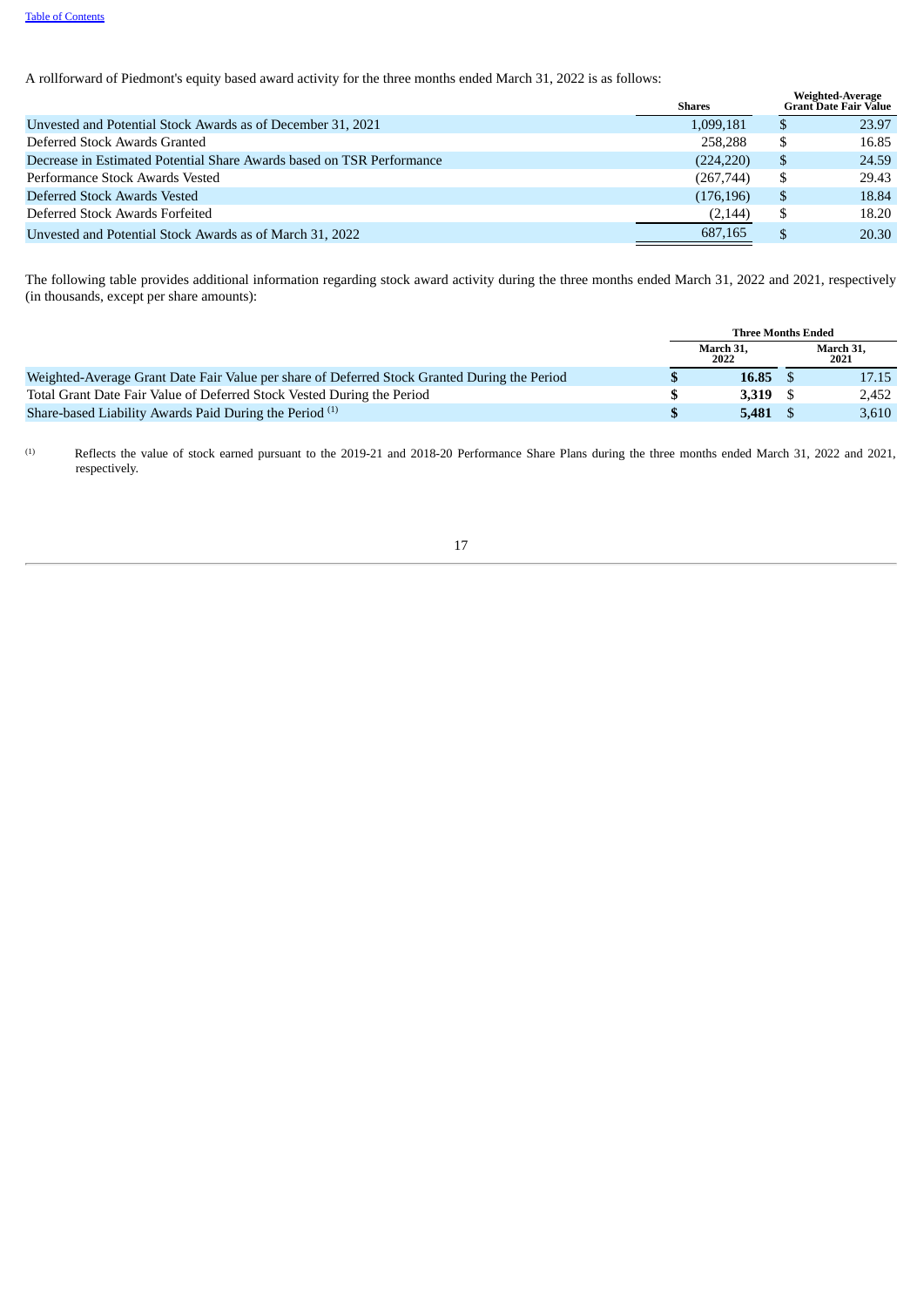A detail of Piedmont's outstanding stock awards and programs as of March 31, 2022 is as follows:

| Date of grant     | <b>Type of Award</b>                                          | <b>Net Shares</b><br>Granted <sup>(1)</sup> |     | Grant<br><b>Date Fair</b><br><b>Value</b> | <b>Vesting Schedule</b>                                                                                                                          | <b>Unvested Shares</b>   |
|-------------------|---------------------------------------------------------------|---------------------------------------------|-----|-------------------------------------------|--------------------------------------------------------------------------------------------------------------------------------------------------|--------------------------|
| May 3, 2019       | Deferred Stock<br>Award                                       | 250,556                                     | \$. | 21.04                                     | Of the shares granted, 25% vested on the date<br>of grant, and 25% vested or will vest on May<br>3, 2020, 2021, and 2022, respectively.          | 71,693                   |
| February 19, 2020 | Deferred Stock<br>Award                                       | 142,185                                     | \$. | 24.41                                     | Of the shares granted, 25% vested on the date<br>of grant, and 25% vested or will vest on<br>February 19, 2021, 2022, and 2023,<br>respectively. | 42,513                   |
| March 19, 2020    | Fiscal Year 2020-<br>2022 Performance<br>Share Program        |                                             | \$  | 25.83                                     | Shares awarded, if any, will vest immediately<br>upon determination of award in 2023.                                                            | $124,759$ <sup>(2)</sup> |
| February 17, 2021 | Deferred Stock<br>Award                                       | 239,795                                     | \$. | 17.15                                     | Of the shares granted, 25% vested on the date<br>of grant, and 25% vested or will vest on<br>February 17, 2022, 2023, and 2024,<br>respectively. | 131,465                  |
| February 18, 2021 | Fiscal Year 2021-<br>2023 Performance<br>Share Program        |                                             | \$  | 23.04                                     | Shares awarded, if any, will vest immediately<br>upon determination of award in 2024.                                                            | $88,405$ <sup>(2)</sup>  |
| May 11, 2021      | Deferred Stock<br>Award-Board of<br><b>Directors</b>          | 35,077                                      | \$. | 17.96                                     | Of the shares granted, 100% will vest on May<br>11, 2022.                                                                                        | 35,077                   |
| February 10, 2022 | Deferred Stock<br>Award                                       | 232.407                                     | \$. | 16.85                                     | Of the shares granted, 25% vested on the date<br>of grant, and 25% vested or will vest on<br>February 10, 2023, 2024, and 2025,<br>respectively. | 193,253                  |
| February 17, 2022 | Fiscal Year 2022-<br>2024 Performance<br><b>Share Program</b> |                                             | £.  | 17.77                                     | Shares awarded, if any, will vest immediately<br>upon determination of award in 2025.                                                            | (2)                      |
| Total             |                                                               |                                             |     |                                           |                                                                                                                                                  | 687,165                  |

Amounts reflect the total original grant to employees and independent directors, net of shares surrendered upon vesting to satisfy required minimum tax withholding obligations through March 31, 2022. (1)

Estimated based on Piedmont's cumulative TSR for the respective performance period through March 31, 2022. Share estimates are subject to change in future periods based upon Piedmont's relative TSR performance compared to its peer group of office REITs. (2)

During the three months ended March 31, 2022 and 2021, Piedmont recognized approximately \$2.8 million and \$3.3 million, respectively, of compensation expense related to stock awards, of which \$1.7 million and \$2.0 million is related to the amortization of unvested and potential stock awards and fair value adjustment for liability awards. During the three months ended March 31, 2022, 254,167 shares (net of shares surrendered upon vesting to satisfy required minimum tax withholding obligations) were issued to employees and independent directors. As of March 31, 2022, approximately \$11.6 million of unrecognized compensation cost related to unvested and potential stock awards remained, which Piedmont will record in its consolidated statements of income of operations over a weighted-average vesting period of approximately one year.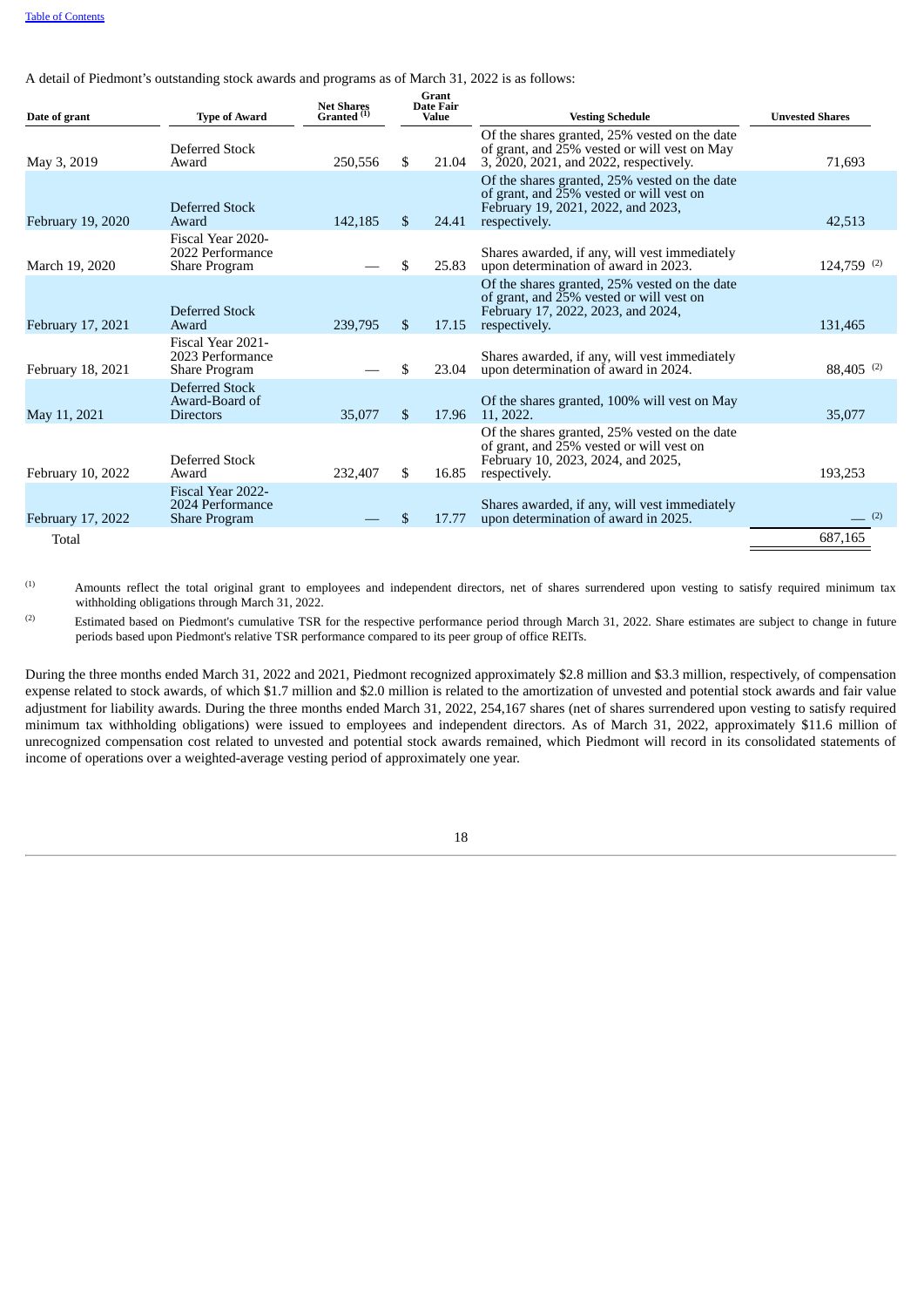#### **9. Supplemental Disclosures for the Statement of Consolidated Cash Flows**

Certain non-cash investing and financing activities for the three months ended March 31, 2022 and 2021 (in thousands) are outlined below:

|                                                                  | <b>Three Months Ended</b> |                          |  |                   |
|------------------------------------------------------------------|---------------------------|--------------------------|--|-------------------|
|                                                                  |                           | March 31,<br>2022        |  | March 31,<br>2021 |
| Accrued capital expenditures and deferred lease costs            |                           | 15,557                   |  | 19,974            |
| Change in accrued dividends                                      |                           | (26, 048)                |  | (25, 683)         |
| Change in accrued share repurchases as part of an announced plan |                           |                          |  | (685)             |
| Accrued deferred financing costs                                 |                           | $\overline{\phantom{m}}$ |  |                   |

The following table provides a reconciliation of cash, cash equivalents, and restricted cash and escrows as presented in the accompanying consolidated statements of cash flows for the three months ended March 31, 2022 and 2021, to the consolidated balance sheets for the respective period (in thousands):

|                                                                                                                                                             | 2022  | 2021   |
|-------------------------------------------------------------------------------------------------------------------------------------------------------------|-------|--------|
| Cash and cash equivalents, beginning of period                                                                                                              | 7,419 | 7,331  |
| Restricted cash and escrows, beginning of period                                                                                                            | 1,441 | 1,883  |
| Total cash, cash equivalents, and restricted cash and escrows as presented in the accompanying<br>consolidated statement of cash flows, beginning of period | 8.860 | 9,214  |
|                                                                                                                                                             |       |        |
| Cash and cash equivalents, end of period                                                                                                                    | 7,211 | 10,689 |
| Restricted cash and escrows, end of period                                                                                                                  | 1,457 | 1.741  |
| Total cash, cash equivalents, and restricted cash and escrows as presented in the accompanying<br>consolidated statement of cash flows, end of period       | 8.668 | 12,430 |
|                                                                                                                                                             |       |        |

Amounts in restricted cash and escrows typically represent: escrow accounts required for future property repairs; escrow accounts for the payment of real estate taxes as required under certain of Piedmont's debt agreements; earnest money deposited by a buyer to secure the purchase of one of Piedmont's properties; or security or utility deposits held for tenants as a condition of their lease agreement.

#### **10. Earnings Per Share**

There are no adjustments to "Net income applicable to Piedmont" for the diluted earnings per share computations.

Net income per share-basic is calculated as net income available to common stockholders divided by the weighted average number of common shares outstanding during the period. Net income per share-diluted is calculated as net income available to common stockholders divided by the diluted weighted average number of common shares outstanding during the period, including unvested deferred stock awards. Diluted weighted average number of common shares reflects the potential dilution under the treasury stock method that would occur if the remaining unvested and potential stock awards vested and resulted in additional common shares outstanding. Unvested and potential stock awards which are determined to be anti-dilutive are not included in the calculation of diluted weighted average common shares. For the three months ended March 31, 2022 and 2021, Piedmont calculated and excluded weighted average outstanding anti-dilutive shares of 195,837 and 182,745, respectively.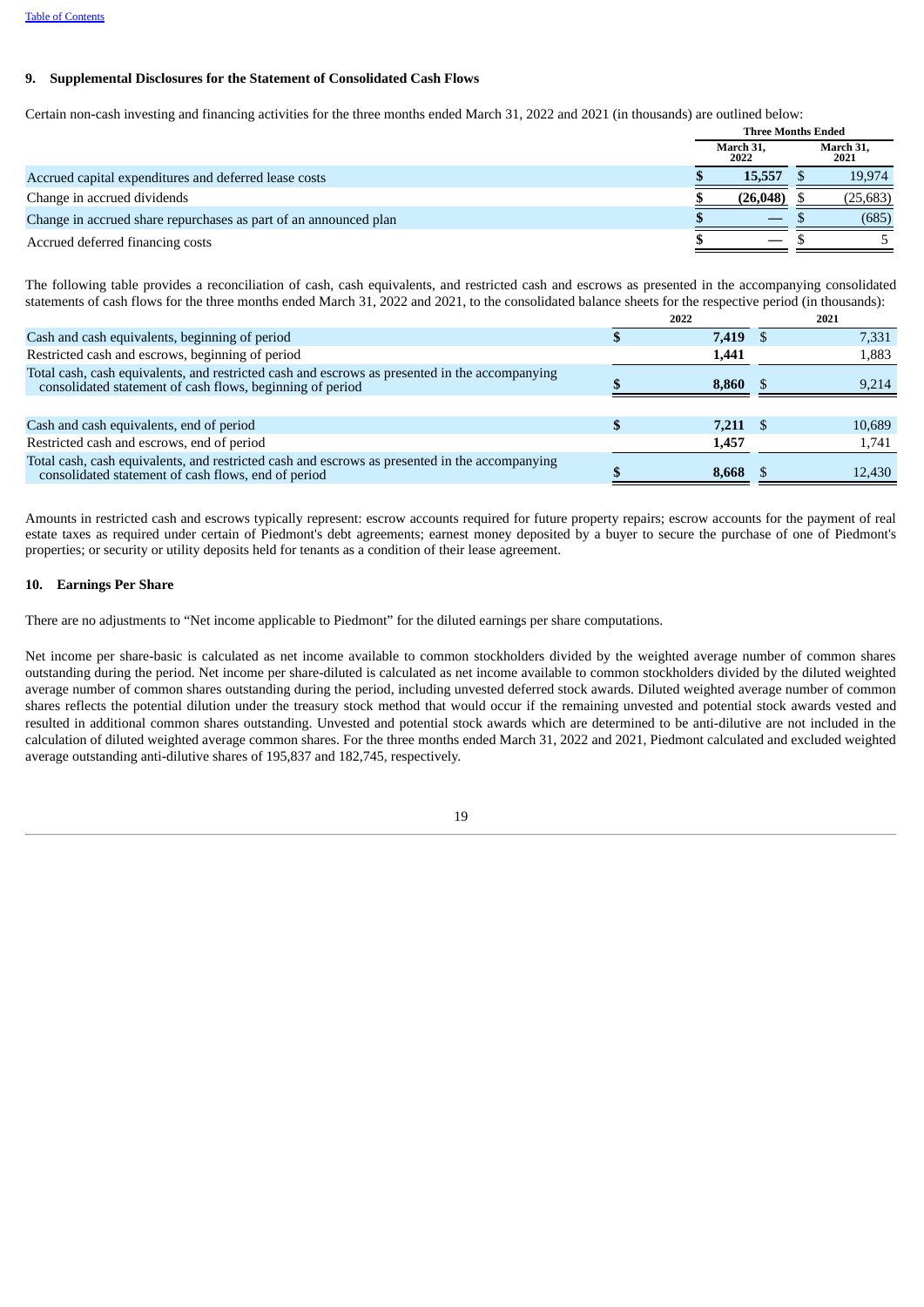The following table reconciles the denominator for the basic and diluted earnings per share computations shown on the consolidated statements of income for the three months ended March 31, 2022 and 2021, respectively (in thousands):

|                                                                                                  | <b>Three Months Ended</b> |                |  |
|--------------------------------------------------------------------------------------------------|---------------------------|----------------|--|
|                                                                                                  | <b>March 31, 2022</b>     | March 31, 2021 |  |
| Weighted-average common shares – basic                                                           | 123,225                   | 123.946        |  |
| Plus: Incremental weighted-average shares from time-vested deferred and performance stock awards | 285                       | 504            |  |
| Weighted-average common shares – diluted                                                         | 123,510                   | 124.450        |  |

#### <span id="page-19-0"></span>**11. Segment Information**

Piedmont's President and Chief Executive Officer has been identified as Piedmont's chief operating decision maker ("CODM"), as defined by GAAP. The CODM evaluates Piedmont's portfolio and assesses the ongoing operations and performance of its properties utilizing the following geographic segments: Dallas, Atlanta, Boston, Washington, D.C., Minneapolis, Orlando, and New York. These operating segments are also Piedmont's reportable segments. As of March 31, 2022, Piedmont also owned two properties in Houston that do not meet the definition of an operating or reportable segment as the CODM does not regularly review these properties for purposes of allocating resources or assessing performance. Further, Piedmont does not maintain a significant presence or anticipate further investment in this market. These two properties are the primary contributors to accrual-based net operating income ("NOI") included in "Other" below. During the periods presented, there have been no material inter segment transactions. The accounting policies of the reportable segments are the same as Piedmont's accounting policies.

NOI by geographic segment is the primary performance measure reviewed by Piedmont's CODM to assess operating performance and consists only of revenues and expenses directly related to real estate rental operations. NOI is calculated by deducting property operating costs from lease revenues and other property related income. NOI reflects property acquisitions and dispositions, occupancy levels, rental rate increases or decreases, and the recoverability of operating expenses. Piedmont's calculation of NOI may not be directly comparable to similarly titled measures calculated by other REITs.

Asset value information and capital expenditures by segment are not reported because the CODM does not use these measures to assess performance.

The following table presents accrual-based lease revenue and other property related income included in NOI by geographic reportable segment (in thousands):

| March 31, 2021<br>March 31, 2022<br>27,085<br><b>Dallas</b><br>27,494<br>\$<br>\$<br>22,705<br>Atlanta<br>29,268<br>15,509<br>15,365<br><b>Boston</b><br>Washington, D.C.<br>14,313<br>15,606<br>Minneapolis<br>15,265<br>15,109<br>Orlando<br>13,906<br>15,477<br>New York<br>13,188<br>13,875<br>Total reportable segments<br>123,951<br>130,214<br>5,306<br>5,935<br>Other<br>129,257<br>136,149<br><b>Total Revenues</b> |  | <b>Three Months Ended</b> |  |  |  |
|------------------------------------------------------------------------------------------------------------------------------------------------------------------------------------------------------------------------------------------------------------------------------------------------------------------------------------------------------------------------------------------------------------------------------|--|---------------------------|--|--|--|
|                                                                                                                                                                                                                                                                                                                                                                                                                              |  |                           |  |  |  |
|                                                                                                                                                                                                                                                                                                                                                                                                                              |  |                           |  |  |  |
|                                                                                                                                                                                                                                                                                                                                                                                                                              |  |                           |  |  |  |
|                                                                                                                                                                                                                                                                                                                                                                                                                              |  |                           |  |  |  |
|                                                                                                                                                                                                                                                                                                                                                                                                                              |  |                           |  |  |  |
|                                                                                                                                                                                                                                                                                                                                                                                                                              |  |                           |  |  |  |
|                                                                                                                                                                                                                                                                                                                                                                                                                              |  |                           |  |  |  |
|                                                                                                                                                                                                                                                                                                                                                                                                                              |  |                           |  |  |  |
|                                                                                                                                                                                                                                                                                                                                                                                                                              |  |                           |  |  |  |
|                                                                                                                                                                                                                                                                                                                                                                                                                              |  |                           |  |  |  |
|                                                                                                                                                                                                                                                                                                                                                                                                                              |  |                           |  |  |  |

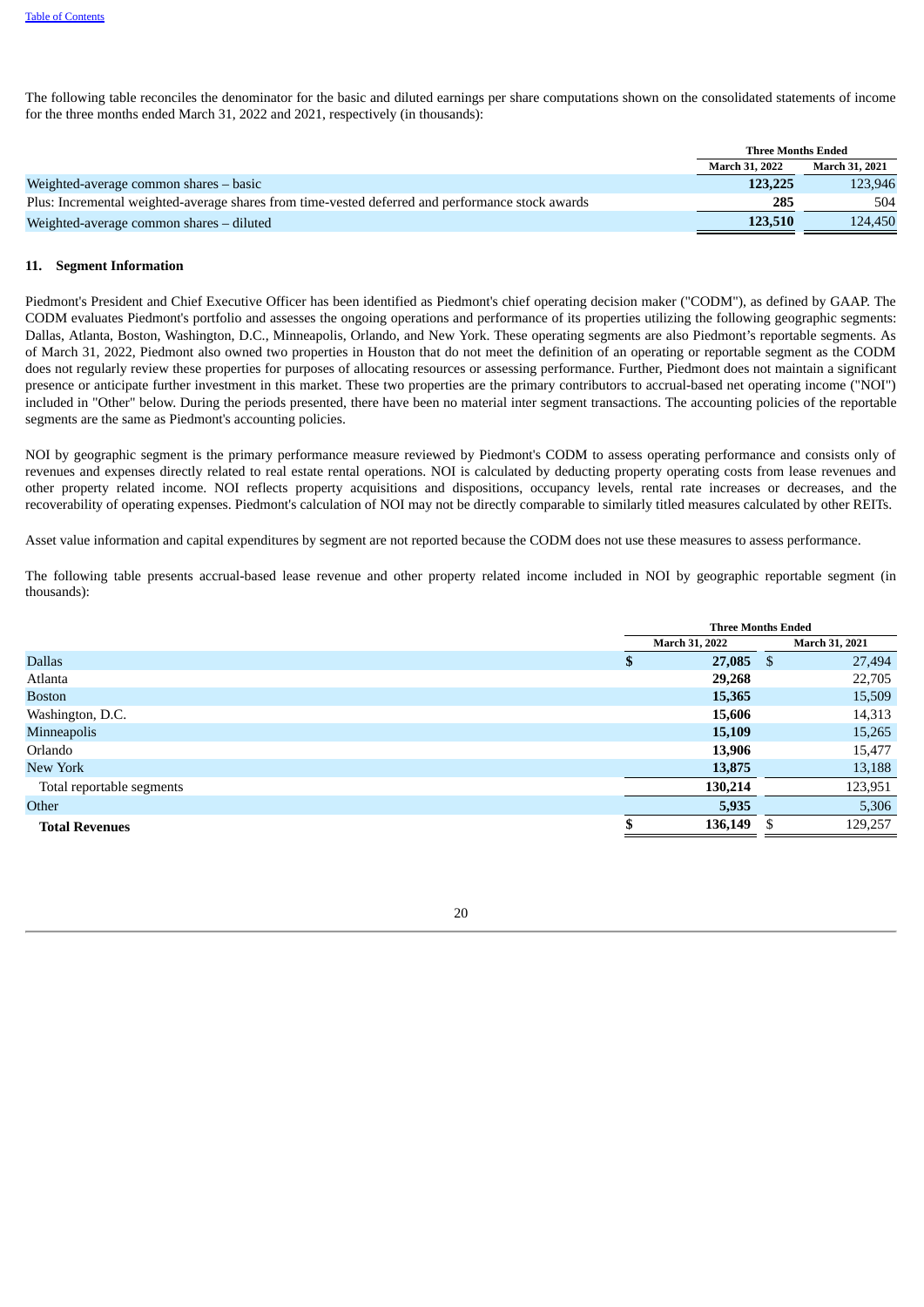The following table presents NOI by geographic reportable segment (in thousands):

|                           |   | <b>Three Months Ended</b> |  |                |  |  |
|---------------------------|---|---------------------------|--|----------------|--|--|
|                           |   | March 31, 2022            |  | March 31, 2021 |  |  |
| <b>Dallas</b>             | Φ | $16,099$ \$               |  | 16,877         |  |  |
| Atlanta                   |   | 18,555                    |  | 14,996         |  |  |
| <b>Boston</b>             |   | 10,473                    |  | 10,824         |  |  |
| Washington, D.C.          |   | 10,047                    |  | 8,573          |  |  |
| Minneapolis               |   | 7,914                     |  | 8,155          |  |  |
| Orlando                   |   | 8,499                     |  | 10,350         |  |  |
| New York                  |   | 7,757                     |  | 7,296          |  |  |
| Total reportable segments |   | 79,344                    |  | 77,071         |  |  |
| Other                     |   | 3,037                     |  | 587            |  |  |
| <b>Total NOI</b>          |   | 82,381                    |  | 77,658         |  |  |

A reconciliation of Net income applicable to Piedmont to NOI is presented below (in thousands):

|                                                 | <b>Three Months Ended</b> |                       |    |                       |
|-------------------------------------------------|---------------------------|-----------------------|----|-----------------------|
|                                                 |                           | <b>March 31, 2022</b> |    | <b>March 31, 2021</b> |
| Net income applicable to Piedmont               | \$                        | 59,964                | -8 | 9,344                 |
| Management fee revenue <sup>(1)</sup>           |                           | (362)                 |    | (390)                 |
| Depreciation and amortization                   |                           | 53,767                |    | 51,015                |
| General and administrative expenses             |                           | 7.595                 |    | 7,251                 |
| Interest expense                                |                           | 13,898                |    | 12,580                |
| Other income                                    |                           | (1,808)               |    | (2, 141)              |
| Gain on sale of real estate assets              |                           | (50, 673)             |    |                       |
| Net loss applicable to noncontrolling interests |                           |                       |    | (1)                   |
| <b>NOI</b>                                      |                           | 82,381                |    | 77,658                |

Presented net of related operating expenses incurred to earn such management fee revenue. Such operating expenses are a component of property operating costs in the accompanying consolidated statements of income. (1)

#### **12. Subsequent Event**

## *Second Quarter Dividend Declaration*

<span id="page-20-0"></span>On April 27, 2022, the board of directors of Piedmont declared a dividend for the second quarter of 2022 in the amount of \$0.21 per common share outstanding to stockholders of record as of the close of business on May 27, 2022. Such dividend will be paid on June 17, 2022.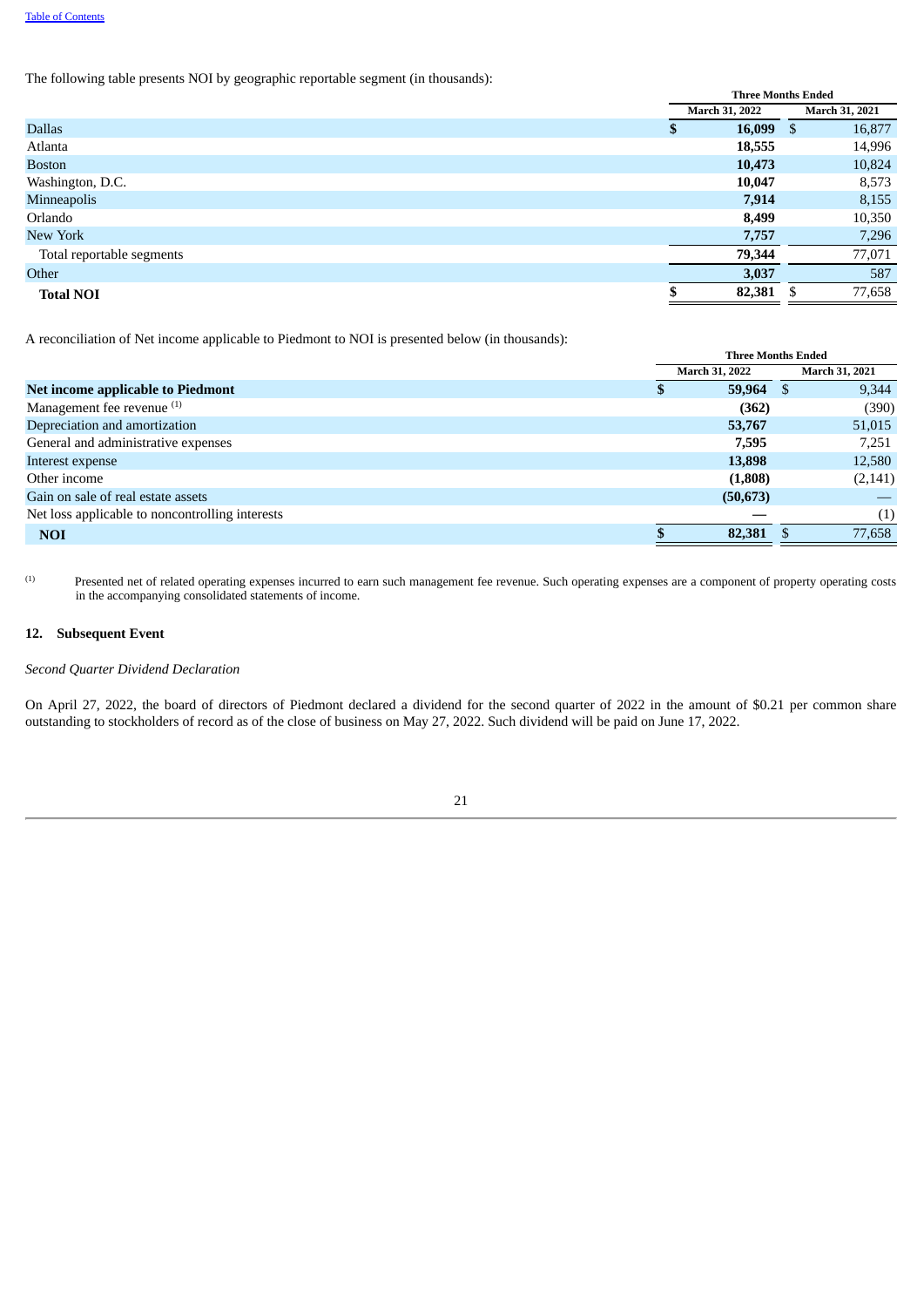#### **ITEM 2. MANAGEMENT'S DISCUSSION AND ANALYSIS OF FINANCIAL CONDITION AND RESULTS OF OPERATIONS**

The following discussion and analysis should be read in conjunction with the accompanying consolidated financial statements and notes thereto of Piedmont Office Realty Trust, Inc. ("Piedmont," "we," "our," or "us"). See also "Cautionary Note Regarding Forward-Looking Statements" preceding Part I, as well as the consolidated financial statements and accompanying notes thereto and Management's Discussion and Analysis of Financial Condition and Results of Operations included in our Annual Report on Form 10-K for the year ended December 31, 2021.

Given our low-leverage operating model of long-term leases targeted toward creditworthy tenants, the ongoing COVID-19 pandemic has not materially impacted our financial condition, overall liquidity position and outlook, or caused material impairments in our portfolio of operating properties; however, the pandemic-related slowdown of leasing activity, particularly leasing of vacant space to new tenants, during 2020 and the first half of 2021 has moderated earnings growth and negatively impacted our occupancy levels and rental rate growth. The pandemic has had an ongoing impact on a few of our small, primarily retail, tenants. The long-term repercussions on our tenant's operations, future leasing decisions, and the global economy remains unclear.

#### **Liquidity and Capital Resources**

We intend to use cash on hand, cash flows generated from the operation of our properties, net proceeds from the disposition of select properties, and borrowings under our \$500 Million Unsecured 2018 Line of Credit as our primary sources of immediate liquidity. We have \$416 million of capacity on our \$500 million line of credit available as of the date of this filing. When necessary, we may seek other new secured or unsecured borrowings from third party lenders or issue securities as additional sources of capital. The nature and timing of these additional sources of capital will be highly dependent on market conditions.

Our most consistent use of capital has historically been, and we believe will continue to be, to fund capital expenditures for our existing portfolio of properties. During the three months ended March 31, 2022 and 2021 we incurred the following types of capital expenditures (in thousands):

|                                                                        | <b>Three Months Ended</b> |                       |  |                       |  |  |
|------------------------------------------------------------------------|---------------------------|-----------------------|--|-----------------------|--|--|
|                                                                        |                           | <b>March 31, 2022</b> |  | <b>March 31, 2021</b> |  |  |
| Capital expenditures for redevelopment/renovations                     |                           | 13,144                |  | 11,765                |  |  |
| Other capital expenditures, including building and tenant improvements |                           | 19,421                |  | 13.994                |  |  |
| Total capital expenditures <sup>(1)</sup>                              |                           | 32,565                |  | 25,759                |  |  |

Of the total amounts paid, approximately \$1.2 million and \$1.3 million relates to soft costs such as capitalized interest, payroll, and other property operating costs for the three months ended March 31, 2022 and 2021, respectively. (1)

"Capital expenditures for redevelopment/renovations" during both the three months ended March 31, 2022 and 2021 related to building upgrades, primarily to the lobbies and the addition of tenant amenities at our 60 Broad Street building in New York City; our 200 South Orange Avenue building in Orlando, Florida; our Galleria buildings in Atlanta, Georgia; as well as our Dallas Galleria Office Towers in Dallas, Texas.

"Other capital expenditures, including building and tenant improvements" includes all other capital expenditures during the period and is typically comprised of tenant and building improvements necessary to lease, maintain, or provide enhancements to our existing portfolio of office properties.

Given that our operating model sometimes results in leases for large blocks of space to credit-worthy tenants, our leasing success can result in capital outlays that vary significantly from one reporting period to another depending upon the specific leases executed. For leases executed during the three months ended March 31, 2022, we committed to spend approximately \$5.59 per square foot per year of lease term for tenant improvement allowances and lease commissions (net of expired lease commitments) as compared to \$3.40 (net of expired lease commitments) for the three months ended March 31, 2021. Commitments per square foot per year of lease term for tenant improvement allowances and lease commissions (net of expired lease commitments) for the three months ended March 31, 2021 were unusually low as they reflected the 330,000 square foot, five-year extension of the New York City lease at our 1.0 million square foot asset, 60 Broad Street, which did not include a tenant improvement allowance. As of March 31, 2022, we had one individually significant unrecorded tenant allowance commitment outstanding of approximately \$15.1 million related to the State of New York's lease, also at our 60 Broad Street building.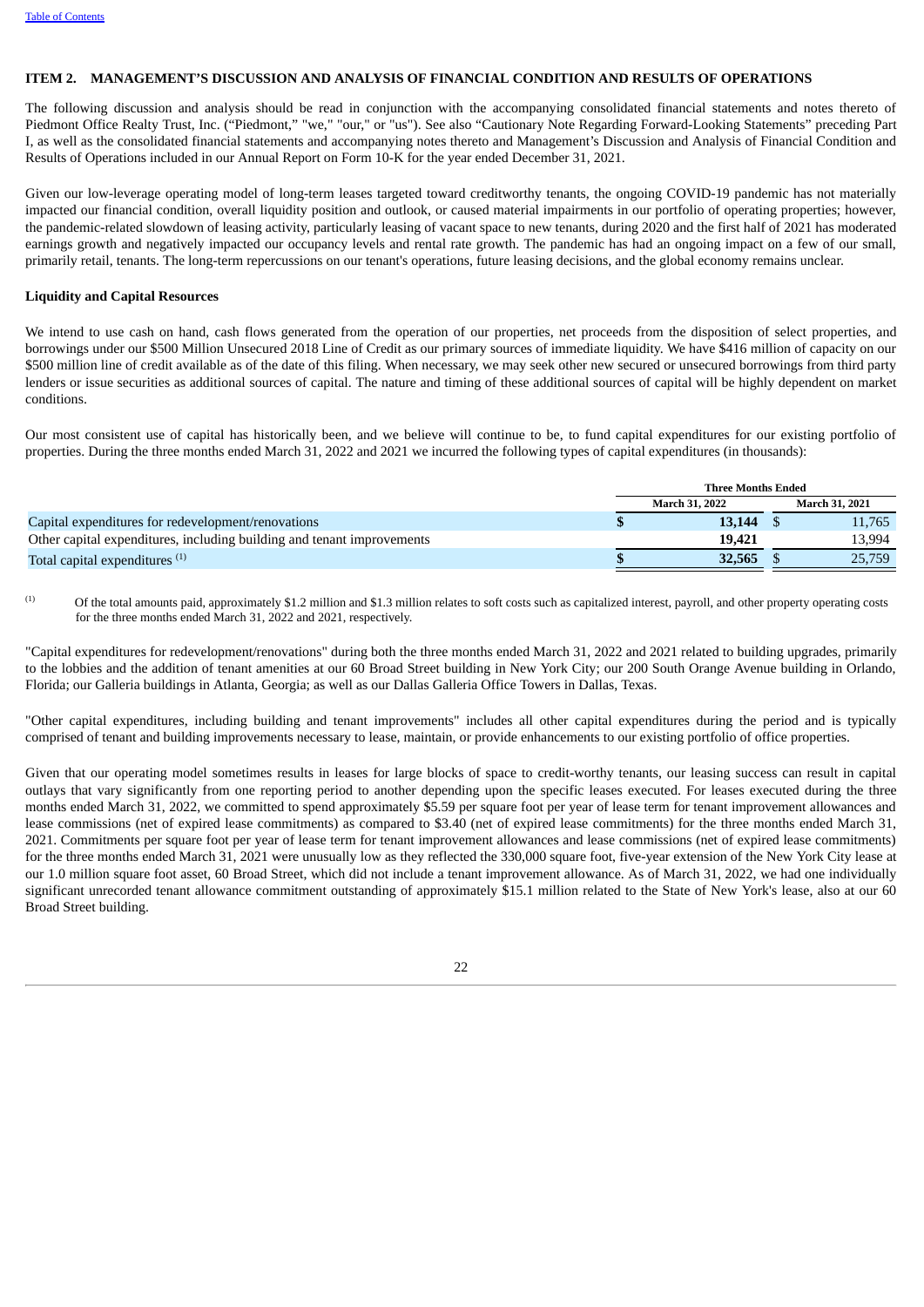In addition to the amounts that we have already committed to as a part of executed leases, we also anticipate continuing to incur similar market-based tenant improvement allowances and leasing commissions in conjunction with procuring future leases for our existing portfolio of properties. Both the timing and magnitude of expenditures related to future leasing activity can vary due to a number of factors and are highly dependent on the size of the leased square footage and the competitive market conditions of the particular office market at the time a lease is being negotiated.

There are other uses of capital that may arise as part of our typical operations. Subject to the identification and availability of attractive investment opportunities and our ability to consummate such acquisitions on satisfactory terms, acquiring new assets consistent with our investment strategy could also be a significant use of capital. We may also use capital resources to repurchase additional shares of our common stock under our stock repurchase program when we believe the stock is trading disparately from our peers and at a significant discount to net asset value. As of March 31, 2022, we had approximately \$150.5 million of remaining capacity under the program which may be used for share repurchases through February 2024. Finally, other than our \$500 Million Unsecured 2018 Line of Credit, which has a maturity date of September 2022 but can be extended for up to one additional year, we have no scheduled debt maturities until the second quarter of 2023. We may use capital to repay debt obligations when we deem it prudent to refinance various obligations.

The amount and form of payment (cash or stock issuance) of future dividends to be paid to our stockholders will continue to be largely dependent upon (i) the amount of cash generated from our operating activities; (ii) our expectations of future cash flows; (iii) our determination of near-term cash needs for debt repayments, development projects, and selective acquisitions of new properties; (iv) the timing of significant expenditures for tenant improvements, leasing commissions, building redevelopment projects, and general property capital improvements; (v) long-term dividend payout ratios for comparable companies; (vi) our ability to continue to access additional sources of capital, including potential sales of our properties; and (vii) the amount required to be distributed to maintain our status as a REIT. With the fluctuating nature of cash flows and expenditures, we may periodically borrow funds on a short-term basis to cover timing differences in cash receipts and cash disbursements.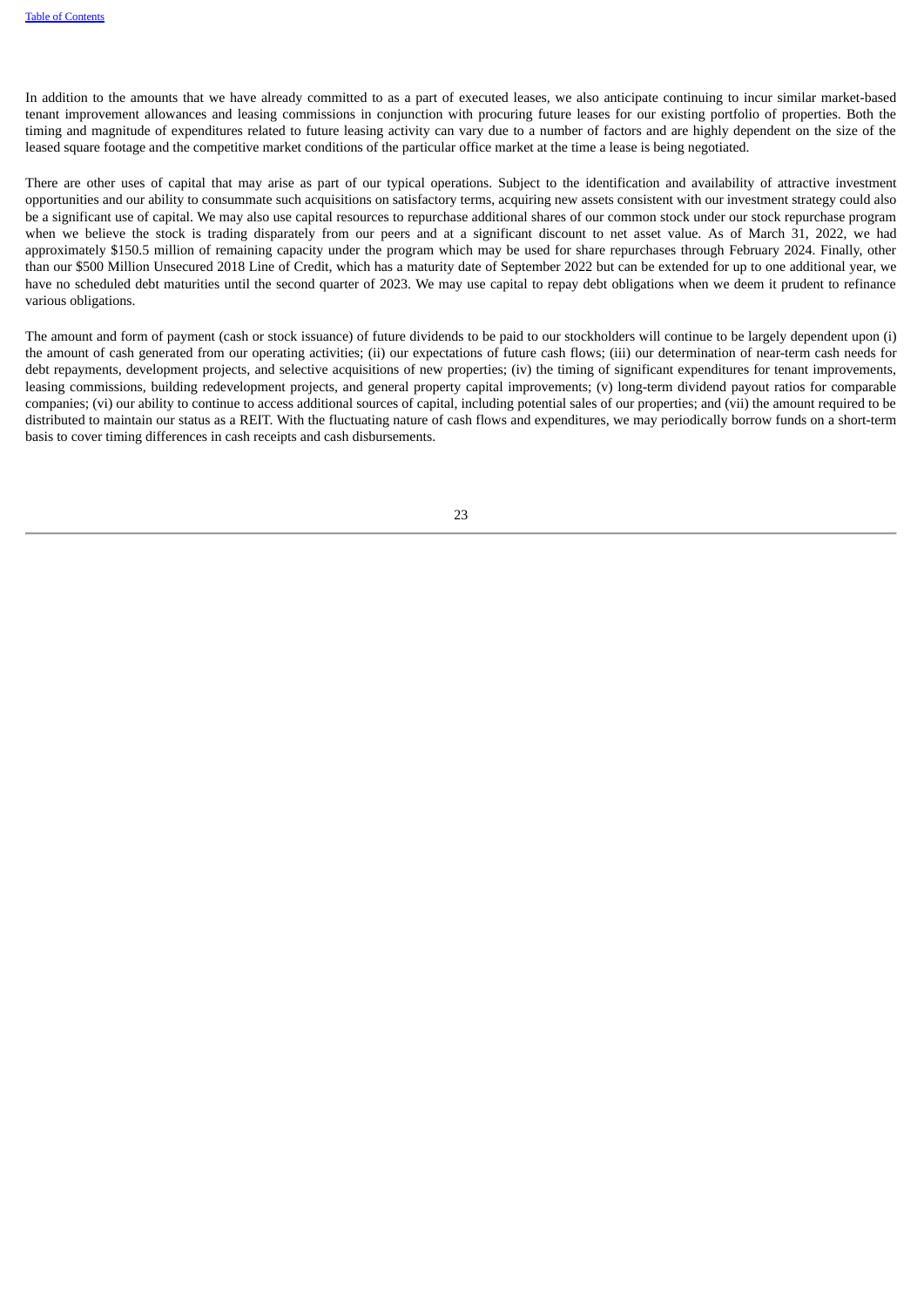## **Results of Operations**

*Overview*

Net income applicable to common stockholders for the three months ended March 31, 2022 was \$60.0 million, or \$0.49 per diluted share, as compared to \$9.3 million, or \$0.08 per diluted share, for the three months ended March 31, 2021. The quarter ended March 31, 2022 included a \$50.7 million, or \$0.41 per diluted share, gain on sale of real estate assets almost entirely associated with the sale of 225/235 Presidential Way (see [Note](#page-14-1) [7](#page-14-1) to the accompanying consolidated financial statements).

#### *Comparison of the three months ended March 31, 2022 versus the three months ended March 31, 2021*

The following table sets forth selected data from our consolidated statements of income for the three months ended March 31, 2022 and 2021, respectively, as well as each balance as a percentage of total revenues for the same period presented (dollars in millions):

|                                         | March 31,<br>2022 | % of Revenues | March 31,<br>2021 | % of Revenues |    | Variance |  |
|-----------------------------------------|-------------------|---------------|-------------------|---------------|----|----------|--|
| <b>Revenue:</b>                         |                   |               |                   |               |    |          |  |
| Rental and tenant reimbursement revenue | \$<br>131.9       |               | \$<br>125.9       |               | \$ | 6.0      |  |
| Property management fee revenue         | 0.7               |               | 0.8               |               |    | (0.1)    |  |
| Other property related income           | 3.6               |               | 2.6               |               |    | 1.0      |  |
| Total revenues                          | 136.2             | 100 %         | 129.3             | 100 %         |    | 6.9      |  |
| <b>Expense:</b>                         |                   |               |                   |               |    |          |  |
| Property operating costs                | 53.6              | 39 %          | 51.4              | 40 %          |    | 2.2      |  |
| Depreciation                            | 31.5              | 23 %          | 28.1              | 22 %          |    | 3.4      |  |
| Amortization                            | 22.3              | 16 %          | 22.9              | 17 %          |    | (0.6)    |  |
| General and administrative              | 7.6               | 6 %           | 7.3               | 6 %           |    | 0.3      |  |
|                                         | 115.0             |               | 109.7             |               |    | 5.3      |  |
| Other income (expense):                 |                   |               |                   |               |    |          |  |
| Interest expense                        | (13.9)            | 10 %          | (12.6)            | 10 %          |    | (1.3)    |  |
| Other income                            | 2.0               | $1\%$         | 2.3               | $2\%$         |    | (0.3)    |  |
| Gain on sale of real estate assets      | 50.7              | 37 %          |                   | $-$ %         |    | 50.7     |  |
| <b>Net income</b>                       | 60.0              | 44 %          | 9.3               | $7\%$         |    | 50.7     |  |

#### **Revenue**

Rental and tenant reimbursement revenue increased approximately \$6.0 million for the three months ended March 31, 2022 as compared to the same period in the prior year. The increase was primarily due to accretive capital recycling activity, rental rate increases associated with recent leasing activity across the portfolio, and higher tenant reimbursements as a result of higher recoverable operating expenses as compared to the prior period.

Other property related income increased approximately \$1.0 million for the three months ended March 31, 2022 as compared to the same period in the prior year primarily due to higher transient parking utilization at our buildings during the current period, as compared to the prior period, which reflects the negative impact of the COVID-19 pandemic on parking revenue during early 2021. Parking revenue associated with the acquisition of the 999 Peachtree Street building in Atlanta, Georgia during the current period also contributed to the increase.

#### **Expense**

Property operating costs increased approximately \$2.2 million for the three months ended March 31, 2022 as compared to the same period in the prior year. The variance was primarily due to higher recoverable operating expenses such as janitorial and utilities resulting from higher tenant utilization during the current period, as compared to the prior period, which reflects the impact of the COVID-19 pandemic during the first quarter of 2021.

Depreciation expense increased approximately \$3.4 million for the three months ended March 31, 2022 as compared to the same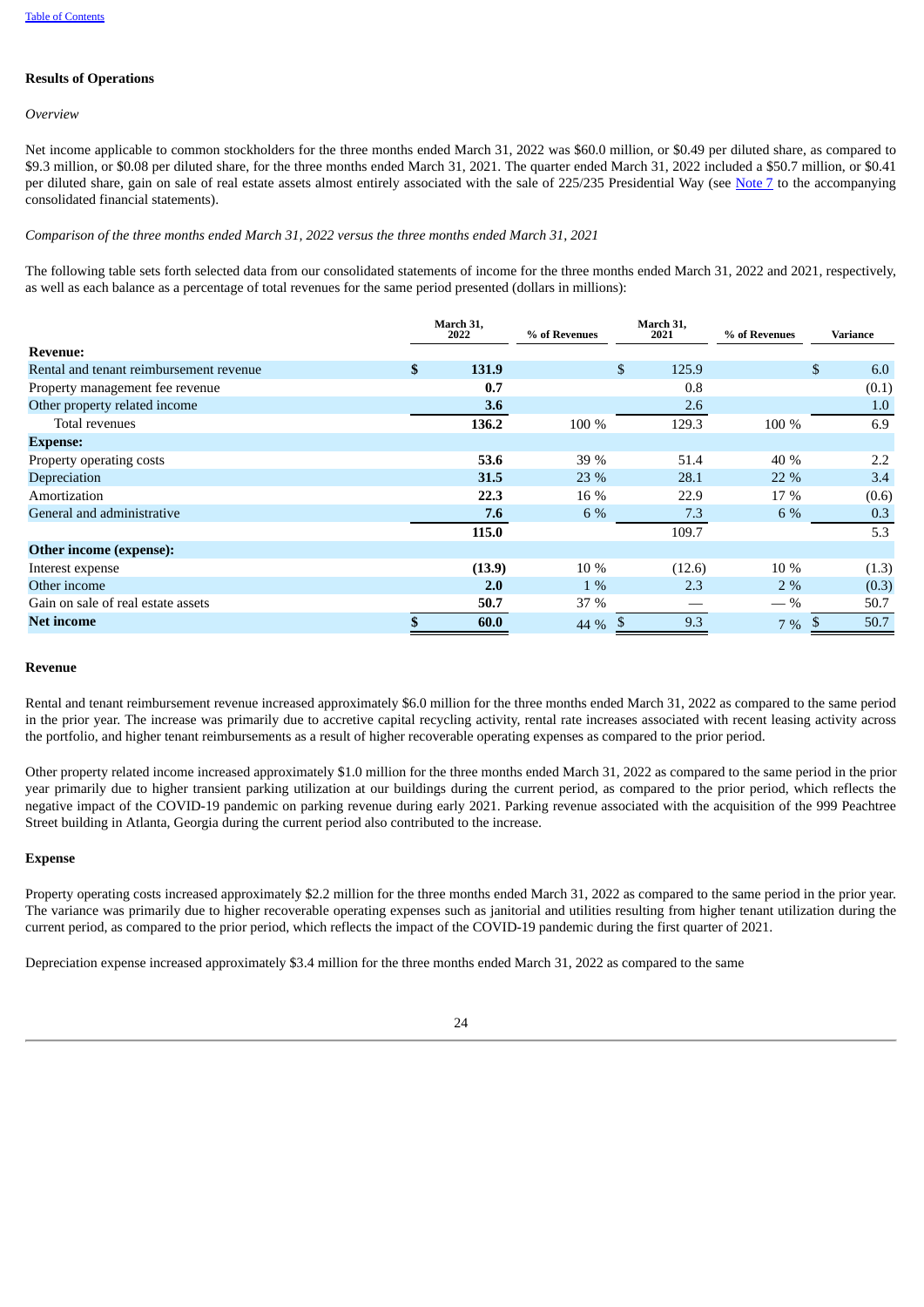period in the prior year. The increase was primarily due to additional building and tenant improvements placed in service subsequent to January 1, 2021.

Amortization expense decreased approximately \$0.6 million for the three months ended March 31, 2022 as compared to the same period in the prior year primarily due to certain lease intangible assets at our existing properties becoming fully amortized subsequent to January 1, 2021, partially offset by additional amortization resulting from the acquisition of the 999 Peachtree Street asset in October 2021.

General and administrative expenses increased approximately \$0.3 million for the three months ended March 31, 2022 as compared to the same period in the prior year, primarily reflecting increased accruals for potential performance based compensation.

#### **Other Income (Expense)**

Interest expense increased approximately \$1.3 million for the three months ended March 31, 2022 as compared to the same period in the prior year primarily due to a higher average balance in the current period on the \$500 Million Unsecured 2018 Line of Credit, as well as an increase in interest rates on this floating rate debt.

Gain on sale of real estate assets during the three months ended March 31, 2021 primarily consists of the gain recognized on the sale of the 225 & 235 Presidential Way buildings, which closed in January of 2022.

| e v |             |
|-----|-------------|
|     | I<br>×<br>٠ |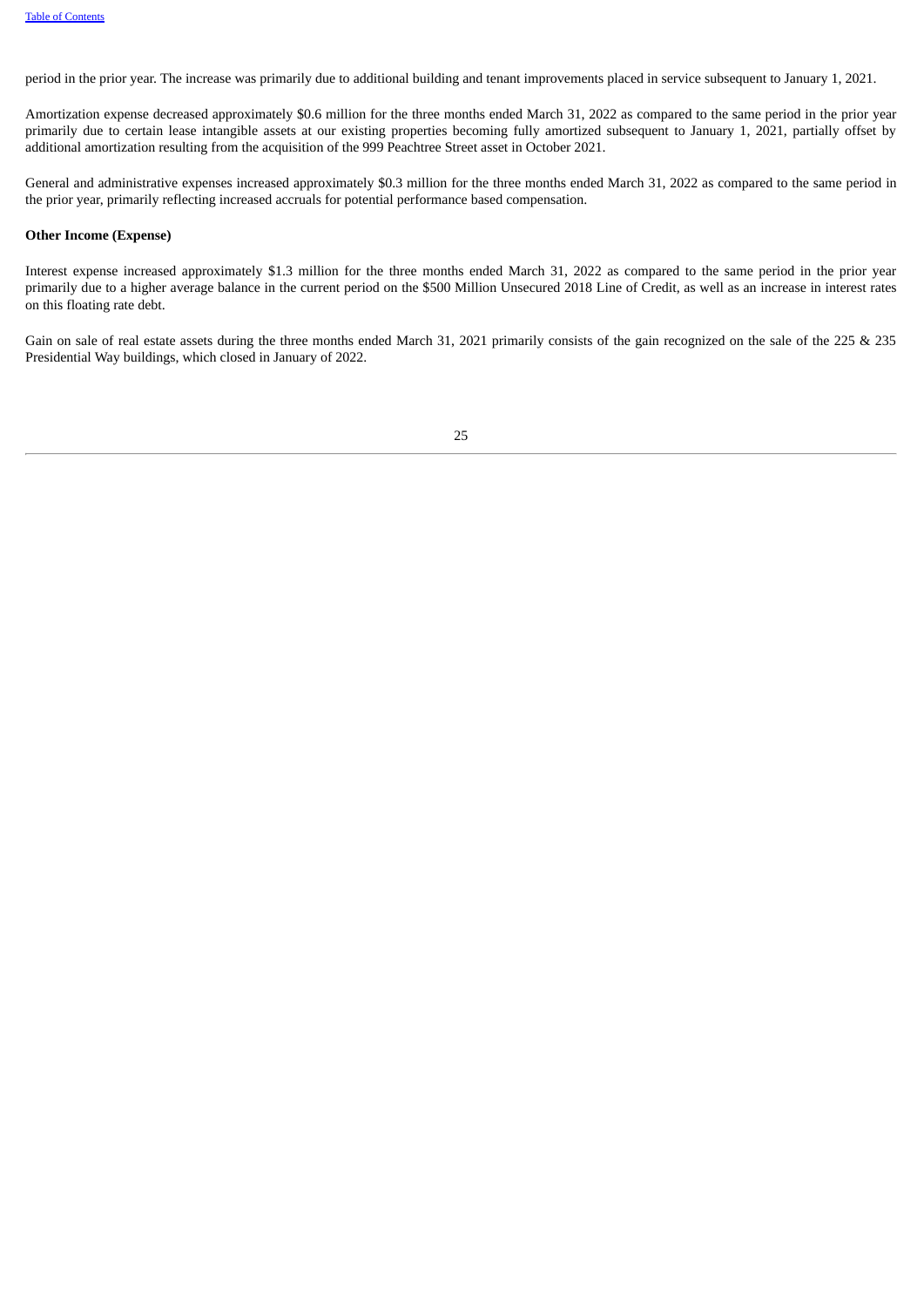#### **Issuer and Guarantor Financial Information**

Piedmont, through its wholly-owned subsidiary Piedmont Operating Partnership, LP ("Piedmont OP" or the "Issuer"), has issued senior unsecured notes payable of \$350 million that mature in 2023, \$400 million that mature in 2024, and two separate issuances of \$300 million, that mature in 2030 and 2032, respectively, (collectively, the "Notes"). The Notes are senior unsecured obligations of Piedmont OP and rank equally in right of payment with all of Piedmont OP's other existing and future senior unsecured indebtedness and would be effectively subordinated in right of payment to any of Piedmont OP's future mortgage or other secured indebtedness (to the extent of the value of the collateral securing such indebtedness) and to all existing and future indebtedness and other liabilities of Piedmont OP's subsidiaries, whether secured or unsecured.

The Notes are fully and unconditionally guaranteed by Piedmont Office Realty Trust, Inc. (the "Guarantor"), the parent entity that consolidates Piedmont OP and all other subsidiaries. By execution of the guarantee, the Guarantor guarantees to each holder of the Notes that the principal and interest on the Notes will be paid in full when due, whether at the maturity dates of the respective loans, or upon acceleration, upon redemption, or otherwise, and interest on overdue principal and interest on any overdue interest, if any, on the Notes and all other obligations of the Issuer to the holders of the Notes will be promptly paid in full. The Guarantor's guarantee of the Notes is its senior unsecured obligation and ranks equally in right of payment with all of the Guarantor's other existing and future senior unsecured indebtedness and guarantees. The Guarantor's guarantee of the Notes is effectively subordinated in right of payment to any future mortgage or other secured indebtedness or secured guarantees of the Guarantor (to the extent of the value of the collateral securing such indebtedness and guarantees); and all existing and future indebtedness and other liabilities, whether secured or unsecured, of the Guarantor's subsidiaries.

In the event of the bankruptcy, liquidation, reorganization or other winding up of Piedmont OP or the Guarantor, assets that secure any of their respective secured indebtedness and other secured obligations will be available to pay their respective obligations under the Notes or the guarantee, as applicable, and their other respective unsecured indebtedness and other unsecured obligations only after all of their respective indebtedness and other obligations secured by those assets have been repaid in full.

The non-Guarantors are separate and distinct legal entities and have no obligation, contingent or otherwise, to pay any amounts due pursuant to the Notes, or to make any funds available therefore, whether by dividends, loans, distributions or other payments.

Pursuant to Rule 13-01 of Regulation S-X, *Guarantors and Issuers of Guaranteed Securities Registered or Being Registered*, the following tables present summarized financial information for Piedmont OP as Issuer and Piedmont Office Realty Trust, Inc. as Guarantor on a combined basis after elimination of (i) intercompany transactions and balances among the Issuer and the Guarantor and (ii) equity in earnings from and investments in any subsidiary that is a non-Guarantor (in thousands):

| <b>Combined Balances of Piedmont OP and Piedmont Office Realty Trust, Inc. as Issuer</b><br>and Guarantor, respectively |   | As of<br><b>March 31, 2022</b> |    | As of<br><b>December 31, 2021</b>                          |
|-------------------------------------------------------------------------------------------------------------------------|---|--------------------------------|----|------------------------------------------------------------|
|                                                                                                                         |   |                                |    |                                                            |
| Due from non-guarantor subsidiary                                                                                       | D | 900                            | -S | 900                                                        |
| Total assets                                                                                                            |   | 351,984                        | S  | 352,788                                                    |
| <b>Total liabilities</b>                                                                                                | D | 1,702,643                      | \$ | 1,945,846                                                  |
|                                                                                                                         |   |                                |    | <b>For the Three Months Ended</b><br><b>March 31, 2022</b> |
| Total revenues                                                                                                          |   |                                |    | 12,508                                                     |
| Net loss                                                                                                                |   |                                |    | (12, 265)                                                  |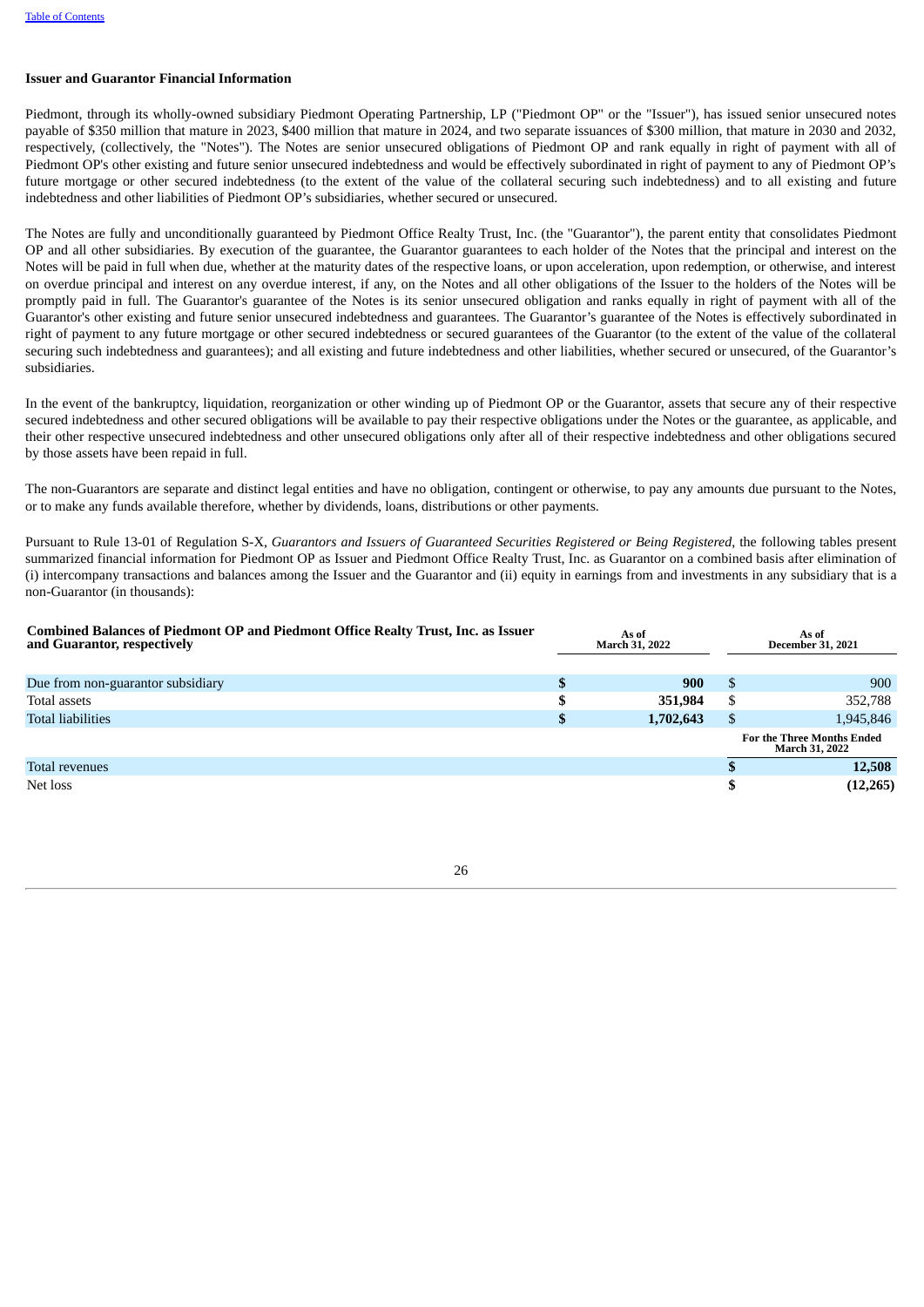#### **Net Operating Income by Geographic Segment**

Our President and Chief Executive Officer has been identified as our chief operating decision maker ("CODM"), as defined by GAAP. Our CODM evaluates Piedmont's portfolio and assesses the ongoing operations and performance of its properties utilizing the following geographic segments: Dallas, Atlanta, Washington, D.C., Minneapolis, Boston, Orlando, and New York. These operating segments are also our reportable segments. As of March 31, 2022, we also owned two properties in Houston that do not meet the definition of an operating or reportable segment as the CODM does not regularly review these properties for purposes of allocating resources or assessing performance. Further, we do not maintain a significant presence or anticipate further investment in this market. These two properties are the primary contributors to NOI included in "Other" below. See [Note](#page-19-0) 11 to the accompanying consolidated financial statements for additional information and a reconciliation of Net income applicable to Piedmont to accrual-based net operating income ("NOI").

The following table presents NOI by geographic segment (in thousands):

|                           |   | <b>Three Months Ended</b> |                |        |  |
|---------------------------|---|---------------------------|----------------|--------|--|
|                           |   | <b>March 31, 2022</b>     | March 31, 2021 |        |  |
| <b>Dallas</b>             | S | $16,099$ \$               |                | 16,877 |  |
| Atlanta                   |   | 18,555                    |                | 14,996 |  |
| <b>Boston</b>             |   | 10,473                    |                | 10,824 |  |
| Washington, D.C.          |   | 10,047                    |                | 8,573  |  |
| Minneapolis               |   | 7,914                     |                | 8,155  |  |
| Orlando                   |   | 8,499                     |                | 10,350 |  |
| New York                  |   | 7,757                     |                | 7,296  |  |
| Total reportable segments |   | 79,344                    |                | 77,071 |  |
| Other                     |   | 3,037                     |                | 587    |  |
| <b>Total NOI</b>          |   | 82,381                    |                | 77,658 |  |

*Comparison of the Three Months Ended March 31, 2022 Versus the Three Months Ended March 31, 2021*

Atlanta

NOI increased primarily due to the acquisition of 999 Peachtree Street in October 2021.

Washington, D.C.

NOI increased due to the commencement of certain leases subsequent to the three months ended March 31, 2021, primarily at 400 Virginia Avenue and 3100 Clarendon Boulevard.

Orlando

NOI decreased primarily due to lease termination income recognized during the three months ended March 31, 2021 at 200 South Orange Avenue that did not recur during the three months ended March 31, 2022.

**Other** 

NOI increased primarily due to the expiration in April 2021 of rental and operating expense abatements associated with the Transocean lease at our Enclave Place building in Houston, Texas.

## **Funds From Operations ("FFO"), Core Funds From Operations ("Core FFO"), and Adjusted Funds From Operations ("AFFO")**

Net income calculated in accordance with GAAP is the starting point for calculating FFO, Core FFO, and AFFO. These metrics are non-GAAP financial measures and should not be viewed as an alternative measurement of our operating performance to net income. Management believes that accounting for real estate assets in accordance with GAAP implicitly assumes that the value of real estate assets diminishes predictably over time. Since real estate values have historically risen or fallen with market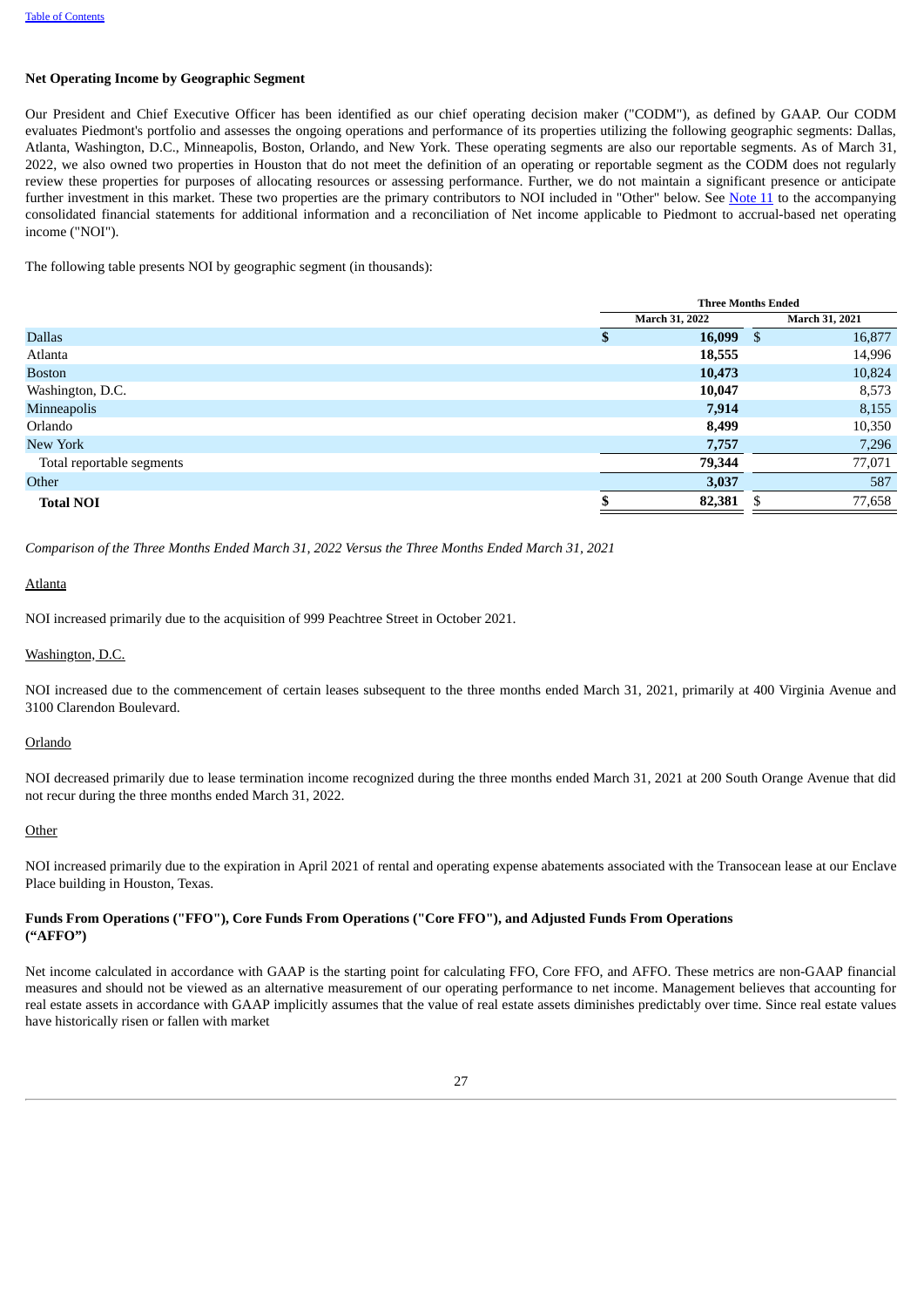conditions, many industry investors and analysts have considered the presentation of operating results for real estate companies that use historical cost accounting alone to be insufficient. As a result, we believe that the additive use of FFO, Core FFO, and AFFO, together with the required GAAP presentation, provides a more complete understanding of our performance relative to our competitors and a more informed and appropriate basis on which to make decisions involving operating, financing, and investing activities.

We calculate FFO in accordance with the current National Association of Real Estate Investment Trusts ("NAREIT") definition. NAREIT currently defines FFO as Net income (calculated in accordance with GAAP), excluding depreciation and amortization related to real estate, gains and losses from the sale of certain real estate assets, gains and losses from change in control, and impairment write-downs of certain real estate assets and investment in entities when the impairment is directly attributable to decreases in the value of depreciable real estate held by the entity. Other REITs may not define FFO in accordance with the NAREIT definition, or may interpret the current NAREIT definition differently than we do; therefore, our computation of FFO may not be comparable to the computation made by other REITs.

We calculate Core FFO by starting with FFO, as defined by NAREIT, and adjusting for gains or losses on the extinguishment of swaps and/or debt and any significant non-recurring or infrequent items. Core FFO is a non-GAAP financial measure and should not be viewed as an alternative to net income calculated in accordance with GAAP as a measurement of our operating performance. We believe that Core FFO is helpful to investors as a supplemental performance measure because it excludes the effects of certain infrequent or non-recurring items which can create significant earnings volatility, but which do not directly relate to our core recurring business operations. As a result, we believe that Core FFO can help facilitate comparisons of operating performance between periods and provides a more meaningful predictor of future earnings potential. Other REITs may not define Core FFO in the same manner as us; therefore, our computation of Core FFO may not be comparable to the computation made by other REITs.

We calculate AFFO by starting with Core FFO and adjusting for non-incremental capital expenditures and non-cash items including: non-real estate depreciation, straight-lined rent and fair value lease adjustments, non-cash components of interest expense and compensation expense. AFFO is a non-GAAP financial measure and should not be viewed as an alternative to net income calculated in accordance with GAAP as a measurement of our operating performance. We believe that AFFO is helpful to investors as a meaningful supplemental comparative performance measure of our ability to make incremental capital investments in new properties or enhancements to existing properties that improve revenue growth potential. Other REITs may not define AFFO in the same manner as us; therefore, our computation of AFFO may not be comparable to the computation of other REITs.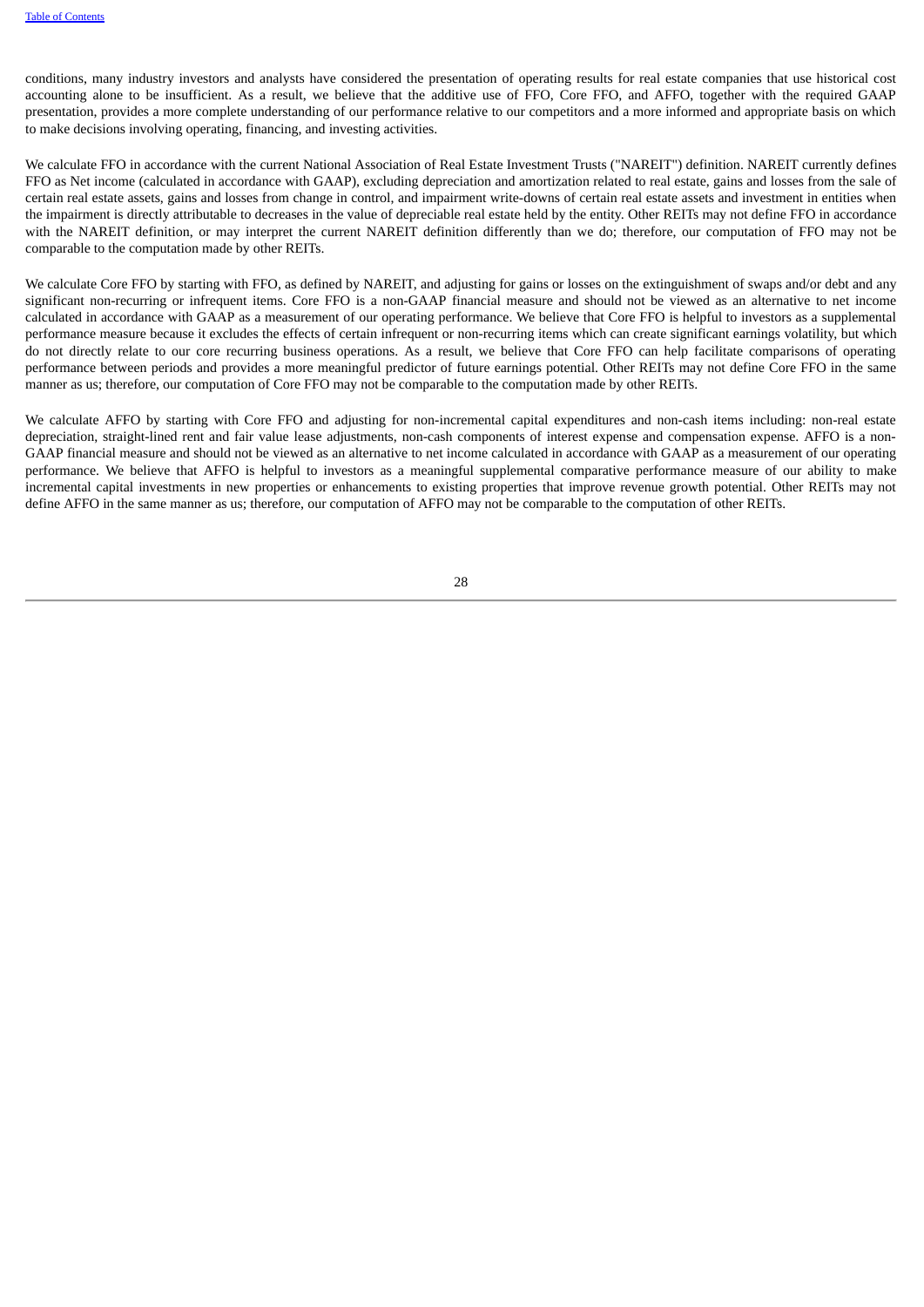Reconciliations of net income to FFO, Core FFO, and AFFO are presented below (in thousands except per share amounts):

|                                                                                                               | <b>Three Months Ended</b>                        |           |     |         |                   |                             |    |      |
|---------------------------------------------------------------------------------------------------------------|--------------------------------------------------|-----------|-----|---------|-------------------|-----------------------------|----|------|
|                                                                                                               | March 31,<br>Per<br>Share <sup>(1)</sup><br>2022 |           |     |         | March 31,<br>2021 | Per<br>Share <sup>(1)</sup> |    |      |
| <b>GAAP</b> net income applicable to common stock                                                             |                                                  | 59,964    | \$. | 0.49    | -\$               | 9,344                       | \$ | 0.08 |
| Depreciation of real estate assets                                                                            |                                                  | 31,332    |     | 0.25    |                   | 27,812                      |    | 0.22 |
| Amortization of lease-related costs                                                                           |                                                  | 22,240    |     | 0.18    |                   | 22,900                      |    | 0.18 |
| Gain on sale of real estate assets                                                                            |                                                  | (50, 673) |     | (0.41)  |                   |                             |    |      |
| <b>NAREIT Funds From Operations and Core Funds From Operations applicable to</b><br>common stock              |                                                  | 62,863    |     | 0.51    | -\$               | 60,056                      |    | 0.48 |
| Adjustments:                                                                                                  |                                                  |           |     |         |                   |                             |    |      |
| Amortization of debt issuance costs, fair market value adjustments on notes payable, and<br>discounts on debt |                                                  | 778       |     |         |                   | 654                         |    |      |
| Depreciation of non real estate assets                                                                        |                                                  | 173       |     |         |                   | 282                         |    |      |
| Straight-line effects of lease revenue                                                                        |                                                  | (2,577)   |     |         |                   | (4,103)                     |    |      |
| Stock-based compensation adjustments                                                                          |                                                  | (552)     |     |         |                   | 1,111                       |    |      |
| Amortization of lease-related intangibles                                                                     |                                                  | (3, 162)  |     |         |                   | (2,792)                     |    |      |
| Non-incremental capital expenditures <sup>(2)</sup>                                                           |                                                  | (18, 947) |     |         |                   | (17, 347)                   |    |      |
| <b>Adjusted Funds From Operations applicable to common stock</b>                                              |                                                  | 38,576    |     |         |                   | 37,861                      |    |      |
| Weighted-average shares outstanding – diluted                                                                 | 123,510                                          |           |     | 124,450 |                   |                             |    |      |

Based on weighted average shares outstanding – diluted.  $(1)$ 

We define non-incremental capital expenditures as capital expenditures of a recurring nature related to tenant improvements, leasing commissions, and building capital that do not incrementally enhance the underlying assets' income generating capacity. Tenant improvements, leasing commissions, building capital and deferred lease incentives incurred to lease space that was vacant at acquisition, leasing costs for spaces vacant for greater than one year, leasing costs for spaces at newly acquired properties for which in-place leases expire shortly after acquisition, improvements associated with the expansion of a building, and renovations that either enhance the rental rates of a building or change the property's underlying classification, such as from a Class B to a Class A property, are excluded from this measure. (2)

#### **Property and Same Store Net Operating Income**

Property Net Operating Income ("Property NOI") is a non-GAAP measure which we use to assess our operating results. We calculate Property NOI beginning with Net income (calculated in accordance with GAAP) before interest, income-related federal, state, and local taxes, depreciation and amortization and removing any impairments and gains or losses from sales of property and other significant infrequent items that create volatility within our earnings and make it difficult to determine the earnings generated by our core ongoing business. Furthermore, we remove general and administrative expenses, income associated with property management performed by us for other organizations, and other income or expense items such as interest income from loan investments or costs from the pursuit of non-consummated transactions. For Property NOI (cash basis), the effects of non-cash general reserve for uncollectible accounts, straight-lined rents and fair value lease revenue are also eliminated; while such effects are not adjusted in calculating Property NOI (accrual basis). Property NOI is a non-GAAP financial measure and should not be viewed as an alternative to net income calculated in accordance with GAAP as a measurement of our operating performance. We believe that Property NOI, on either a cash or accrual basis, is helpful to investors as a supplemental comparative performance measure of income generated by our properties alone without our administrative overhead. Other REITs may not define Property NOI in the same manner as we do; therefore, our computation of Property NOI may not be comparable to that of other REITs.

We calculate Same Store Net Operating Income ("Same Store NOI") as Property NOI attributable to the properties (excluding undeveloped land parcels) that were (i) owned by us during the entire span of the current and prior year reporting periods; (ii) that were not being developed or redeveloped during those periods; and (iii) for which no operating expenses were capitalized during those periods. Same Store NOI, on either a cash or accrual basis, is a non-GAAP financial measure and should not be viewed as an alternative to net income calculated in accordance with GAAP as a measurement of our operating performance. We believe that Same Store NOI is helpful to investors as a supplemental comparative performance measure of the income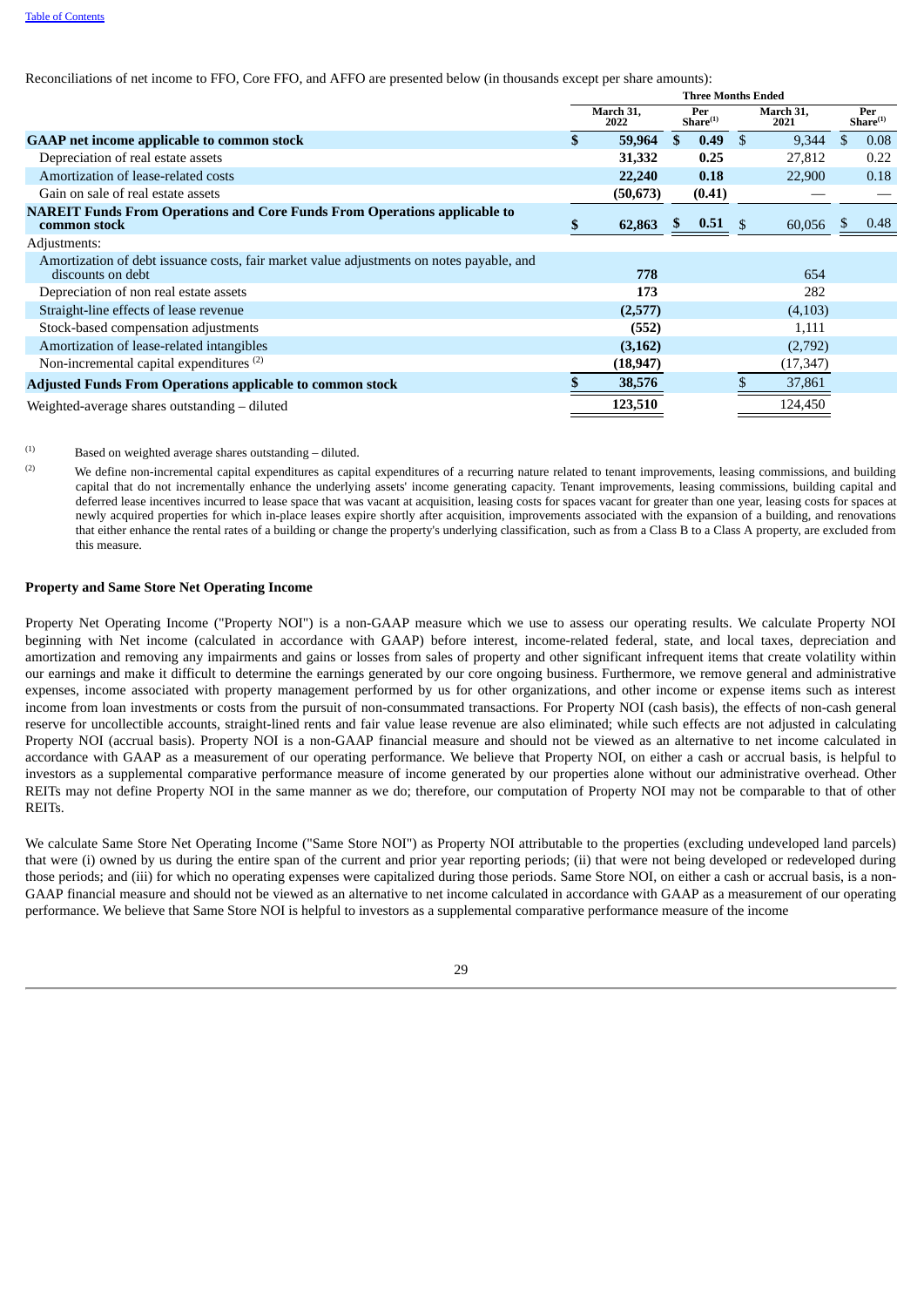generated from the same group of properties from one period to the next. Other REITs may not define Same Store NOI in the same manner as we do; therefore, our computation of Same Store NOI may not be comparable to that of other REITs.

The following table sets forth a reconciliation of net income calculated in accordance with GAAP to EBITDAre, Core EBITDA, Property NOI, and Same Store NOI, on both a cash and accrual basis, for the three months ended March 31, 2022 and 2021 (in thousands):

|                                                                                    | <b>Cash Basis</b><br><b>Three Months Ended</b> |                   |                   |              | <b>Accrual Basis</b>      |                   |    |                   |  |  |
|------------------------------------------------------------------------------------|------------------------------------------------|-------------------|-------------------|--------------|---------------------------|-------------------|----|-------------------|--|--|
|                                                                                    |                                                |                   |                   |              | <b>Three Months Ended</b> |                   |    |                   |  |  |
|                                                                                    |                                                | March 31,<br>2022 | March 31,<br>2021 |              |                           | March 31,<br>2022 |    | March 31,<br>2021 |  |  |
|                                                                                    |                                                |                   |                   |              |                           |                   |    |                   |  |  |
| Net income applicable to Piedmont (GAAP)                                           | \$                                             | 59,964            | \$                | 9,344        | -\$                       | 59,964            | \$ | 9,344             |  |  |
| Net loss applicable to noncontrolling interest                                     |                                                |                   |                   | (1)          |                           |                   |    | (1)               |  |  |
| Interest expense                                                                   |                                                | 13,898            |                   | 12,580       |                           | 13,898            |    | 12,580            |  |  |
| Depreciation                                                                       |                                                | 31,505            |                   | 28,094       |                           | 31,505            |    | 28,094            |  |  |
| Amortization                                                                       |                                                | 22,240            |                   | 22,900       |                           | 22,240            |    | 22,900            |  |  |
| Depreciation and amortization attributable to noncontrolling interests             |                                                | 22                |                   | 21           |                           | 22                |    | 21                |  |  |
| Gain on sale of real estate assets                                                 |                                                | (50, 673)         |                   |              |                           | (50, 673)         |    |                   |  |  |
| <b>EBITDAre<sup>(1)</sup></b> and Core EBITDA <sup>(2)</sup>                       | \$                                             | 76,956            | \$                | 72,938       | \$                        | 76,956            | \$ | 72,938            |  |  |
| General & administrative expenses                                                  |                                                | 7,595             |                   | 7,251        |                           | 7,595             |    | 7,251             |  |  |
| Management fee revenue (3)                                                         |                                                | (362)             |                   | (390)        |                           | (362)             |    | (390)             |  |  |
| Other income                                                                       |                                                | (1,808)           |                   | (2, 141)     |                           | (1,808)           |    | (2, 141)          |  |  |
| Non-cash general reserve for uncollectible accounts                                |                                                |                   |                   | 412          |                           |                   |    |                   |  |  |
| Straight-line effects of lease revenue                                             |                                                | (2,577)           |                   | (4, 103)     |                           |                   |    |                   |  |  |
| Straight line effects of lease revenue attributable to noncontrolling<br>interests |                                                | (1)               |                   | $\mathbf{1}$ |                           |                   |    |                   |  |  |
| Amortization of lease-related intangibles                                          |                                                | (3, 162)          |                   | (2,792)      |                           |                   |    |                   |  |  |
| <b>Property NOI</b>                                                                | \$                                             | 76,641            | \$                | 71,176 \$    |                           | 82,381            | \$ | 77,658            |  |  |
| Net operating (income)/loss from:                                                  |                                                |                   |                   |              |                           |                   |    |                   |  |  |
| Acquisitions <sup>(4)</sup>                                                        |                                                | (2,697)           |                   |              |                           | (3, 837)          |    |                   |  |  |
| Dispositions <sup>(5)</sup>                                                        |                                                | (475)             |                   | (1,220)      |                           | (547)             |    | (1,502)           |  |  |
| Other investments <sup>(6)</sup>                                                   |                                                | 189               |                   | 154          |                           | 247               |    | 211               |  |  |
|                                                                                    |                                                |                   |                   |              |                           |                   |    |                   |  |  |
| <b>Same Store NOI</b>                                                              | \$                                             | 73,658            | \$.               | 70,110       | - \$                      | 78,244            | \$ | 76,367            |  |  |
| Change period over period in Same Store NOI                                        |                                                | 5.1 %             |                   | N/A          |                           | 2.5 %             |    | N/A               |  |  |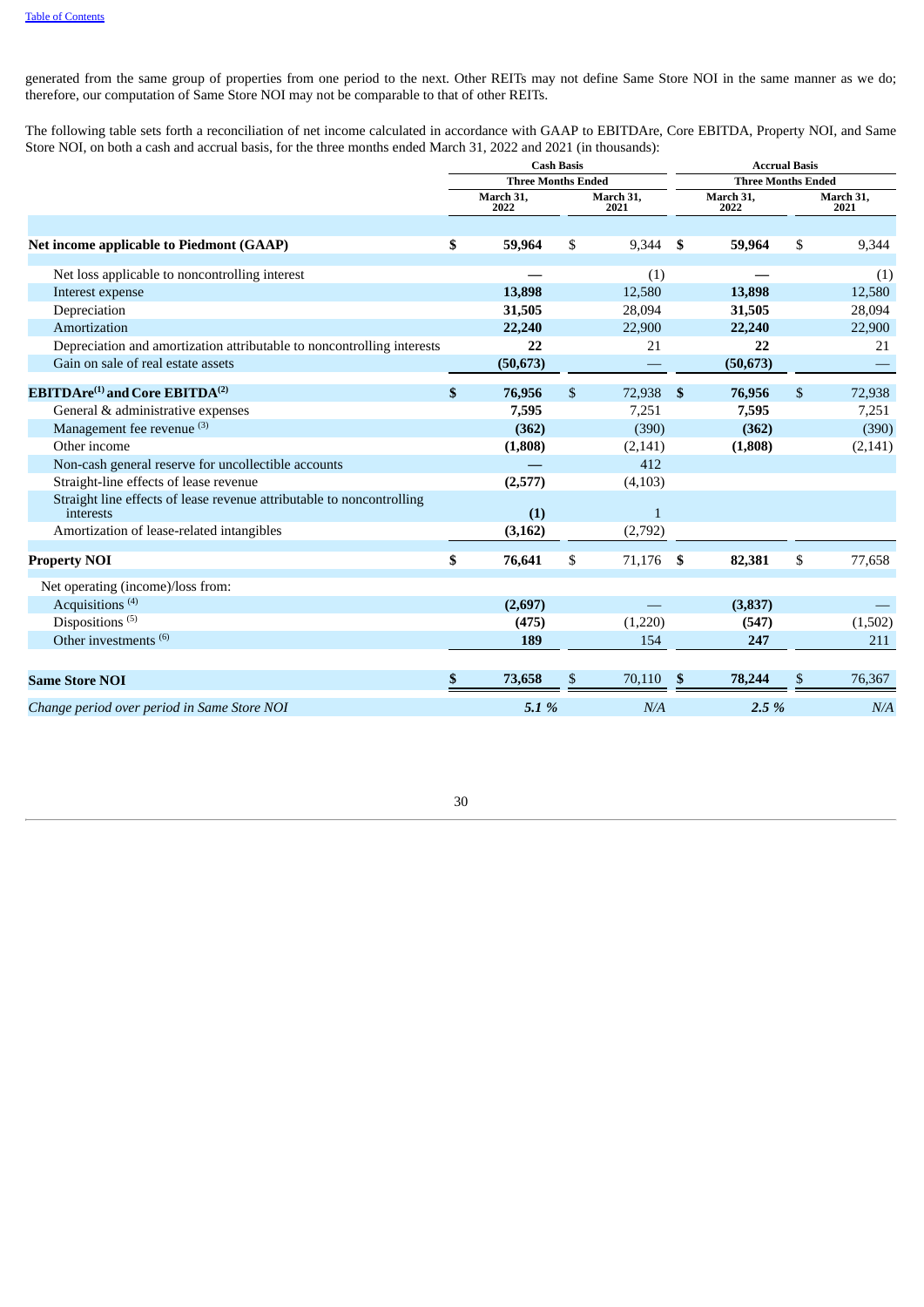- We calculate EBITDAre in accordance with the current NAREIT definition. NAREIT currently defines EBITDAre as net income (computed in accordance with GAAP) adjusted for gains or losses from sales of property, impairment losses, depreciation on real estate assets, amortization on real estate assets, interest expense and taxes, along with the same adjustments for joint ventures. Some of the adjustments mentioned can vary among owners of identical assets in similar conditions based on historical cost accounting and useful-life estimates. EBITDAre is a non-GAAP financial measure and should not be viewed as an alternative to net income calculated in accordance with GAAP as a measurement of our operating performance. We believe that EBITDAre is helpful to investors as a supplemental performance measure because it provides a metric for understanding our results from ongoing operations without taking into account the effects of non-cash expenses (such as depreciation and amortization) and capitalization and capital structure expenses (such as interest expense and taxes). We also believe that EBITDAre can help facilitate comparisons of operating performance between periods and with other REITs. However, other REITs may not define EBITDAre in accordance with the NAREIT definition, or may interpret the current NAREIT definition differently than us; therefore, our computation of EBITDAre may not be comparable to that of such other REITs.  $(1)$
- We calculate Core EBITDA as net income (computed in accordance with GAAP) before interest, taxes, depreciation and amortization and incrementally removing any impairment losses, gains or losses from sales of property and other significant infrequent items that create volatility within our earnings and make it difficult to determine the earnings generated by our core ongoing business. Core EBITDA is a non-GAAP financial measure and should not be viewed as an alternative to net income calculated in accordance with GAAP as a measurement of our operating performance. We believe that Core EBITDA is helpful to investors as a supplemental performance measure because it provides a metric for understanding the performance of our results from ongoing operations without taking into account the effects of non-cash expenses (such as depreciation and amortization), as well as items that are not part of normal day-to-day operations of our business. Other REITs may not define Core EBITDA in the same manner as us; therefore, our computation of Core EBITDA may not be comparable to that of other REITs. (2)
- Presented net of related operating expenses incurred to earn such management fee revenue. (3)
- Acquisitions consist of 999 Peachtree Street in Atlanta, Georgia, purchased on October 22, 2021, and additional developable land adjacent to our Atlanta Galleria project on November 19, 2021. (4)
- Dispositions consist of Two Pierce Place in Itasca, Illinois, sold on January 25, 2022, and 225 and 235 Presidential Way in Woburn, Massachusetts, sold on January 28, 2022. (5)
- Other investments include active out-of-service redevelopment and development projects, land, and recently completed redevelopment and development projects. The operating results from 222 South Orange Avenue in Orlando, Florida, are included in this line item. (6)

#### *Overview*

Our portfolio is a group of properties located within identified growth submarkets in large metropolitan cities concentrated primarily in the Sunbelt. We typically lease space to large, creditworthy corporate or governmental tenants on a long-term basis. As of March 31, 2022, our average lease was approximately 15,000 square feet with approximately six years of lease term remaining. Consequently, leased percentage, as well as rent roll ups and roll downs, which we experience as a result of re-leasing, can fluctuate widely between buildings and between tenants, depending on when a particular lease is scheduled to commence or expire.

#### *Leased Percentage*

Our portfolio was 87.0% leased as of March 31, 2022, as compared to 85.5% leased as of December 31, 2021 and scheduled lease expirations for the portfolio as a whole for the remainder of 2022 represent approximately 4.6% of our ALR. As the economy has continued to recover from the impacts of the COVID-19 pandemic, leasing activity across our portfolio has improved. To the extent new leases for currently vacant space outweigh or fall short of scheduled expirations, such leases would increase or decrease our overall leased percentage, respectively.

#### *Impact of Downtime, Abatement Periods, and Rental Rate Changes*

Commencement of new leases typically occurs 6-18 months after the lease execution date, after refurbishment of the space is completed. The downtime between a lease expiration and the new lease's commencement can negatively impact Property NOI and Same Store NOI comparisons (both accrual and cash basis). In addition, office leases, both new and renewal, often contain upfront rental and/or operating expense abatement periods which delay the cash flow benefits of the lease even after the new lease or renewal has commenced and negatively impact Property NOI and Same Store NOI on a cash basis until such abatements expire. As of March 31, 2022, we had approximately 1,000,000 square feet of executed leases for vacant space yet to commence or under rental abatement.

If we are unable to replace expiring leases with new or renewal leases at rental rates equal to or greater than the expiring rates, rental rate roll downs could occur and negatively impact Property NOI and Same Store NOI comparisons. As mentioned above,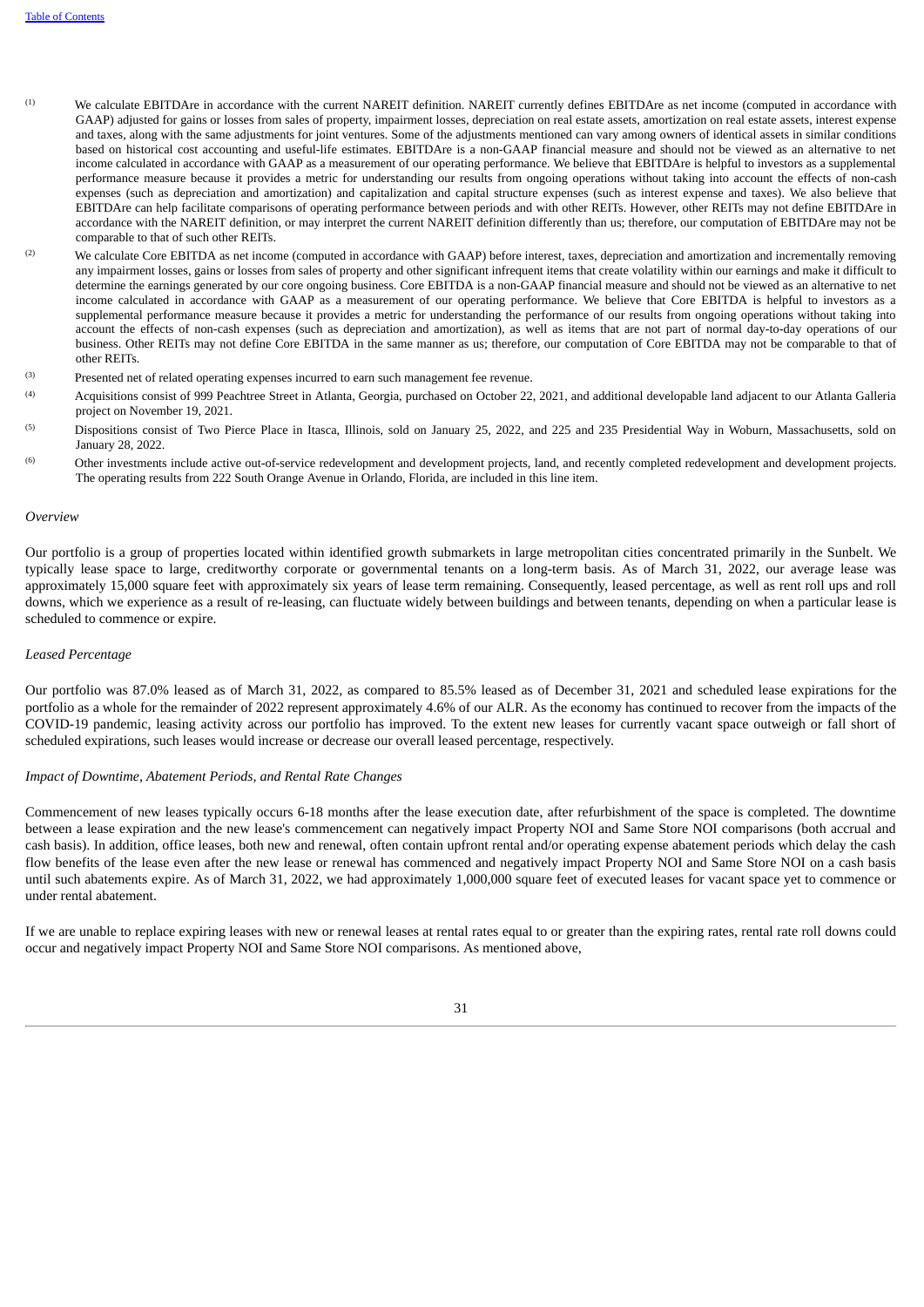our geographically diverse portfolio and the magnitude of some of our tenant's leased space can result in rent roll ups and roll downs that can fluctuate widely on a building-by-building and a quarter-to-quarter basis. During the three months ended March 31, 2022, we experienced a 12.9% and 4.8% roll up in accrual and cash rents, respectively, on executed leases related to space vacant one year or less.

Same Store NOI increased by 5.1% and 2.5% on a cash and accrual basis, respectively, for the three months ended March 31, 2022. The primary drivers of the increases in both metrics were increased rental rates and the expiration of abatements at certain of our properties. Property NOI and Same Store NOI comparisons for any given period fluctuate as a result of the mix of net leasing activity in individual properties during the respective period.

#### **Election as a REIT**

We have elected to be taxed as a REIT under the Code and have operated as such beginning with our taxable year ended December 31, 1998. To qualify as a REIT, we must meet certain organizational and operational requirements, including a requirement to distribute at least 90% of our adjusted REIT taxable income, computed without regard to the dividends-paid deduction and by excluding net capital gains attributable to our stockholders, as defined by the Code. As a REIT, we generally will not be subject to federal income tax on income that we distribute to our stockholders. If we fail to qualify as a REIT in any taxable year, we may be subject to federal income taxes on our taxable income for that year and for the four years following the year during which qualification is lost and/or penalties, unless the IRS grants us relief under certain statutory provisions. Such an event could materially adversely affect our net income and net cash available for distribution to our stockholders. However, we believe that we are organized and operate in such a manner as to qualify for treatment as a REIT and intend to continue to operate in the foreseeable future in such a manner that we will remain qualified as a REIT for federal income tax purposes. We have elected to treat one of our wholly-owned subsidiaries as a taxable REIT subsidiary. This subsidiary performs noncustomary services for tenants of buildings that we own and real estate and non-real estate related-services; however, any earnings related to such services performed by our taxable REIT subsidiary are subject to federal and state income taxes. In addition, for us to continue to qualify as a REIT, our investments in taxable REIT subsidiaries cannot exceed 20% of the value of our total assets.

#### **Inflation**

We are exposed to inflation risk, as income from long-term leases is the primary source of our cash flows from operations. There are provisions in the majority of our tenant leases that are intended to protect us from, and mitigate the risk of, the impact of inflation. These provisions include rent steps, reimbursement billings for operating expense pass-through charges, real estate tax, and insurance reimbursements on a per square-foot basis, or in some cases, annual reimbursement of operating expenses above certain per square-foot allowances. However, due to the long-term nature of the leases, the leases may not readjust their reimbursement rates frequently enough to fully cover inflation.

#### **Application of Critical Accounting Estimates**

Our accounting policies have been established to conform with GAAP. The preparation of financial statements in conformity with GAAP requires management to use judgement in the application of accounting policies, including making estimates and assumptions. These judgements affect the reported amounts of assets and liabilities and disclosure of contingent assets and liabilities at the dates of the financial statements and the reported amounts of revenue and expenses during the reporting periods. If our judgement or interpretation of the facts and circumstances relating to various transactions had been different, it is possible that different accounting policies would have been applied, thus, resulting in a different presentation of the financial statements. Additionally, other companies may utilize different estimates that may impact comparability of our results of operations to those of companies in similar businesses. Refer to our Annual Report on Form 10-K for the year ended December 31, 2021 for a discussion of our critical accounting policies. There have been no material changes to these policies during the three months ended March 31, 2022.

#### **Commitments and Contingencies**

We are subject to certain commitments and contingencies with regard to certain transactions. Refer to **[Note](#page-14-0) 6** to our consolidated financial statements for further explanation. Examples of such commitments and contingencies include:

- Commitments Under Existing Lease Agreements; and
- <span id="page-31-0"></span>• Contingencies Related to Tenant Audits/Disputes.

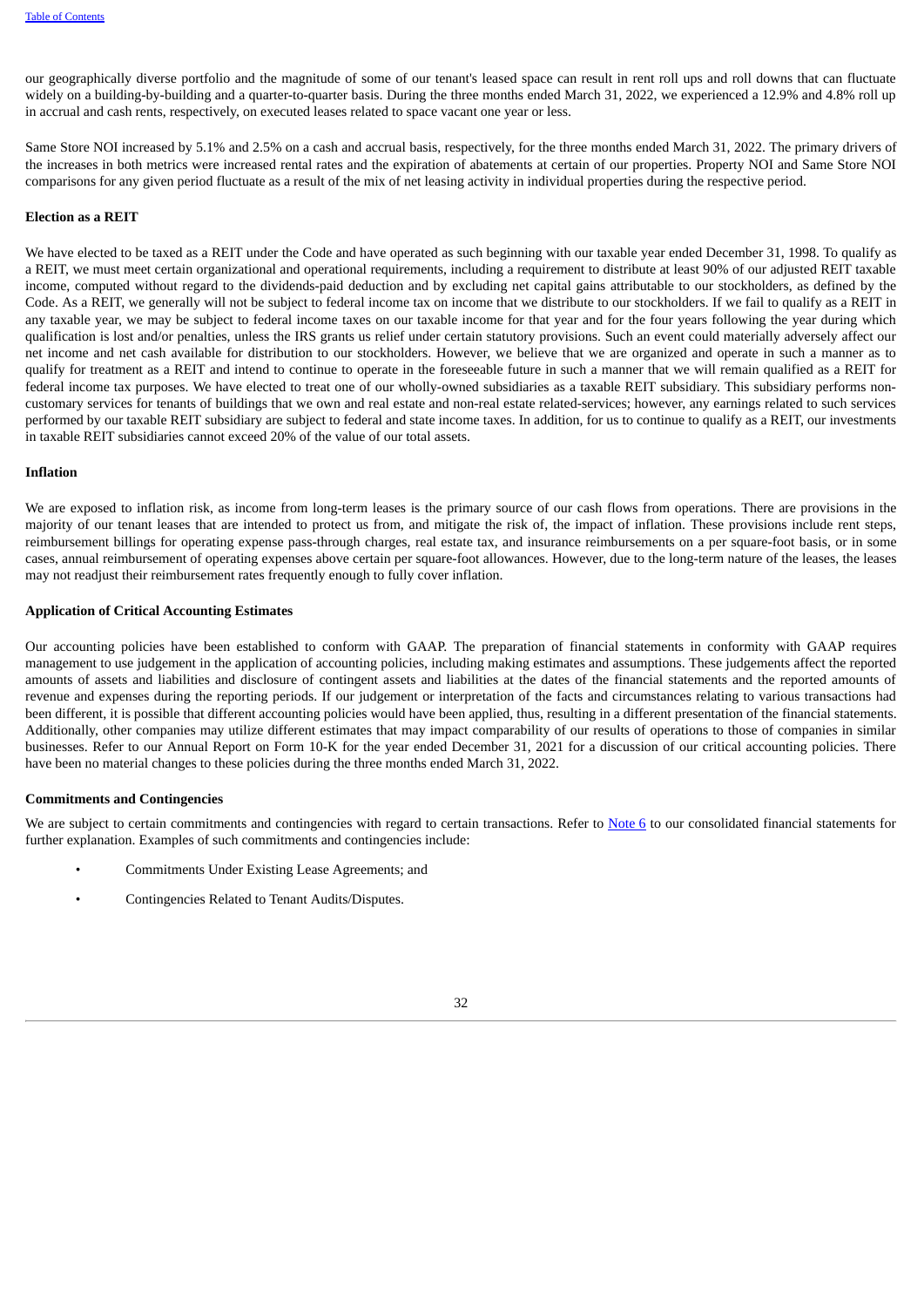#### **ITEM 3. QUANTITATIVE AND QUALITATIVE DISCLOSURES ABOUT MARKET RISK**

Our future income, cash flows, and estimated fair values of our financial instruments depend in part upon prevailing market interest rates. Market risk is the exposure to loss resulting from changes in interest rates, foreign currency, exchange rates, commodity prices, and equity prices. Our potential for exposure to market risk includes interest rate fluctuations in connection with borrowings under our \$500 Million Unsecured 2018 Line of Credit and the \$250 Million Unsecured 2018 Term Loan. As a result, the primary market risk to which we believe we are exposed is interest rate risk. Many factors, including governmental monetary and tax policies, domestic and international economic and political considerations, and other factors that are beyond our control contribute to interest rate risk, including changes in the method pursuant to which the LIBOR rates are determined. Furthermore, the United Kingdom Financial Conduct Authority, which regulates LIBOR, has announced that USD LIBOR will no longer by published after June 30, 2023. Piedmont has completed an initial evaluation of its credit agreements which reference LIBOR and determined that each of these agreements already contain "fallback" language allowing for the establishment of an alternate rate of interest that gives due consideration to the then prevailing market convention for determining a rate of interest for syndicated loans in the U.S. at that time by Piedmont and the respective agent, as defined in the respective agreements. Piedmont will continue to evaluate its contracts as it approaches the end date for LIBOR.

Our interest rate risk management objectives are to limit the impact of interest rate changes on earnings and cash flow primarily through a low-to-moderate level of overall borrowings, as well as managing the variability in rate fluctuations on our outstanding debt. As such, all of our debt other than the \$500 Million Unsecured 2018 Line of Credit and \$150 million of our \$250 Million Unsecured 2018 Term Loan is currently based on fixed or effectively-fixed interest rates to hedge against volatility in the credit markets. We do not enter into derivative or interest rate transactions for speculative purposes, as such all of our debt and derivative instruments were entered into for other than trading purposes.

The estimated fair value of our debt was approximately \$1.6 billion and \$1.9 billion as of March 31, 2022 and December 31, 2021, respectively. Our interest rate swap agreements in place as of March 31, 2022 and December 31, 2021 carried a notional amount totaling \$100 million with a weightedaverage fixed interest rate (not including the corporate credit spread) of 2.61%.

As of March 31, 2022, our total outstanding debt subject to fixed, or effectively fixed, interest rates totaling approximately \$1.5 billion has an average effective interest rate of approximately 3.51% per annum with expirations ranging from 2023 to 2032. A change in the market interest rate impacts the net financial instrument position of our fixed-rate debt portfolio but has no impact on interest incurred or cash flows for that portfolio.

As of March 31, 2022, we had \$81 million outstanding on our \$500 Million Unsecured 2018 Line of Credit. Our \$500 Million Unsecured 2018 Line of Credit currently has a stated rate of LIBOR plus 0.90% per annum (based on our current corporate credit rating), resulting in a total interest rate of 1.36%. The current stated interest rate spread on \$150 million of the \$250 Million Unsecured 2018 Term Loan that is not effectively fixed through interest rate swaps is LIBOR plus 0.95% (based on our current corporate credit rating), which, as of March 31, 2022, resulted in a total interest rate on \$150 million of the \$250 Million Unsecured 2018 Term Loan of 1.40%. To the extent that we borrow additional funds in the future under the \$500 Million Unsecured 2018 Line of Credit or potential future variable-rate lines of credit, we would have exposure to increases in interest rates, which would potentially increase our cost of debt. Additionally, a 1.0% increase in variable interest rates on our existing outstanding borrowings as of March 31, 2022 would increase interest expense approximately \$2.3 million on a per annum basis.

#### <span id="page-32-0"></span>**ITEM 4. CONTROLS AND PROCEDURES**

#### **Management's Conclusions Regarding the Effectiveness of Disclosure Controls and Procedures**

We carried out an evaluation, under the supervision and with the participation of management, including the Principal Executive Officer and the Principal Financial Officer, of the effectiveness of the design and operation of our disclosure controls and procedures as defined in Rules 13a-15(e) and 15d-15(e) of the Securities Exchange Act of 1934 (the "Exchange Act") as of the end of the quarterly period covered by this report. Based upon that evaluation, the Principal Executive Officer and the Principal Financial Officer concluded that our disclosure controls and procedures were effective as of the end of the period covered by this quarterly report in providing a reasonable level of assurance that information we are required to disclose in the reports we file or submit under the Exchange Act is recorded, processed, summarized, and reported within the time periods specified in applicable SEC rules and forms, including providing a reasonable level of assurance that information required to be disclosed by us in the reports we file under the Exchange Act is accumulated and communicated to our management, including the Principal Executive Officer and the Principal Financial Officer, as appropriate, to allow timely decisions regarding required disclosure.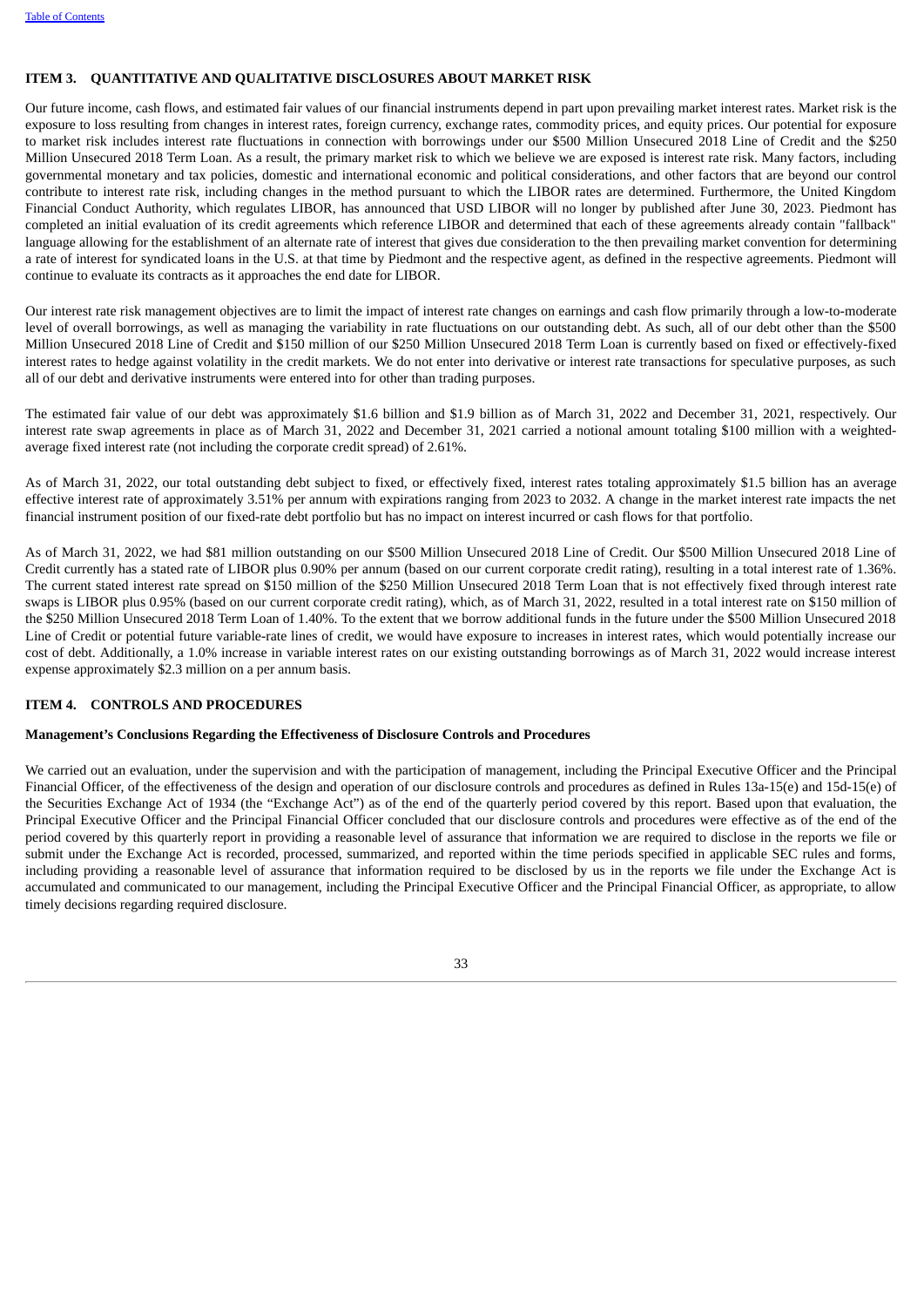## **Changes in Internal Control Over Financial Reporting**

There were no changes in our internal control over financial reporting during the quarter ended March 31, 2022 that have materially affected, or are reasonably likely to materially affect, our internal control over financial reporting.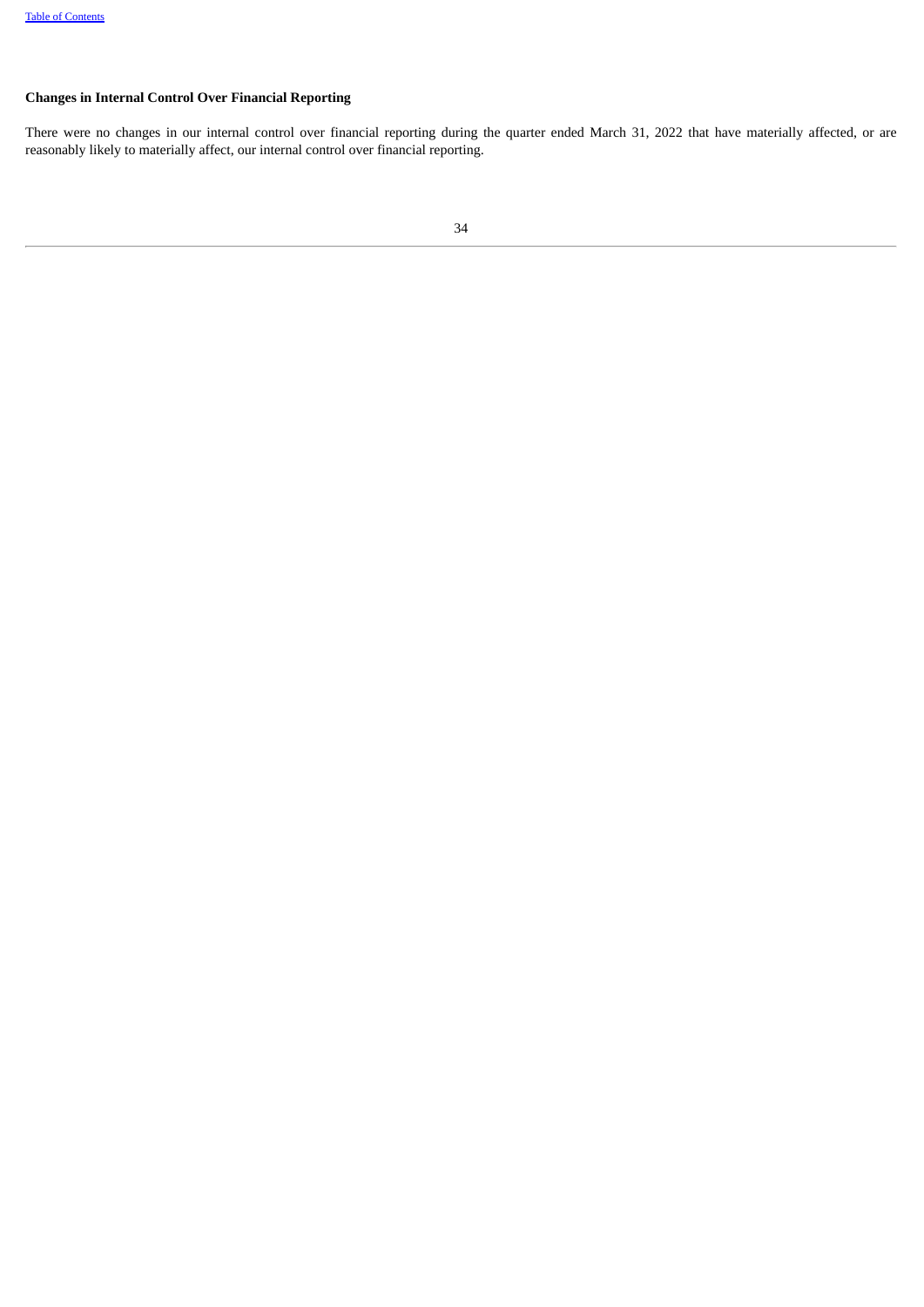#### **PART II. OTHER INFORMATION**

## <span id="page-34-0"></span>**ITEM 1. LEGAL PROCEEDINGS**

We are not subject to any material pending legal proceedings. However, we are subject to routine litigation arising in the ordinary course of owning and operating real estate assets. Our management expects that these ordinary routine legal proceedings will be covered by insurance and does not expect these legal proceedings to have a material adverse effect on our financial condition, results of operations, or liquidity. Additionally, management is not aware of any legal proceedings against Piedmont contemplated by governmental authorities.

## <span id="page-34-1"></span>**ITEM 1A. RISK FACTORS**

There have been no known material changes from the risk factors previously disclosed in our Annual Report on Form 10-K for the year ended December 31, 2021.

## <span id="page-34-2"></span>**ITEM 2. UNREGISTERED SALES OF EQUITY SECURITIES AND USE OF PROCEEDS**

- (a) There were no unregistered sales of equity securities during the first quarter of 2022.
- (b) Not applicable.
- (c) There were no repurchases of shares of our common stock during the first quarter of 2022. As of March 31, 2022, approximately \$150.5 million remains available under our stock repurchase program to make share repurchases through February 2024, at the discretion of management.

#### <span id="page-34-3"></span>**ITEM 3. DEFAULTS UPON SENIOR SECURITIES**

Not applicable.

#### <span id="page-34-4"></span>**ITEM 4. MINE SAFETY DISCLOSURES**

Not applicable.

## <span id="page-34-5"></span>**ITEM 5. OTHER INFORMATION**

<span id="page-34-6"></span>None.

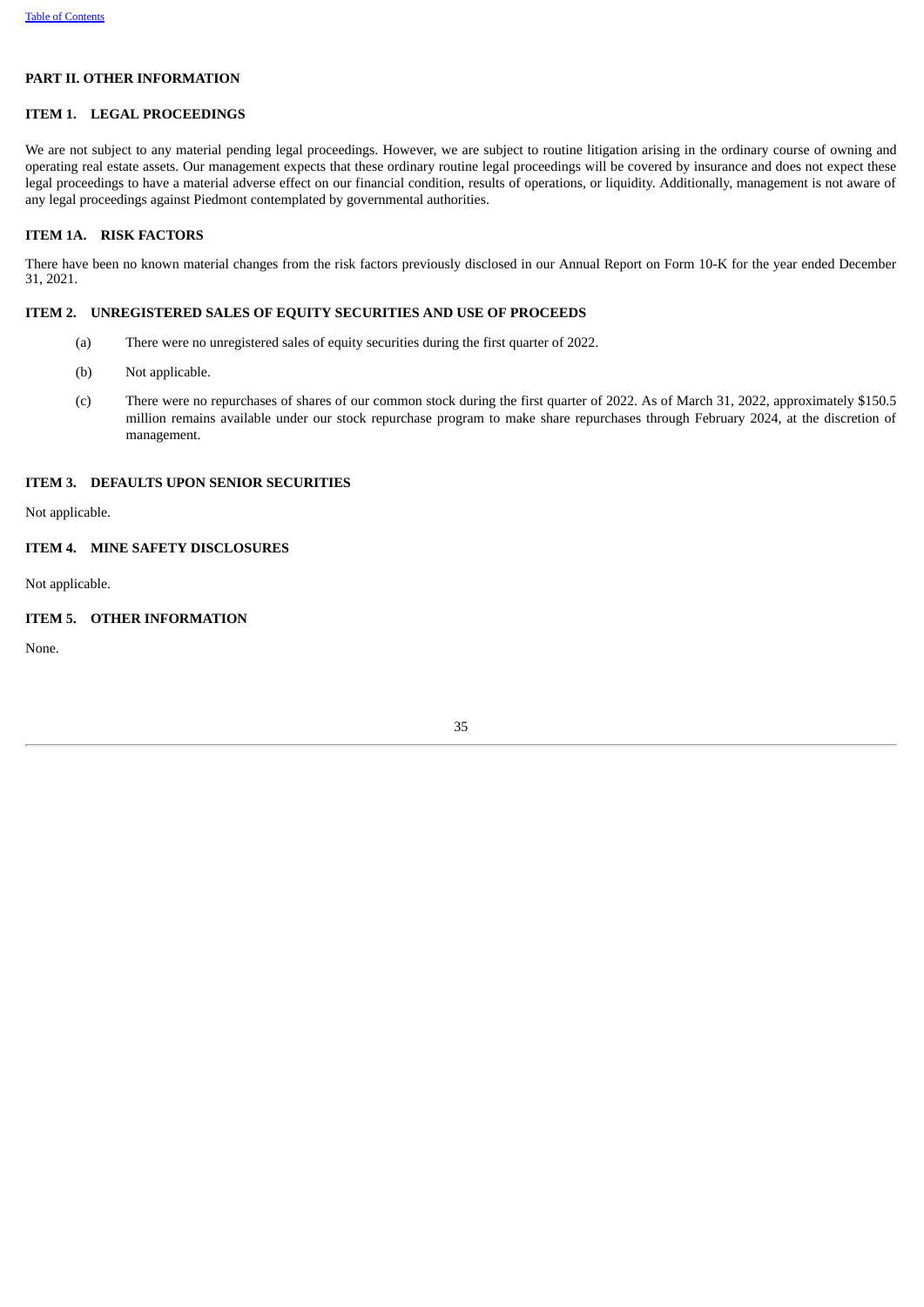#### **ITEM 6. EXHIBITS**

**Exhibit**

**Number Description of Document**

- 3.1 Third Articles of Amendment and Restatement of Piedmont Office Realty Trust, Inc. (the "Company") [\(incorporated](http://www.sec.gov/Archives/edgar/data/1042776/000119312510058371/dex31.htm) by reference to Exhibit 3.1 to the Company's Annual Report on Form 10-K for the fiscal year ended December 31, 2009, filed on March 16, 2010).
- 3.2 Articles of Amendment of the Company effective June 30, 2011 [\(incorporated](http://www.sec.gov/Archives/edgar/data/1042776/000104277611000057/ex32articlesofamendmentofp.htm) by reference to Exhibit 3.2 to the Company's Current Report on Form 8-K filed on July 6, 2011).
- 3.3 Articles [Supplementary](http://www.sec.gov/Archives/edgar/data/1042776/000104277611000057/ex31articlessupplementaryo.htm) of the Company effective June 30, 2011 (incorporated by reference to Exhibit 3.1 to the Company's Current Report on Form 8-K filed on July 6, 2011).
- 3.4 Articles [Supplementary](http://www.sec.gov/Archives/edgar/data/1042776/000104277616000359/ex31articlessupplementaryt.htm) to the Third Articles of Amendment and Restatement of the Company, as supplemented and amended (incorporated by reference to Exhibit 3.1 to the Company's Current Report on Form 8-K, filed on November 14, 2016).
- 3.5 Articles of Amendment to the Third Articles of Amendment and Restatement of the Company, as [supplemented](http://www.sec.gov/Archives/edgar/data/1042776/000119312518171309/d759625dex31.htm) and amended (incorporated by reference to Exhibit 3.1 to the Company's Current Report on Form 8-K filed on May 23, 2018).
- 3.6 Amended and Restated Bylaws of the Company [\(incorporated](http://www.sec.gov/Archives/edgar/data/1042776/000117494719000389/c516377_ex3-1.htm) by reference to Exhibit 3.1 to the Company's Current Report on Form 8-K, filed on March 19, 2019).
- 10.1 Form of Employee Deferred Stock Award [Agreement](#page-37-0) for Second Amended and Restated 2007 Omnibus Incentive Plan of the Company effective February 10, 2022
- 10.2 Form of Employee Officer Deferred Stock Award [Agreement](#page-43-0) for Second Amended and Restated 2007 Omnibus Incentive Plan of the Company effective [February](#page-43-0) 10, 2022
- 10.3 Piedmont Office Realty Trust, Inc. [Long-Term](#page-48-0) Incentive Program Award Agreement effective February 17, 2022
- 22.1 Subsidiary Issuer of Guaranteed Securities [\(incorporated](http://www.sec.gov/Archives/edgar/data/0001042776/000104277622000061/pdm123121ex221.htm) by reference to Exhibit 22.1 to the Company's Annual Report on Form 10-K for the year ended December 31, 2021, filed on February 17, 2022)
- 31.1 Certification of Principal Executive Officer pursuant to Section 302 of the [Sarbanes-Oxley](#page-54-0) Act of 2002.
- 31.2 Certification of Principal Financial Officer pursuant to Section 302 of the [Sarbanes-Oxley](#page-55-0) Act of 2002.
- 32.1 Certification of Chief Executive Officer pursuant to Section 906 of the [Sarbanes-Oxley](#page-56-0) Act of 2002.
- 32.2 Certification of Chief Financial Officer pursuant to Section 906 of the [Sarbanes-Oxley](#page-57-0) Act of 2002.
- 101.INS XBRL Instance Document the instance document does not appear in the Interactive Data File because its XBRL tags are embedded within the Inline XBRL document.
- 101.SCH Inline XBRL Taxonomy Extension Schema Document.
- 101.CAL Inline XBRL Taxonomy Extension Calculation Linkbase Document.
- 101.DEF Inline XBRL Taxonomy Extension Definition Linkbase Document.
- 101.LAB Inline XBRL Taxonomy Extension Label Linkbase Document.
- 101.PRE Inline XBRL Taxonomy Extension Presentation Linkbase Document.
	- 104 Cover Page Interactive Data File (formatted as Inline XBRL and contained in Exhibit 101).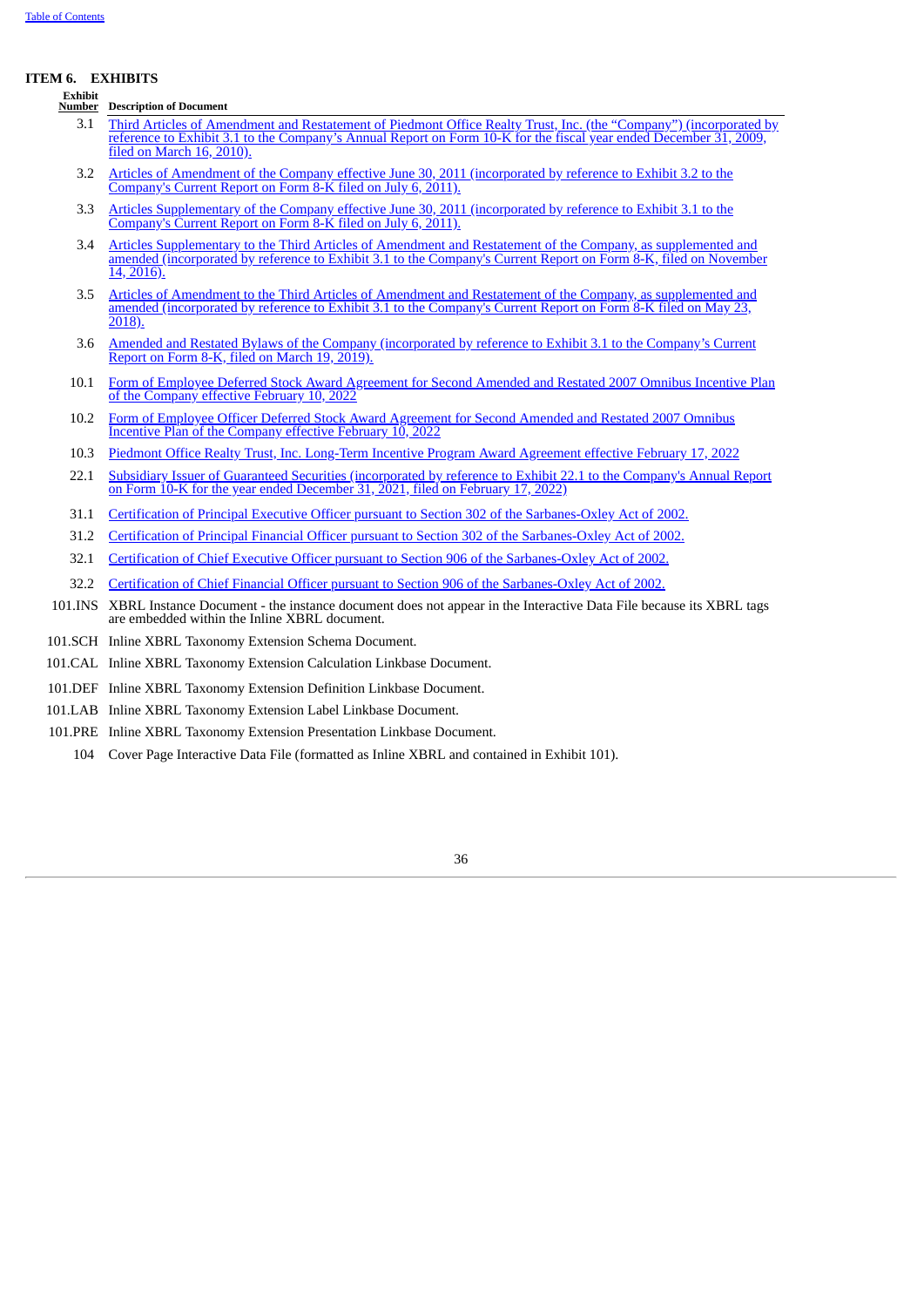#### **SIGNATURES**

Pursuant to the requirements of the Securities Exchange Act of 1934, the Registrant has duly caused this report to be signed on its behalf by the undersigned thereunto duly authorized.

**PIEDMONT OFFICE REALTY TRUST, INC.** (Registrant)

Dated: April 27, 2022 By: /s/ Robert E. Bowers

**Robert E. Bowers Chief Financial Officer and Executive Vice President (Principal Financial Officer and Duly Authorized Officer)**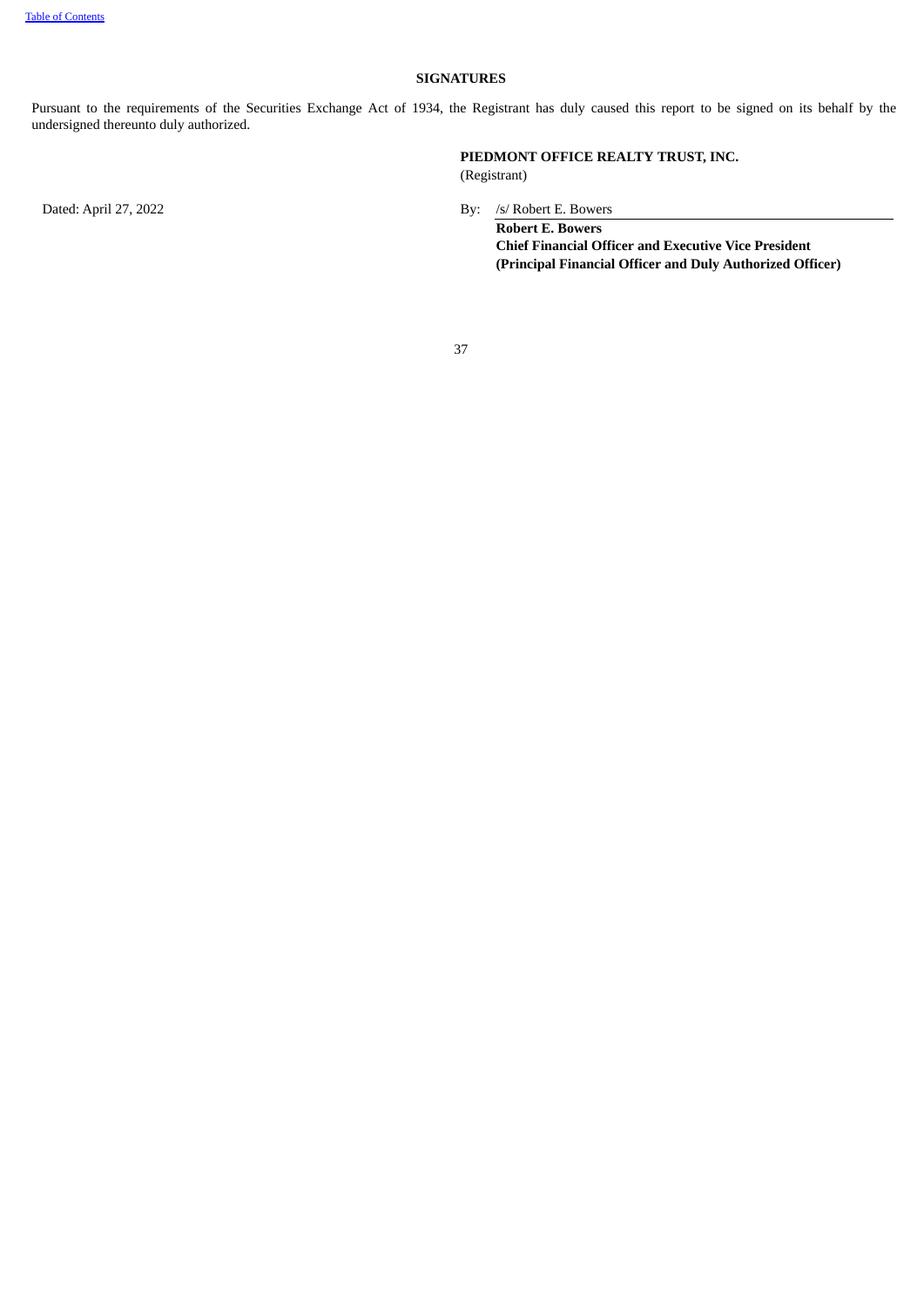## <span id="page-37-0"></span>**PIEDMONT OFFICE REALTY TRUST, INC. (the "Company") SECOND AMENDED AND RESTATED 2007 OMNIBUS INCENTIVE PLAN DEFERRED STOCK AWARD AGREEMENT**

This Deferred Stock Award Agreement (this "Agreement") evidences a Deferred Stock Award made pursuant to the Piedmont Office Realty Trust, Inc. Second Amended and Restated 2007 Omnibus Incentive Plan (the "Plan") to \_\_\_\_\_\_\_\_\_\_\_\_\_\_\_\_\_, who shall be referred to as "Employee." with respect to phantom stock units ("Units"), each Unit correspo phantom stock units ("Units"), each Unit corresponding to one share of common stock of Piedmont Office Realty Trust ("Stock"). This Deferred Stock Award is made effective as of \_\_\_\_\_\_\_\_\_, which shall be referred to as the "Award Date."

## PIEDMONT OFFICE REALTY TRUST

By:

Date:

## **TERMS AND CONDITIONS**

**§ 1. Plan and Deferred Stock Award Agreement**. Employee's right to receive any or all of the shares of Stock subject to this Deferred Stock Award is subject to all of the terms and conditions set forth in this Agreement and in the Plan. If a determination is made that any term or condition set forth in this Agreement is inconsistent with the Plan, the Plan shall control. All of the capitalized terms not otherwise defined in this Agreement shall have the same meaning in this Agreement as in the Plan. A copy of the Plan will be made available to Employee upon written request to the Chief Financial Officer of the Company.

**§ 2. Stockholder Rights**. During the deferral period, Employee shall have no rights as a stockholder with respect to any shares of Stock subject to this Deferred Stock Award. Employee's rights as a stockholder shall only arise when employee's Units have become vested and nonforfeitable under § 3 and such shares of Stock have been transferred on the Company's books and records to Employee.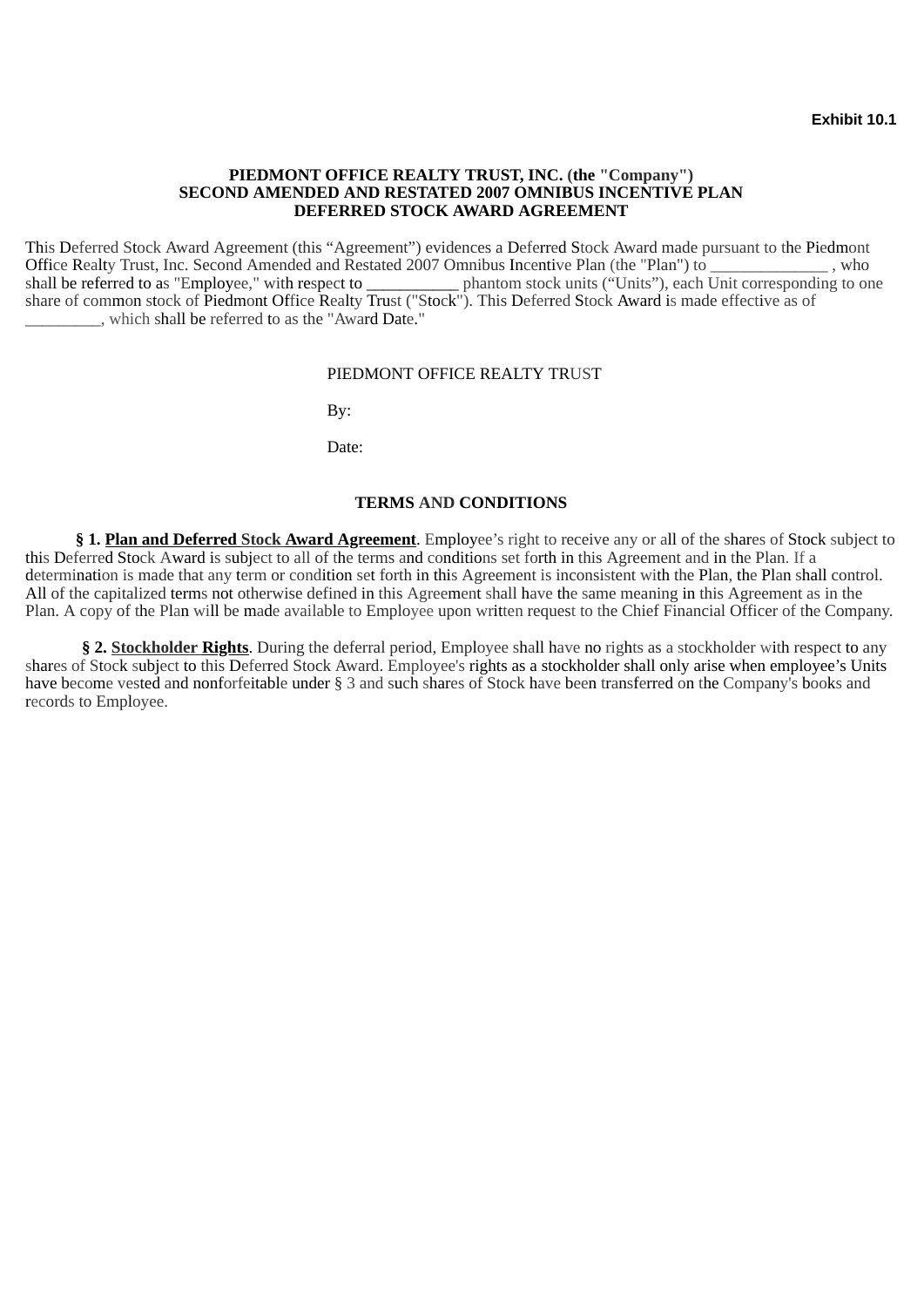## **§ 3. Vesting and Forfeiture**.

(a) General Vesting Rule. Subject to  $\S 3(b)$ , Employee's Units will vest and become nonforfeitable as follows:

(1) one-fourth of the Units will vest and become nonforfeitable on the date hereof.

(2) another one-fourth of the Units will vest and become nonforfeitable on each anniversary of the Award Date thereafter until Employee becomes fully vested in all Units, provided he or she has remained continuously employed by the Company or a Subsidiary from the Award Date through the respective anniversary of the Award Date.

## (b) Special Vesting Rules.

(1) All of Employee's Units automatically will vest and become nonforfeitable if (after he or she has signed this Deferred Stock Award Agreement) (A) Employee incurs a Termination of Service with the Company or a Subsidiary as a result of his or her (i) death, (ii) Permanent Disability (as defined in § 3(d)(4)), (iii) Lay Off (as defined in § 3(d)(2)), (iv)Retirement (as defined in § 3(d)(3)), (v) termination by the Company or a Subsidiary without Cause or  $(B)$  there is a Change in Control (as defined in § 3(d)(5)).

(2) An Employee on an approved leave of absence, as described in Section 16(b) of the Plan, other than due to vacation or jury duty (an "Approved Leave"), will not continue to vest in any Units during or after such Approved Leave, provided, however, that if immediately after the end of such Approved Leave Employee returns to Active Service (as defined in § 3(d)(1) with the Company or its Subsidiaries for a continuous period of at least 90 days (or for at least one day in the case of an Employee on an Approved Leave for military service), such Employee will be vested in such Units in the same amount as such Employee would have been vested if such Employee had never taken such Approved Leave.

(c) Forfeiture. If Employee incurs a Termination of Service with the Company or a Subsidiary for any reason before his or her interest in all of the Units have become vested and nonforfeitable under this § 3, after including any vesting under the Special Vesting Rules as described in § 3(b), then Employee shall forfeit all Units which have not become so vested and nonforfeitable before the date of such Termination of Service.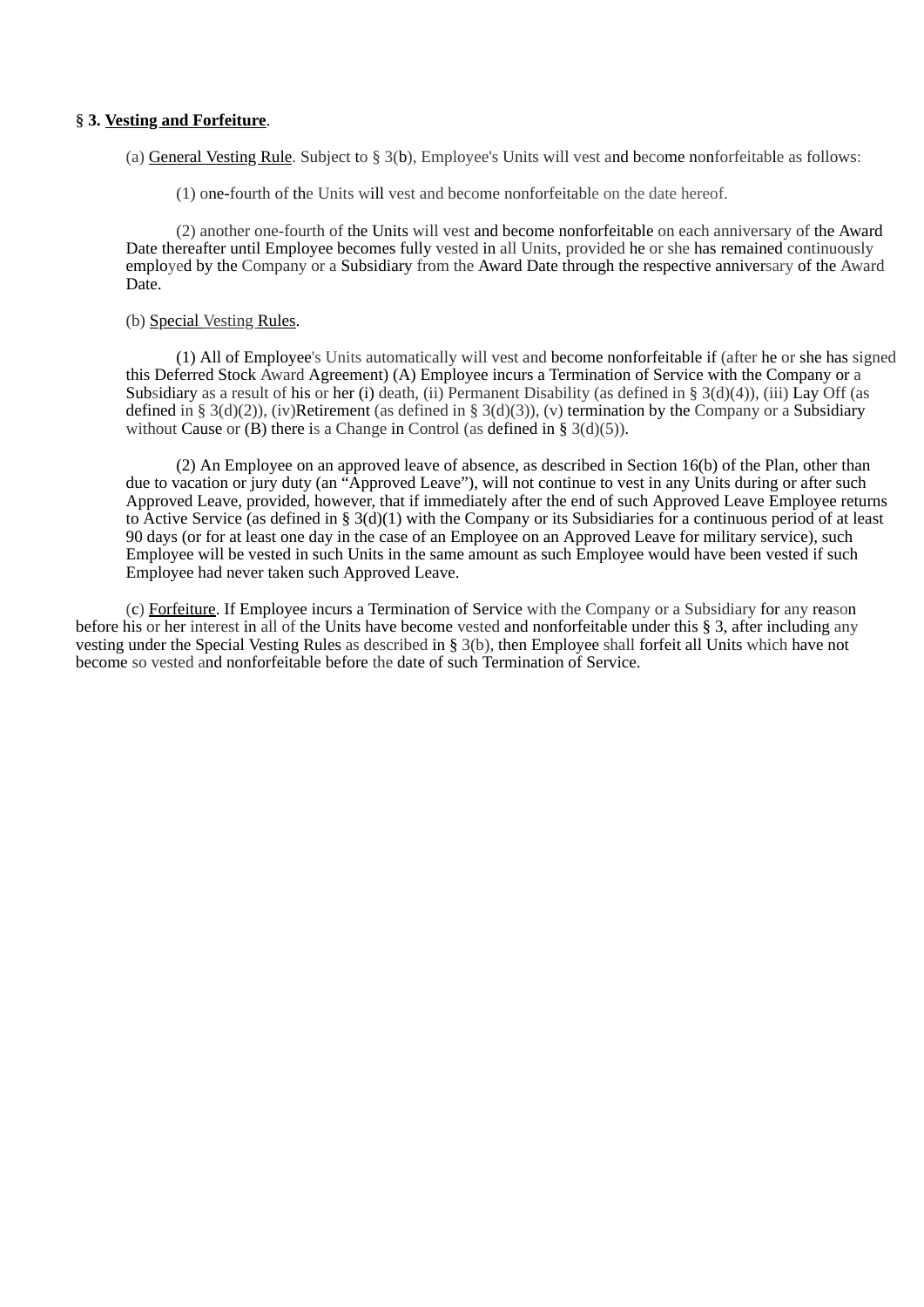(d) Definitions.

(1) Active Service. The term "Active Service" under § 3(b) means an Employee that is working his or her typical regular schedule at the Company and not on an Approved Leave.

(2) Lay Off. The term "Lay Off" under § 3(b) means the elimination of Employee's job with the Company or a Subsidiary resulting in a Termination of Service if there is no offer of continued employment at a comparable position.

(3) Retirement. The term "Retirement" under §3(b) means a Termination of Service with the Company or a Subsidiary after Employee reaches age 62, other than for Cause.

(4) Permanent Disability. The term "Permanent Disability" under §3(b) means Employee is awarded longterm disability benefits under the Company's long-term disability plan.

(5) Change in Control. The term "Change in Control" shall have the meaning given to such term in the Plan; *provided, however,* that, if Employee shall attain the age of 62 on or prior to the vesting of any tranche of the Deferred Stock Award pursuant to  $\S$  3(a)(2), with respect to any such tranche, the term "Change in Control" means a "change in control event," as defined in Section  $14(c)(i)$  of the Plan that also qualifies as a "change in control event" as defined in Treas. Reg. Section 1.409A-3(i)(5)(i).

(e) Termination of Service. Employee shall be treated as incurring a Termination of Service for employment purposes as of the last date Employee is paid his or her normal salary for services actually rendered, exclusive of any period covered by severance.

**§ 4. Settlement; Tax Liability**. Employee shall have the right (subject to applicable tax withholdings effected in accordance with Section 13 of the Plan) to receive shares of Stock subject to this Deferred Stock Award on the date his or her Units vest and become nonforfeitable under § 3; *provided, however,* that, if Employee is age 62 or older, Employee shall have the right to receive shares of Stock subject to this Deferred Stock Award upon the earlier of the applicable vesting date, as set forth in § 3(b), or Employee's Termination of Service other than a Termination of Service for Cause. Employee may (in accordance with Section 13 of the Plan) choose to make payment of the applicable tax withholdings by 1) a cash payment and thereby receive the total number of shares Employee has the right to receive, or 2) a reduction in Stock pursuant to Section 13 (b) of the Plan.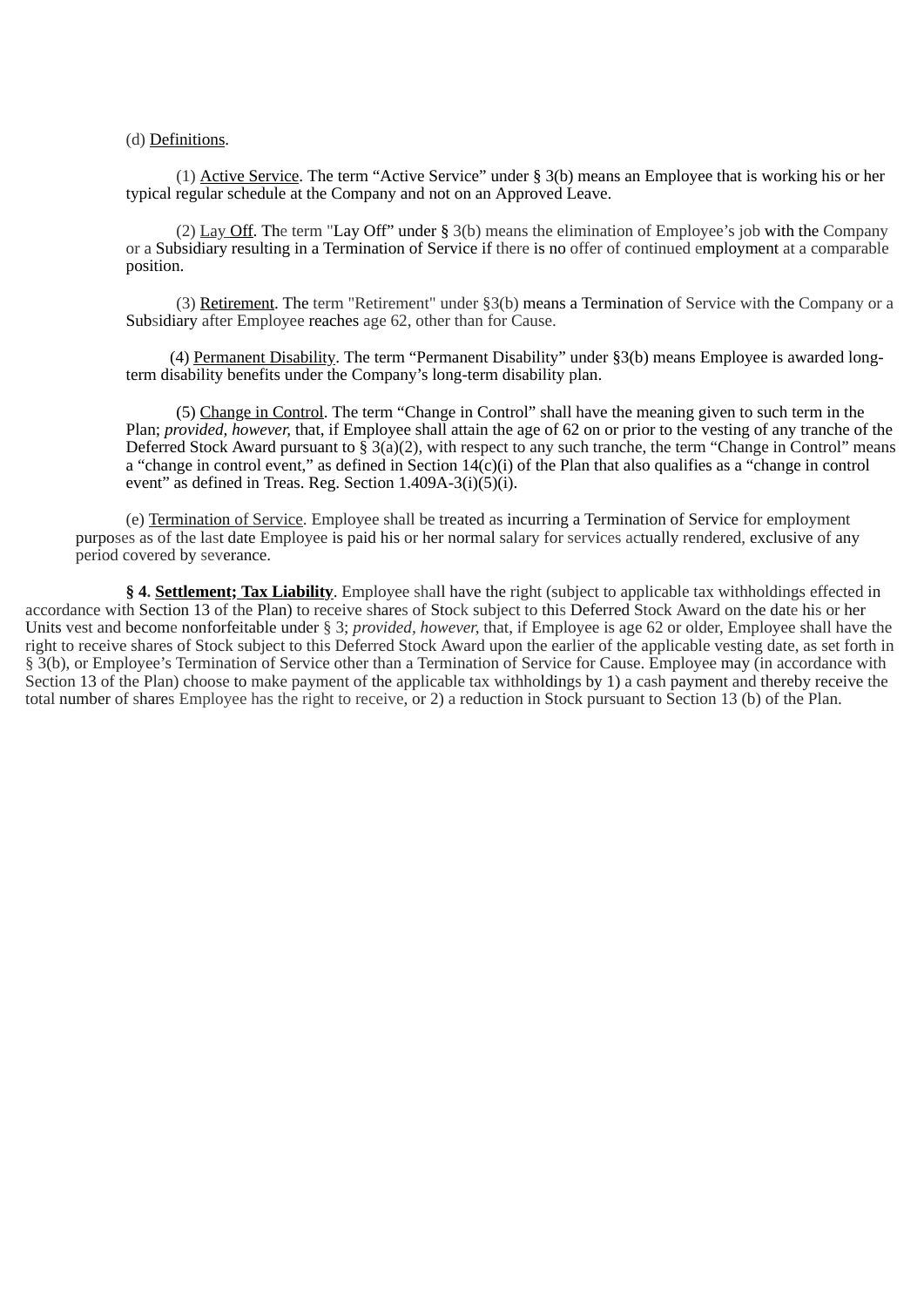The Company shall cause any shares of Stock which Employee has a right to receive under § 3 (subject to applicable tax withholdings effected in accordance with Section 13 of the Plan) to be transferred to Employee on the Company's books and records and delivered to Employee w i t hi n sixty ( 60) da y s after the date on which he or she has the right to receive such shares, the specific date of such transfer to be determined by the Committee.

During the period Employee is employed by the Company or a Subsidiary, shares received by Employee under this Agreement, as well as any other shares of Company stock owned by Employee, will be subject to certain trading "blackout" periods (which prohibit the sale or purchase of Company shares). Blackout periods can relate to the announcement of Company earnings or any other material, non-public information. Additionally, shares of Company stock held by Employees may be subject to "lock-up" agreements (which will prohibit the sale by Employees of Company stock for specified periods) as part of offerings of new Company shares on a public exchange.

Anything to the contrary notwithstanding, instead of distributing shares of Stock subject to this Deferred Stock Award, Company may, in its sole discretion, elect to make a lump sum cash payment to Employee equal to the number of shares of Stock to which Employee would otherwise be entitled to receive under this Agreement, multiplied by the Fair Market Value of a share of Stock determined on the date Employee's Units vest and become nonforfeitable under § 3. Subject to applicable tax withholdings, such lump sum cash payment will be paid to Employee within sixty (60) days after Employee's Units vest and become nonforfeitable under § 3.

**§ 5. Dividend Equivalents**. Each Unit granted hereunder is granted in tandem with a corresponding right to receive an amount equal to each cash and stock dividend that is made by the Company in respect of a share of Stock corresponding to such Unit (a "Dividend Equivalent"). Any such amounts shall be accrued, and shall be paid in a single lump sum within sixty (60) days after the date on which Employee has the right to receive such share of Stock, the specific date of such transfer to be determined by the Committee in accordance with § 4. Any such Dividend Equivalent shall terminate upon the forfeiture of, or the payment with respect to such Unit, as applicable. Any Dividend Equivalents will be treated as separate payments from the underlying Units for purposes of Section 409A.

**§ 6. Nontransferable**. No rights under this Agreement shall be transferable by Employee, except as provided in Section 12 of the Plan.

**§ 7. Other Laws**. The Company shall have the right to refuse to transfer shares of Stock subject to this Deferred Stock Award to Employee if the Company acting in its absolute discretion determines that the transfer of such shares is (in the opinion of the Company's legal counsel) likely to violate any applicable law or regulation.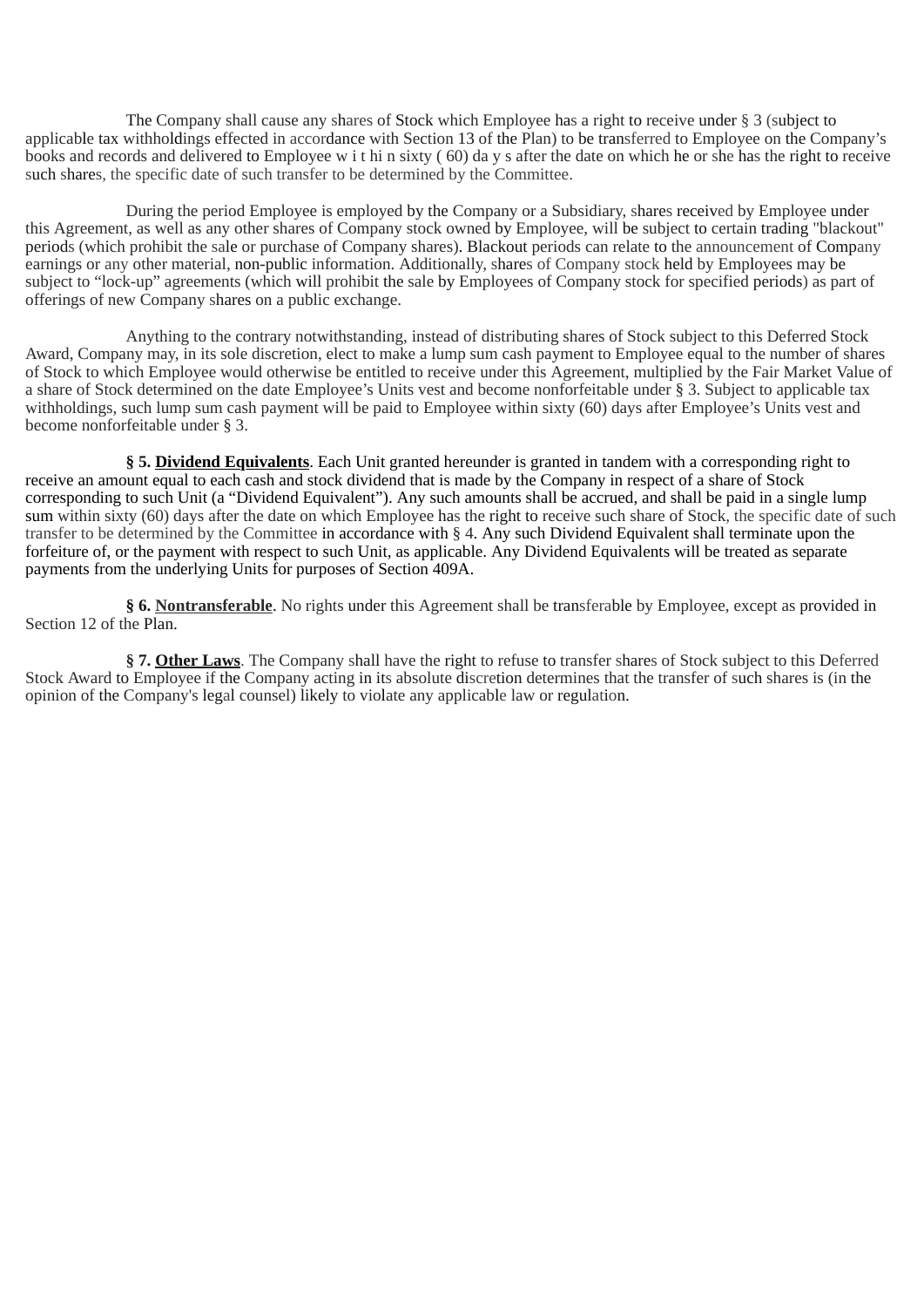**§ 8. No Right to Continue Employment or Service**. Neither the Plan , this Agreement, nor any related material shall give Employee the right to continue in the employment or other service of the Company or a Subsidiary or shall adversely affect the right which the Company or any Subsidiary has under applicable law to terminate Employee's employment with or without cause at any time.

**§ 9. Governing Law.** The Plan and this Agreement shall be governed by the laws of the State of Maryland, applied without regard to conflicts of law principles.

**§ 10. Binding Effect**. This Agreement shall be binding upon the Company and Employee and their respective heirs, executors, administrators and successors.

**§ 11. Headings and Sections**. The headings contained in this Agreement are for reference purposes only and shall not affect in any way the meaning or interpretation of this Agreement. All references to sections (§) in this Agreement shall be to sections (§) of this Agreement, unless reference to a section of the Plan is specifically made.

**§ 12. 409A Compliance**. The parties intend that payments under this Agreement comply with or be exempt from Code Section 409A and the Company shall have complete discretion to interpret and construe this Agreement and any associated documents in any manner that establishes an exemption from (or compliance with) the requirements of Code Section 409A. If for any reason, such as imprecision in drafting, any provision of this Agreement does not accurately reflect its intended establishment of an exemption from (or compliance with) Code Section 409A, as demonstrated by consistent interpretations or other evidence of intent, such provision shall be considered ambiguous as to its exemption from (or compliance with) Code Section 409A and shall be interpreted by the Company in a manner consistent with such intent, as determined in the discretion of the Company. A termination of employment or other Termination of Service shall not be deemed to have occurred for purposes of any provision of this Agreement providing for the payment of any amounts or benefits that are considered nonqualified deferred compensation under Code Section 409A upon or following a termination of employment or other Termination of Service unless such termination is also a "separation from service" within the meaning of Code Section 409A, and, for purposes of any such provision of this Agreement, references to a "termination," "termination of employment," "Termination of Service" or like terms shall mean a "separation from service" from the Company. The determination of whether and when a separation from service has occurred for proposes of this Agreement shall be made in accordance with the presumptions set forth in Section 1.409A-1(h) of the Treasury Regulations. Any provision of this Agreement to the contrary notwithstanding, if at the time of Employee's separation from service, the Company determines that Employee is a "specified employee," within the meaning of Code Section 409A, then to the extent any payment that Employee is entitled to under this Agreement on account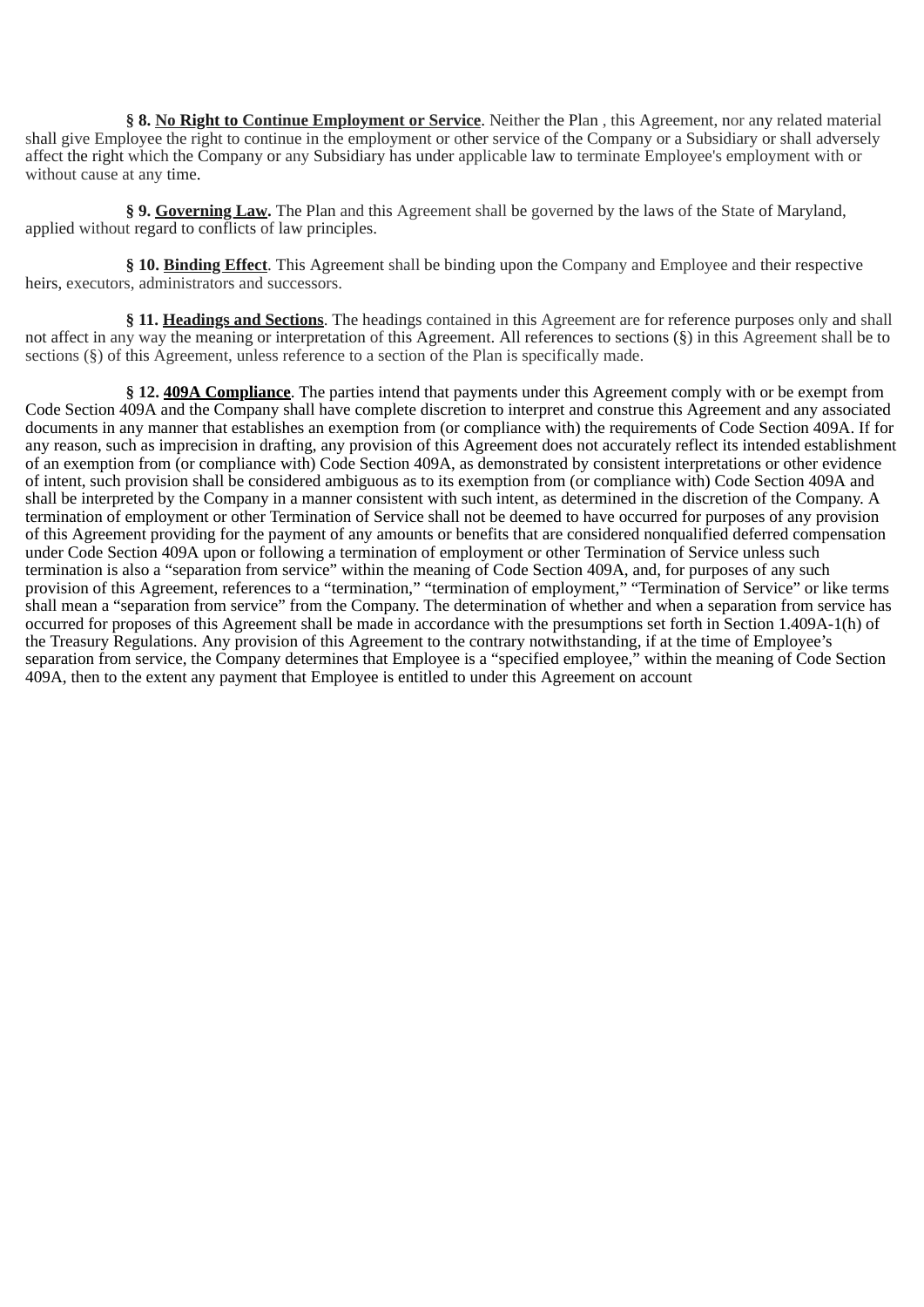of Employee's separation from service would be considered nonqualified deferred compensation under Code Section 409A, such payment shall be paid at the date which is the earlier of (i) six (6) months and one day after Employee's separation from service and (ii) the date of Employee's death (the "Delay Period"). Upon the expiration of the Delay Period, all payments delayed pursuant to this §12 shall be paid to Employee in a lump-sum. The Company makes no representation or warranty and shall have no liability to Employee or any other person if any provisions of this Agreement are determined to constitute deferred compensation subject to Code Section 409A, but do not satisfy an exemption from, or the conditions of, Code Section 409A.

Employee has signed this Agreement to evidence his or her acceptance of this Deferred Stock Award and all of the terms and conditions of such Award.

\_\_\_\_\_\_\_\_\_\_\_\_\_\_\_\_\_\_\_\_\_\_\_\_\_\_\_\_\_\_

\_\_\_\_\_\_\_\_\_\_\_\_\_\_\_\_\_\_\_\_\_\_\_\_\_\_\_\_\_\_

Employee's Signature

Date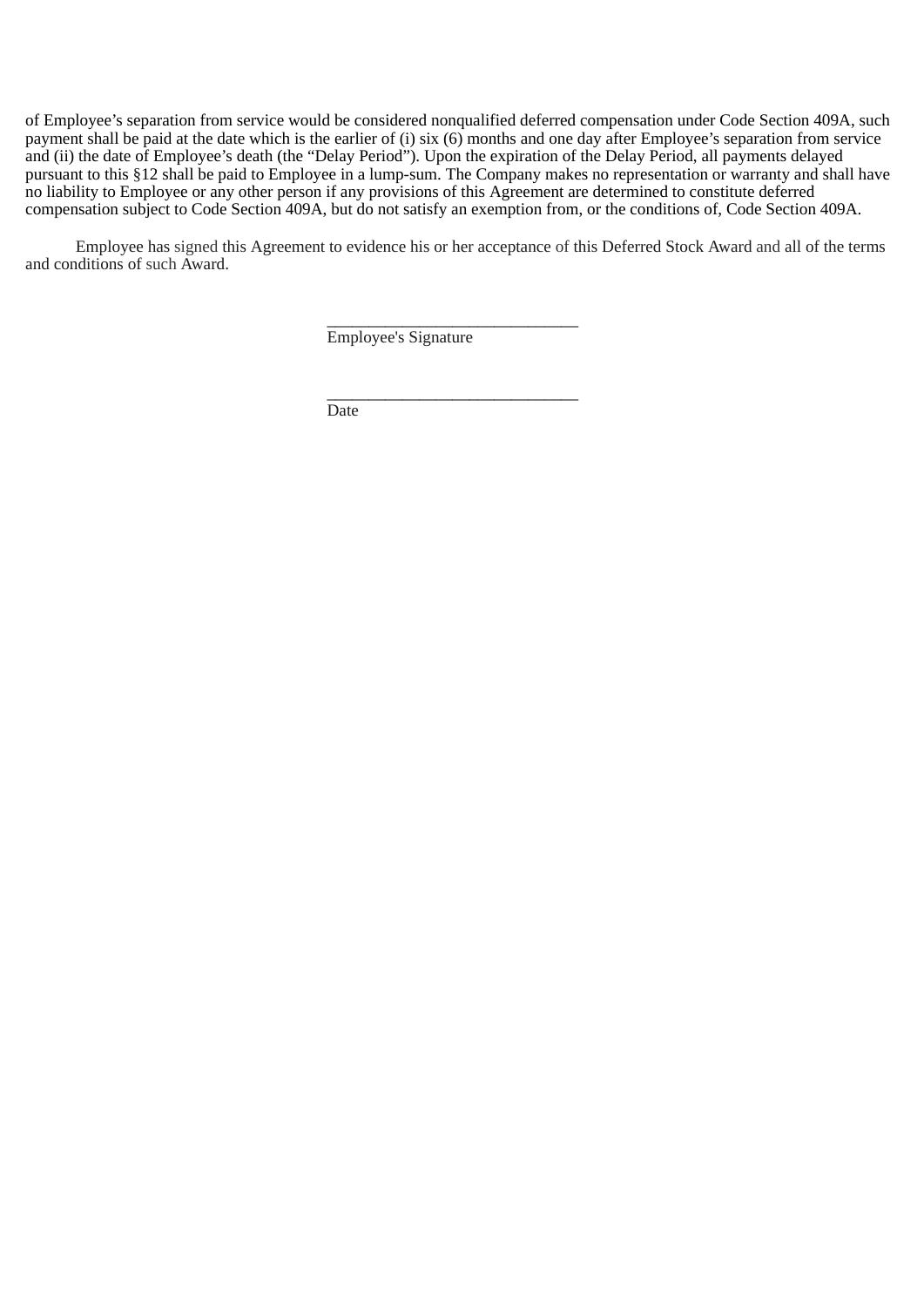## <span id="page-43-0"></span>**PIEDMONT OFFICE REALTY TRUST, INC. (the "Company") SECOND AMENDED AND RESTATED 2007 OMNIBUS INCENTIVE PLAN DEFERRED STOCK AWARD AGREEMENT CORPORATE OFFICER**

This Deferred Stock Award Agreement (this "Agreement") evidences a Deferred Stock Award made pursuant to the Piedmont Office Realty Trust, Inc. Second Amended and Restated 2007 Omnibus Incentive Plan (the "Plan") to \_\_\_\_\_\_\_\_\_\_\_\_\_, who shall be referred to as "Employee," with respect to \_\_\_\_\_\_\_\_\_\_\_\_\_\_\_\_\_\_\_ phantom stock units ("Units"), ea phantom stock units ("Units"), each Unit corresponding to one share of common stock of Piedmont Office Realty Trust ("Stock"). This Deferred Stock Award is made effective as of \_\_\_\_\_\_\_\_\_, which shall be referred to as the "Award Date."

## PIEDMONT OFFICE REALTY TRUST

By:

Date:

## **TERMS AND CONDITIONS**

**§ 1. Plan and Deferred Stock Award Agreement**. Employee's right to receive any or all of the shares of Stock subject to this Deferred Stock Award is subject to all of the terms and conditions set forth in this Agreement and in the Plan. If a determination is made that any term or condition set forth in this Agreement is inconsistent with the Plan, the Plan shall control. All of the capitalized terms not otherwise defined in this Agreement shall have the same meaning in this Agreement as in the Plan. A copy of the Plan will be made available to Employee upon written request to the Chief Financial Officer of the Company.

**§ 2. Stockholder Rights**. During the deferral period, Employee shall have no rights as a stockholder with respect to any shares of Stock subject to this Deferred Stock Award. Employee's rights as a stockholder shall only arise when employee's Units have become vested and nonforfeitable under § 3 and such shares of Stock have been transferred on the Company's books and records to Employee.

## **§ 3. Vesting and Forfeiture**.

(a) Holding Period. As a corporate officer, Employee is required to hold any shares of Stock transferred to Employee in accordance with § 4 for a minimum period of one (1) year before the shares can be sold, transferred, pledged, assigned or otherwise disposed of, except in the case of Employee's Termination of Service due to Employee's death, Permanent Disability or Retirement or by Piedmont or a Subsidiary without Cause.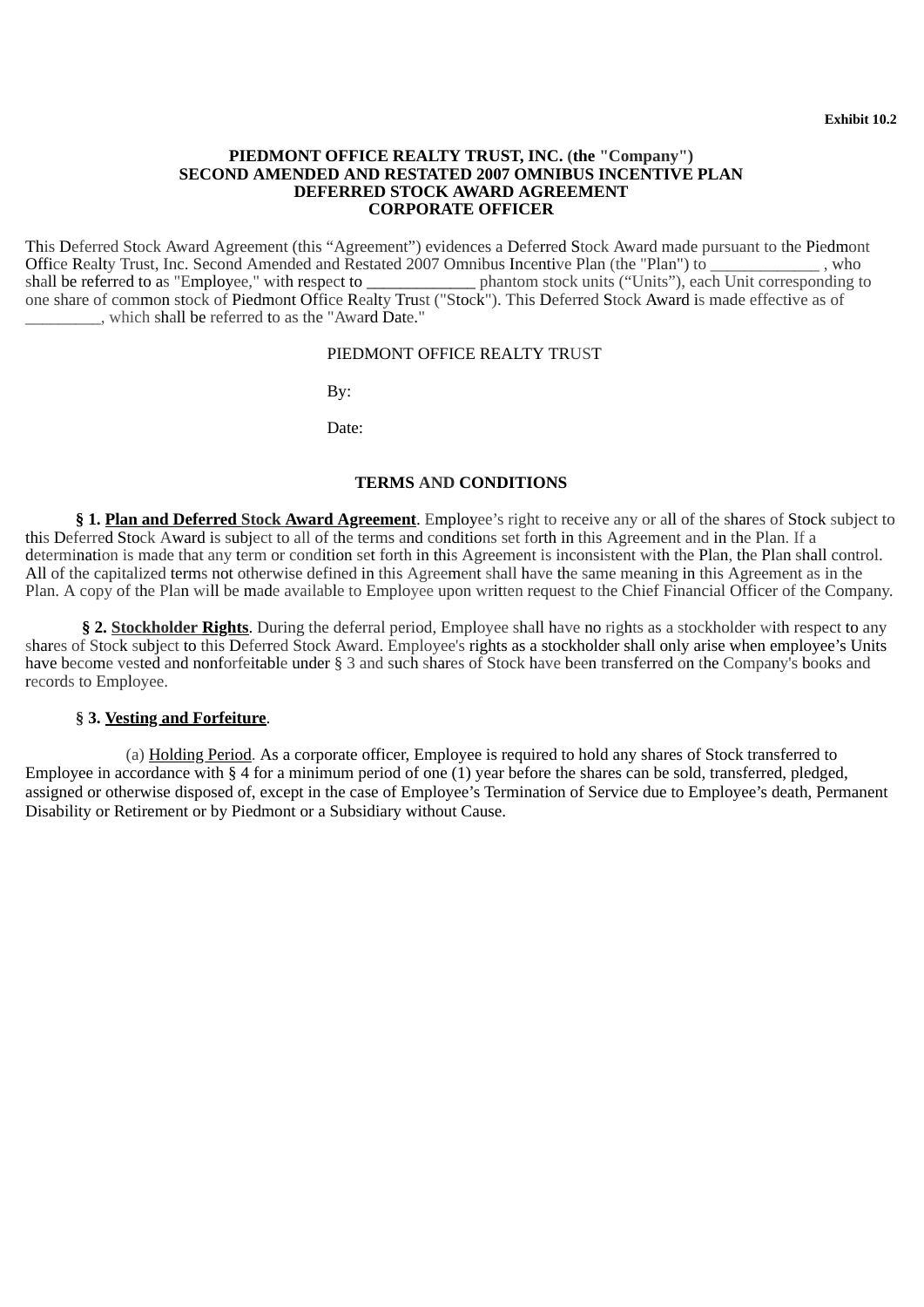(b) General Vesting Rule. Subject to § 3(b), Employee's Units will vest and become nonforfeitable as follows:

(1) one-fourth of the Units will vest and become nonforfeitable on the date hereof.

(2) another one-fourth of the Units will vest and become nonforfeitable on each anniversary of the Award Date thereafter until Employee becomes fully vested in all Units, provided he or she has remained continuously employed by the Company or a Subsidiary from the Award Date through the respective anniversary of the Award Date.

## (c) Special Vesting Rules.

(1) All of Employee's Units automatically will vest and become nonforfeitable if (after he or she has signed this Deferred Stock Award Agreement) (A) Employee incurs a Termination of Service with the Company or a Subsidiary as a result of his or her (i) death, (ii) Permanent Disability (as defined in §  $3(e)(4)$ ), (iii) Lay Off (as defined in § 3(e)(2)), (iv)Retirement (as defined in § 3(e)(3)), (v) termination by the Company or a Subsidiary without Cause (or (B) there is a Change in Control (as defined in § 3(e)(5)).

(2) An Employee on an approved leave of absence, as described in Section 16(b) of the Plan, other than due to vacation or jury duty (an "Approved Leave"), will not continue to vest in any Units during or after such Approved Leave, provided, however, that if immediately after the end of such Approved Leave Employee returns to Active Service (as defined in § 3(e)(1) with the Company or its Subsidiaries for a continuous period of at least 90 days (or for at least one day in the case of an Employee on an Approved Leave for military service), such Employee will be vested in such Units in the same amount as such Employee would have been vested if such Employee had never taken such Approved Leave.

(d) Forfeiture. If Employee incurs a Termination of Service with the Company or a Subsidiary for any reason before his or her interest in all of the Units have become vested and nonforfeitable under this § 3, after including any vesting under the Special Vesting Rules as described in § 3(c), then Employee shall forfeit all Units which have not become so vested and nonforfeitable before the date of such Termination of Service.

## (e) Definitions.

(1) Active Service. The term "Active Service" under § 3(c) means an Employee that is working his or her typical regular schedule at the Company and not on an Approved Leave.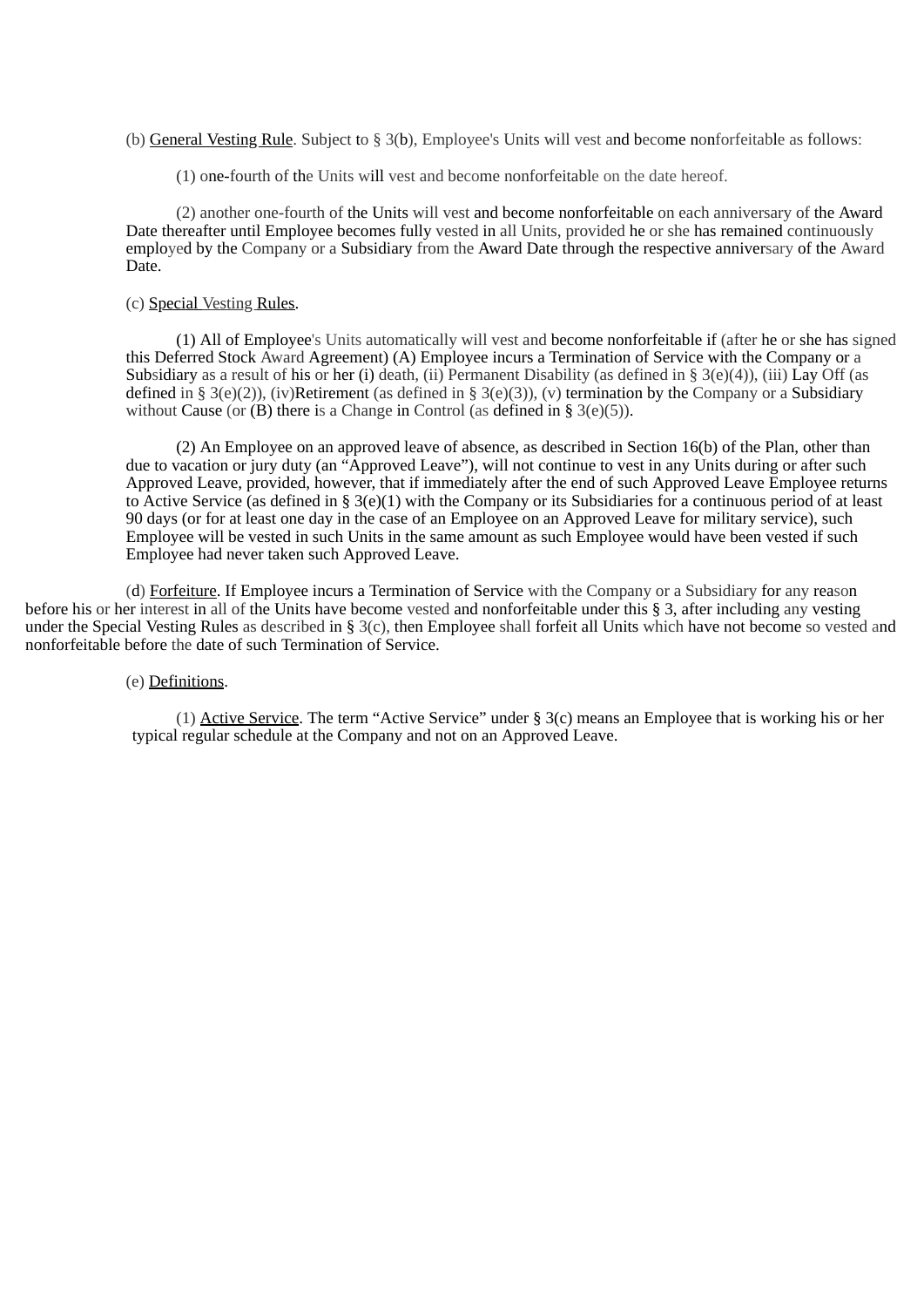(2) Lay Off. The term "Lay Off" under § 3(c) means the elimination of Employee's job with the Company or a Subsidiary resulting in a Termination of Service if there is no offer of continued employment at a comparable position.

(3) Retirement. The term "Retirement" under §3(a) and (c) means a Termination of Service with the Company or a Subsidiary after Employee reaches age 62, other than for Cause.

(4) Permanent Disability. The term "Permanent Disability" under §3(a) and (c) means Employee is awarded long-term disability benefits under the Company's long-term disability plan.

(5) Change in Control. The term "Change in Control" shall have the meaning given to such term in the Plan; *provided, however,* that, if Employee shall attain the age of 62 on or prior to the vesting of any tranche of the Deferred Stock Award pursuant to  $\hat{S}$  3(b)(2), with respect to any such tranche, the term "Change in Control" means a "change in control event," as defined in Section 14(c)(i) of the Plan that also qualifies as a "change in control event" as defined in Treas. Reg. Section  $1.409A-3(i)(5)(i)$ .

(f) Termination of Service. Employee shall be treated as incurring a Termination of Service for employment purposes as of the last date Employee is paid his or her normal salary for services actually rendered, exclusive of any period covered by severance.

**§ 4. Settlement; Tax Liability**. Employee shall have the right (subject to applicable tax withholdings effected in accordance with Section 13 of the Plan) to receive shares of Stock subject to this Deferred Stock Award on the date his or her Units vest and become nonforfeitable under § 3; *provided, however*, that, if Employee is age 62 or older, Employee shall have the right to receive shares of Stock subject to this Deferred Stock Award upon the earlier of the applicable vesting date, as set forth in § 3(b), or Employee's Termination of Service other than a Termination of Service for Cause. Employee may (in accordance with Section 13 of the Plan) choose to make payment of the applicable tax withholdings by 1) a cash payment and thereby receive the total number of shares Employee has the right to receive, or 2) a reduction in Stock pursuant to Section 13 (b) of the Plan.

The Company shall cause any shares of Stock which Employee has a right to receive under § 3 (subject to applicable tax withholdings effected in accordance with Section 13 of the Plan) to be transferred to Employee on the Company's books and records and delivered to Employee within sixty ( 60) days after the date on which he or she has the right to receive such shares, the specific date of such transfer to be determined by the Committee.

During the period Employee is employed by the Company or a Subsidiary, shares received by Employee under this Agreement, as well as any other shares of Company stock owned by Employee, will be subject to certain trading "blackout" periods (which prohibit the sale or purchase of Company shares). Blackout periods can relate to the announcement of Company earnings or any other material, non-public information. Additionally, shares of Company stock held by Employees may be subject to "lock-up" agreements (which will prohibit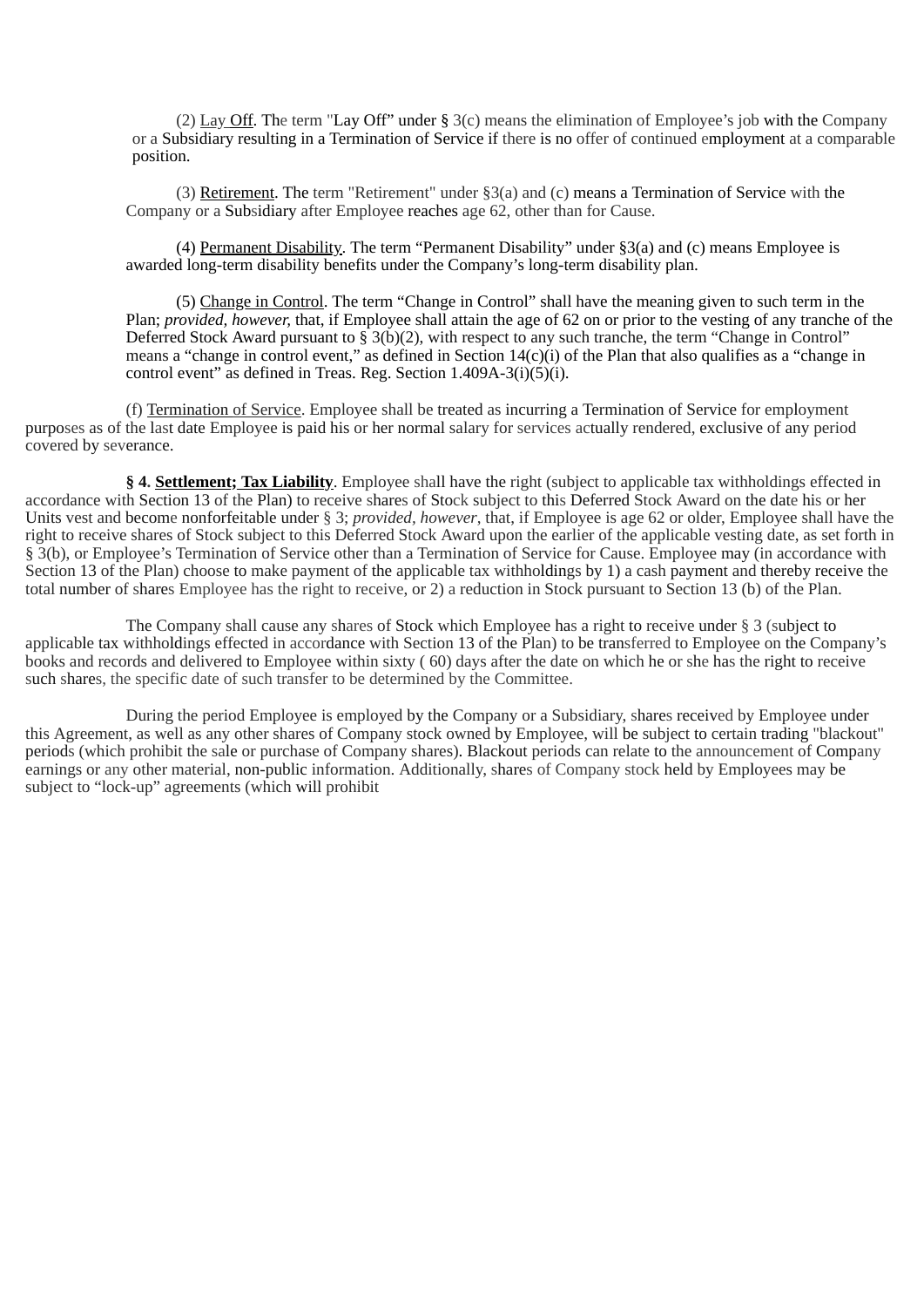the sale by Employees of Company stock for specified periods) as part of offerings of new Company shares on a public exchange.

Anything to the contrary notwithstanding, instead of distributing shares of Stock subject to this Deferred Stock Award, Company may, in its sole discretion, elect to make a lump sum cash payment to Employee equal to the number of shares of Stock to which Employee would otherwise be entitled to receive under this Agreement, multiplied by the Fair Market Value of a share of Stock determined on the date Employee's Units vest and become nonforfeitable under § 3. Subject to applicable tax withholdings, such lump sum cash payment will be paid to Employee within sixty (60) days after Employee's Units vest and become nonforfeitable under § 3.

**§ 5. Dividend Equivalents**. Each Unit granted hereunder is granted in tandem with a corresponding right to receive an amount equal to each cash and stock dividend that is made by the Company in respect of a share of Stock corresponding to such Unit (a "Dividend Equivalent"). Any such amounts shall be accrued, and shall be paid in a single lump sum within sixty (60) days after the date on which Employee has the right to receive such share of Stock, the specific date of such transfer to be determined by the Committee in accordance with § 4. Any such Dividend Equivalent shall terminate upon the forfeiture of, or the payment with respect to such Unit, as applicable. Any Dividend Equivalents will be treated as separate payments from the underlying Units for purposes of Section 409A.

**§ 6. Nontransferable**. No rights under this Agreement shall be transferable by Employee, except as provided in Section 12 of the Plan.

**§ 7. Other Laws**. The Company shall have the right to refuse to transfer shares of Stock subject to this Deferred Stock Award to Employee if the Company acting in its absolute discretion determines that the transfer of such shares is (in the opinion of the Company's legal counsel) likely to violate any applicable law or regulation.

**§ 8. No Right to Continue Employment or Service**. Neither the Plan, this Agreement, nor any related material shall give Employee the right to continue in the employment or other service of the Company or a Subsidiary or shall adversely affect the right which the Company or any Subsidiary has under applicable law to terminate Employee's employment with or without cause at any time.

**§ 9. Governing Law.** The Plan and this Agreement shall be governed by the laws of the State of Maryland, applied without regard to conflicts of law principles.

**§ 10. Binding Effect**. This Agreement shall be binding upon the Company and Employee and their respective heirs, executors, administrators and successors.

**§ 11. Headings and Sections**. The headings contained in this Agreement are for reference purposes only and shall not affect in any way the meaning or interpretation of this Agreement. All references to sections (§) in this Agreement shall be to sections (§) of this Agreement, unless reference to a section of the Plan is specifically made.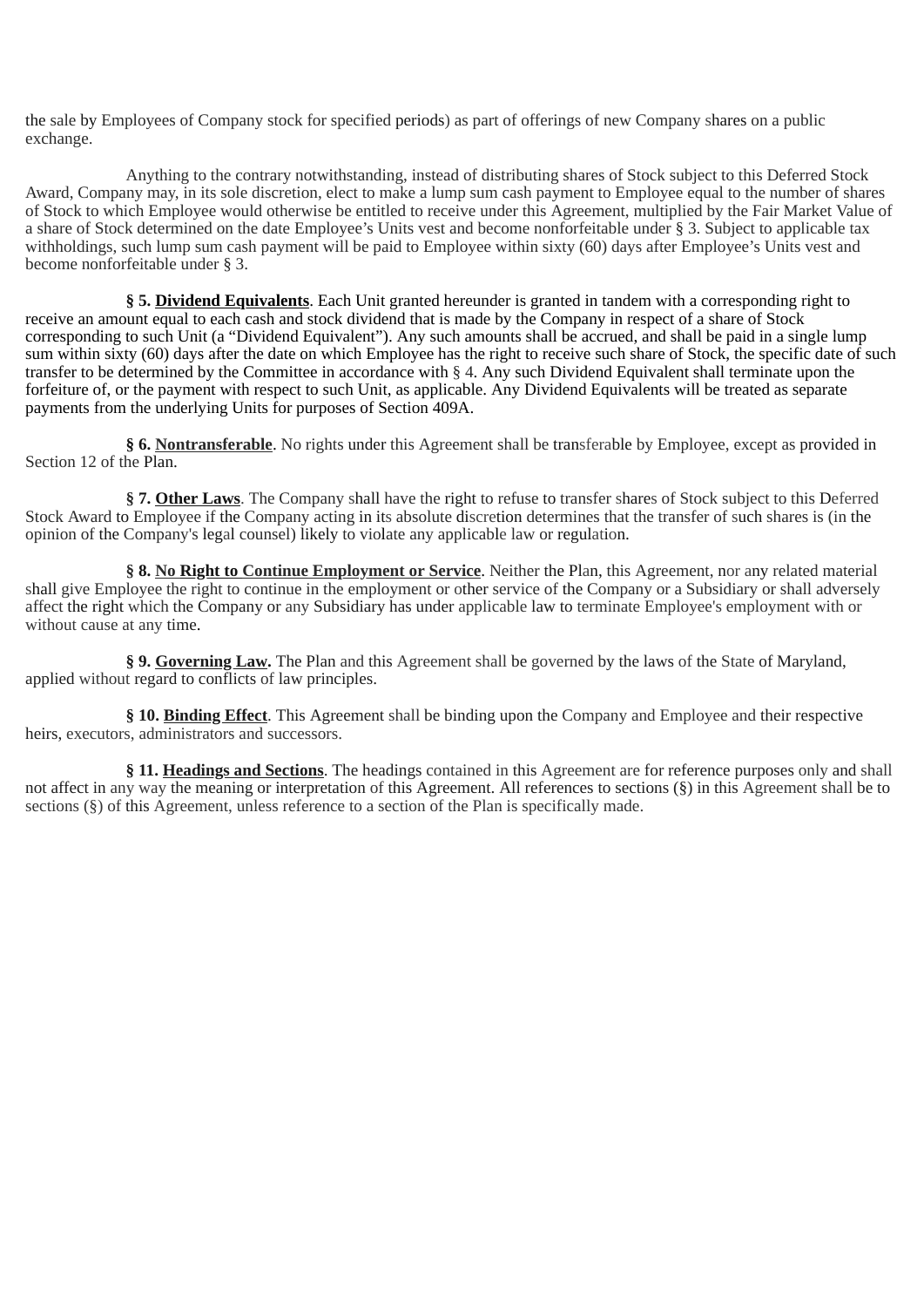**§ 12. 409A Compliance**. The parties intend that payments under this Agreement comply with or be exempt from Code Section 409A and the Company shall have complete discretion to interpret and construe this Agreement and any associated documents in any manner that establishes an exemption from (or compliance with) the requirements of Code Section 409A. If for any reason, such as imprecision in drafting, any provision of this Agreement does not accurately reflect its intended establishment of an exemption from (or compliance with) Code Section 409A, as demonstrated by consistent interpretations or other evidence of intent, such provision shall be considered ambiguous as to its exemption from (or compliance with) Code Section 409A and shall be interpreted by the Company in a manner consistent with such intent, as determined in the discretion of the Company. A termination of employment or other Termination of Service shall not be deemed to have occurred for purposes of any provision of this Agreement providing for the payment of any amounts or benefits that are considered nonqualified deferred compensation under Code Section 409A upon or following a termination of employment or other Termination of Service unless such termination is also a "separation from service" within the meaning of Code Section 409A, and, for purposes of any such provision of this Agreement, references to a "termination," "termination of employment," "Termination of Service" or like terms shall mean a "separation from service" from the Company. The determination of whether and when a separation from service has occurred for proposes of this Agreement shall be made in accordance with the presumptions set forth in Section 1.409A-1(h) of the Treasury Regulations. Any provision of this Agreement to the contrary notwithstanding, if at the time of Employee's separation from service, the Company determines that Employee is a "specified employee," within the meaning of Code Section 409A, then to the extent any payment that Employee is entitled to under this Agreement on account of Employee's separation from service would be considered nonqualified deferred compensation under Code Section 409A, such payment shall be paid at the date which is the earlier of (i) six (6) months and one day after Employee's separation from service and (ii) the date of Employee's death (the "Delay Period"). Upon the expiration of the Delay Period, all payments delayed pursuant to this § 12 shall be paid to Employee in a lump-sum. The Company makes no representation or warranty and shall have no liability to Employee or any other person if any provisions of this Agreement are determined to constitute deferred compensation subject to Code Section 409A, but do not satisfy an exemption from, or the conditions of, Code Section 409A.

Employee has signed this Agreement to evidence his or her acceptance of this Deferred Stock Award and all of the terms and conditions of such Award.

 $\frac{1}{2}$  ,  $\frac{1}{2}$  ,  $\frac{1}{2}$  ,  $\frac{1}{2}$  ,  $\frac{1}{2}$  ,  $\frac{1}{2}$  ,  $\frac{1}{2}$  ,  $\frac{1}{2}$  ,  $\frac{1}{2}$  ,  $\frac{1}{2}$  ,  $\frac{1}{2}$  ,  $\frac{1}{2}$  ,  $\frac{1}{2}$  ,  $\frac{1}{2}$  ,  $\frac{1}{2}$  ,  $\frac{1}{2}$  ,  $\frac{1}{2}$  ,  $\frac{1}{2}$  ,  $\frac{1$ 

 $\frac{1}{2}$  ,  $\frac{1}{2}$  ,  $\frac{1}{2}$  ,  $\frac{1}{2}$  ,  $\frac{1}{2}$  ,  $\frac{1}{2}$  ,  $\frac{1}{2}$  ,  $\frac{1}{2}$  ,  $\frac{1}{2}$  ,  $\frac{1}{2}$  ,  $\frac{1}{2}$  ,  $\frac{1}{2}$  ,  $\frac{1}{2}$  ,  $\frac{1}{2}$  ,  $\frac{1}{2}$  ,  $\frac{1}{2}$  ,  $\frac{1}{2}$  ,  $\frac{1}{2}$  ,  $\frac{1$ 

Employee's Signature

Date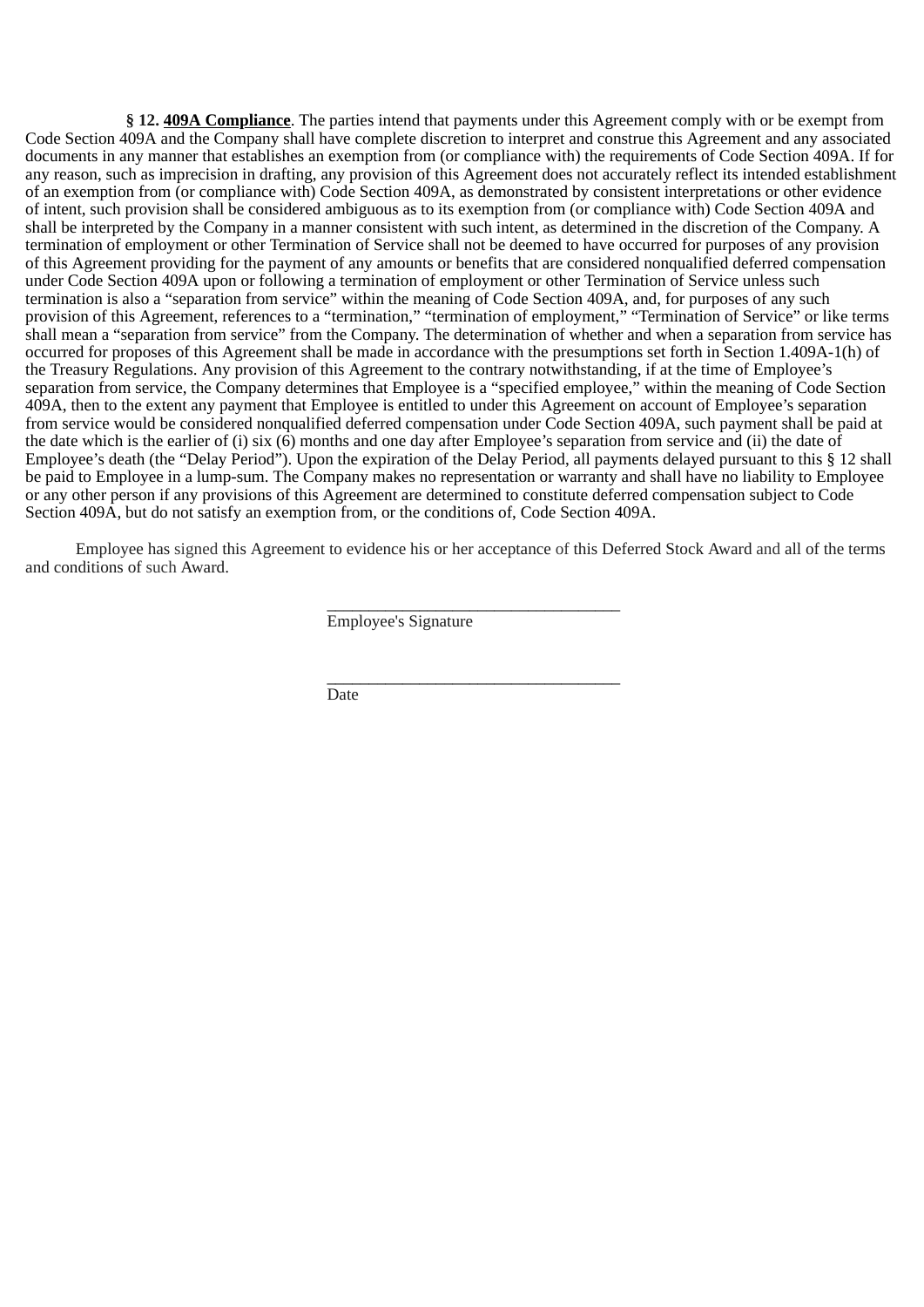## **PIEDMONT OFFICE REALTY TRUST, INC. LONG-TERM INCENTIVE PROGRAM AWARD AGREEMENT**

<span id="page-48-0"></span>Grant Date: \_\_\_\_\_\_\_\_\_\_\_\_\_\_\_

«First and Last Name» «Title» «Address» «City», «State» «Zip»

Dear \_\_\_\_\_\_\_\_\_\_\_\_\_\_\_\_\_\_\_\_\_:

Piedmont Office Realty Trust, Inc. ("Piedmont") maintains the Piedmont Office Realty Trust, Inc. Long-Term Incentive Program ("LTIP"), a component of the Piedmont Office Realty Trust, Inc. Second Amended and Restated 2007 Omnibus Incentive Plan (the "Plan"). You have been selected by the Compensation Committee of the Board of Directors (the "Committee") to receive an award under the LTIP (the "LTIP Award"), equal to **«Rounded»** shares of Stock (the "Target Amount"), which may be earned pursuant to Section 1 below. The percentage of your Target Amount that you earn will depend on the performance of Piedmont during the three-year period beginning January 1, 2022 and ending December 31, 2024 (the "Performance Cycle").

Capitalized terms used but not defined in this LTIP Award agreement have the meanings given those terms in the Plan and/or the LTIP. For purposes hereof, references to the LTIP shall be deemed to include the Plan.

## **1. Determination of LTIP Award Payout.**

a. The threshold, target, and maximum Performance Levels applicable to your LTIP Award are based on Piedmont's Total Shareholder Return ("TSR") for the Performance Cycle relative to the TSR of the companies in Piedmont's Peer Group. Following the end of the Performance Cycle, the Committee shall review, and in its sole discretion, determine the extent to which the Performance Levels were in fact satisfied for the Performance Cycle, if at all, and the percentage of your Target Amount payable to you in accordance with the following schedule: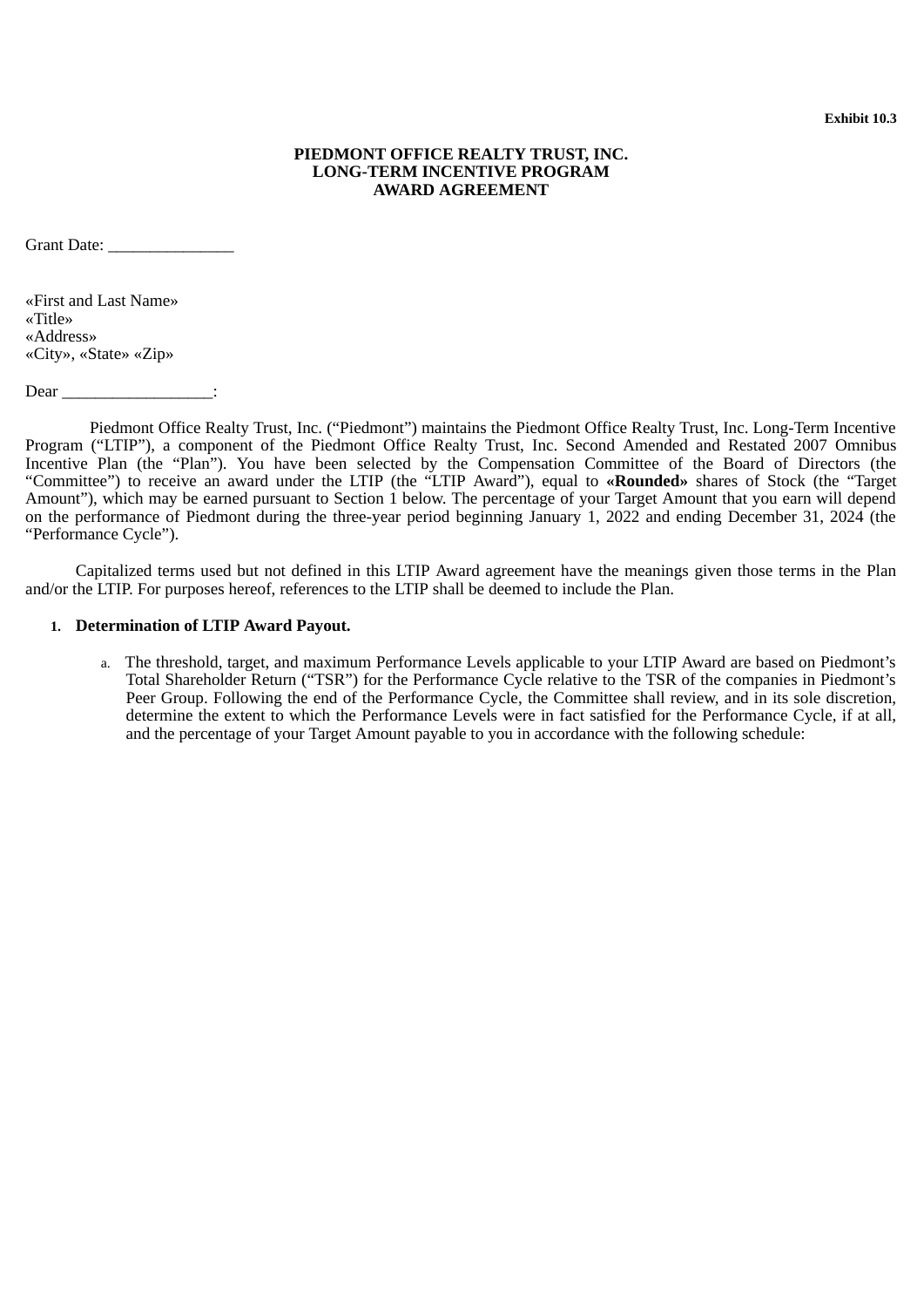| <b>Performance Level</b> | <b>Peer Group Percentile Ranking Percentage of Target Amount</b> | <b>Payable</b> |  |  |
|--------------------------|------------------------------------------------------------------|----------------|--|--|
| Maximum or above         | $75th$ percentile or above                                       | 200%           |  |  |
| <b>Target</b>            | Median                                                           | 100%           |  |  |
| Threshold                | $25th$ percentile                                                | 50%            |  |  |
| <b>Below Threshold</b>   | below $25th$ percentile                                          | $0\%$          |  |  |

If the Peer Group Percentile Ranking is between the Threshold and Target Performance Levels or between the Target and Maximum Performance Levels, the percentage of the Target Amount payable shall be determined by linear interpolation. Notwithstanding the foregoing, if the Peer Group Percentile Ranking is below the Threshold Performance Level, but the Committee determines that Piedmont's absolute TSR for the Performance Cycle was 10% or greater, then 50% of your Target Amount will be payable to you. In all cases, the shares of Stock payable with respect to the Performance Cycle shall be a whole number, and any fractional shares shall be rounded to the nearest whole number by rounding-down for fractions less than onehalf and rounding-up for fractions equal to or greater than one-half. No cash settlements shall be made with respect to fractional shares eliminated by rounding.

- **1.**
- b. **Absolute TSR Modifier.** Notwithstanding anything to the contrary contained in Section 1(a), if (i) Piedmont's absolute TSR for the Performance Cycle is negative, and (ii) the relative Performance Level for the applicable Performance Cycle is determined to be above the Target Performance Level, the Percentage of the Target Amount Payable shall be reduced according to the following schedule:

| Absolute TSR for the Performance Cycle | <b>Reduction in Percentage of Target Amount Payable</b>                                                                   |
|----------------------------------------|---------------------------------------------------------------------------------------------------------------------------|
| $-0.01%$                               | 10%                                                                                                                       |
| $\le$ = -15.0%                         | 30%                                                                                                                       |
|                                        | The ghealute TCD modifier will reduce payaute an a linear basis between 100/ and 200/ but in no quant shall the resulting |

*The absolute TSR modifier will reduce payouts on a linear basis between -10% and -30%, but in no event shall the resulting payout be reduced to less than the LTIP Award that is payable at the Target Performance Level.*

The adjustment in this Section 1(b) shall not apply if the relative Performance Level for the applicable Performance Cycle is determined to be at or below the Target Performance Level.

- **2. Holding Period**. As a corporate officer, you are required to hold any shares of Stock transferred to you in accordance with Section 3 for a minimum period of one (1) year before the shares of Stock can be sold, transferred, pledged, assigned or otherwise disposed of, except if you incur a Termination of Service due to your death, Disability or Retirement or by Piedmont or a Subsidiary without Cause (as defined in the LTIP).
- **3. Settlement of LTIP Awards**. Subject to Section 4 hereof, the percentage (if any) of your Target Amount that is payable with respect to the Performance Cycle shall be paid by Piedmont in the calendar year after the end of such Performance Cycle. Payments hereunder shall be made in shares of Stock, cash, or a combination thereof, in accordance with the LTIP, as determined by the Committee in its sole discretion. You will have no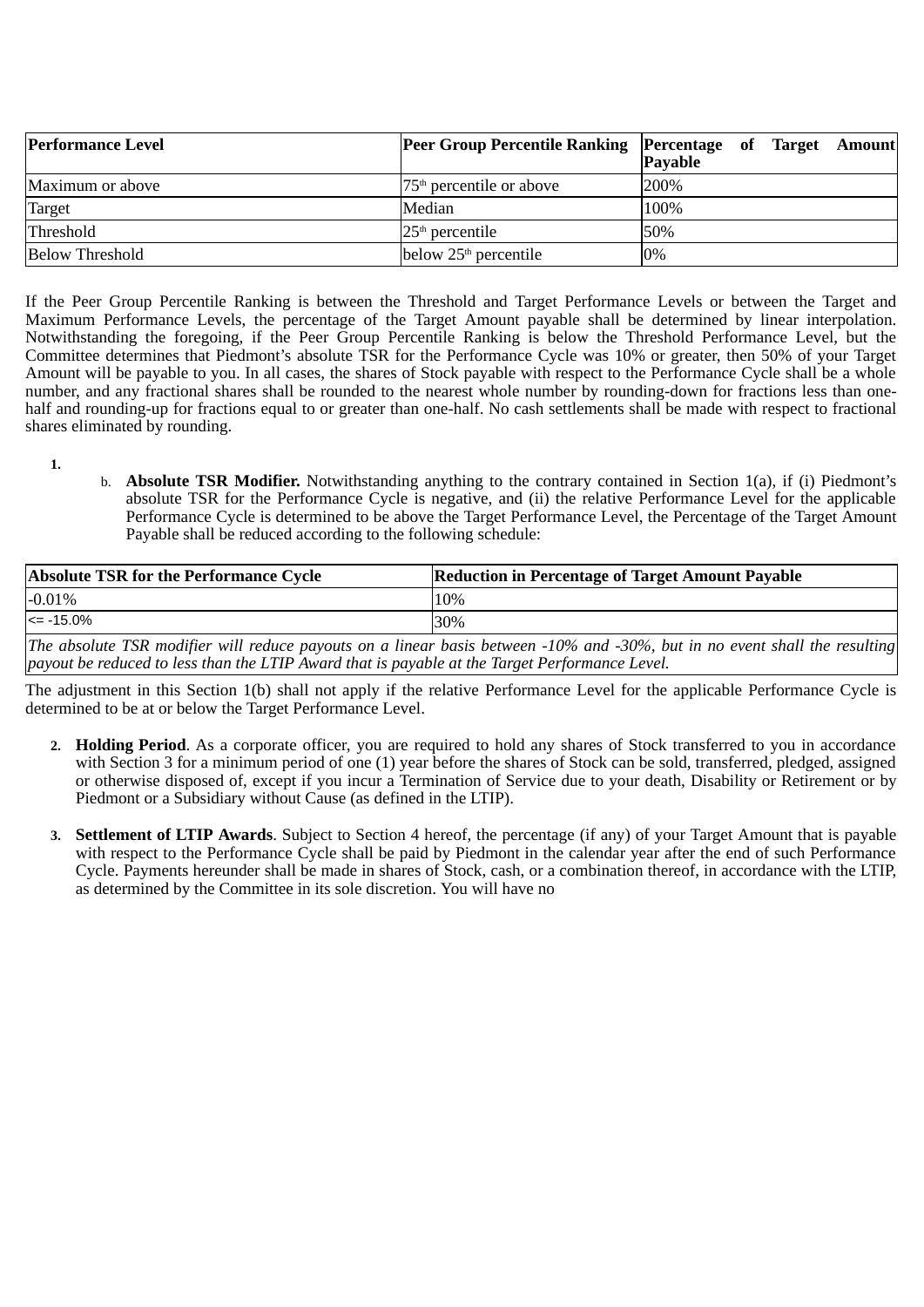rights as a stockholder with respect to any shares of Stock under this LTIP Award unless and until shares of Stock are awarded and paid to you.

- **4. Special Vesting on Termination of Service.** Except as otherwise provided in this Section 4, you will not be entitled to any portion of the LTIP Award if you incur a Termination of Service before the end of the Performance Cycle. In the event of your Termination of Service during the Performance Cycle due to (a) termination by Piedmont or a Subsidiary without Cause (as defined in the LTIP), (b) termination by you with Good Reason, (c) your Retirement, (d) your death, (e) your involuntary termination by Piedmont or a Subsidiary by reason of your Disability, or (f) the expiration of your employment agreement due to non-renewal by Piedmont, you will be entitled to payment of the pro-rated portion of your LTIP Award for the Performance Cycle based on Piedmont's TSR relative to the TSR of the companies in the Peer Group determined as of the date of your Termination of Service, as adjusted in accordance with Section 1(b) if applicable. The percentage of the total Target Amount earned pursuant to Section 1 will then be multiplied by a fraction, the numerator of which equals the number of days during the Performance Cycle that you were actively employed by Piedmont and its Subsidiaries and the denominator of which equals the number of days in the Performance Cycle. The resulting amount shall then be paid by Piedmont 90 days after your Termination of Service occurs and such amount will be subject to the holding period requirement in Section 2 above.
- **5. Dividend Equivalents.** Your LTIP Award granted hereunder is granted in tandem with a corresponding right to receive an amount equal to each cash and stock dividend that is made by Piedmont in respect of a share of Stock underlying such LTIP Award (a "Dividend Equivalent") that has a record date during the Performance Cycle. Any such amounts shall be accrued and, to the extent the portion of the LTIP Award to which such Dividend Equivalent relates becomes earned and vested, shall be paid in a single lump sum on the same date that such portion is settled in accordance with Section 3 or 4 above. Any such Dividend Equivalent Right shall terminate upon the forfeiture of, or payment with respect to, such LTIP Award, as applicable. Any Dividend Equivalents will be treated as separate payments from the underlying LTIP Awards for purposes of Section 409A.
- **6. 409A Compliance**. The parties intend that payments under this LTIP Award agreement comply with or be exempt from Section 409A and Piedmont shall have complete discretion to interpret and construe this LTIP Award agreement and any associated documents in any manner that establishes an exemption from (or compliance with) the requirements of Section 409A. If for any reason, such as imprecision in drafting, any provision of this LTIP Award agreement does not accurately reflect its intended establishment of an exemption from (or compliance with) Section 409A, as demonstrated by consistent interpretations or other evidence of intent, such provision shall be considered ambiguous as to its exemption from (or compliance with) Section 409A and shall be interpreted by Piedmont in a manner consistent with such intent, as determined in the discretion of Piedmont. A Termination of Service shall not be deemed to have occurred for purposes of any provision of this LTIP Award agreement providing for the payment of any amounts or benefits that are considered nonqualified deferred compensation under and subject to Section 409A upon or following a Termination of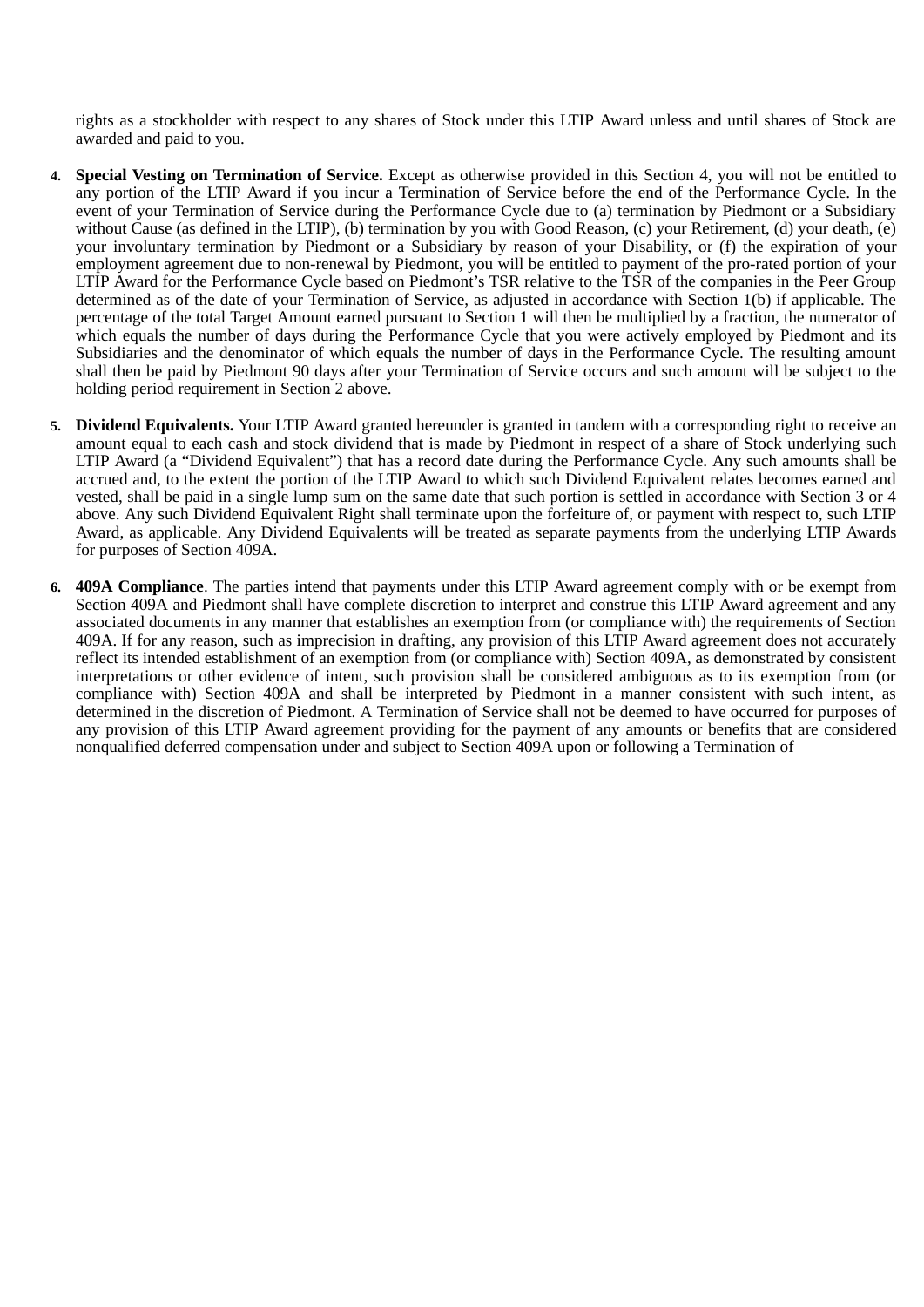Service unless such termination is also a "separation from service" within the meaning of Section 409A from Piedmont, and, for purposes of any such provision of this LTIP Award agreement, references to a "Termination of Service," "termination," "termination of employment" or like terms shall mean a "separation from service." The determination of whether and when a separation from service has occurred for proposes of this LTIP Award agreement shall be made in accordance with the presumptions set forth in Section 1.409A-1(h) of the Treasury Regulations. Any provision of this LTIP Award agreement to the contrary notwithstanding, if at the time of the your separation from service, Piedmont determines that you are a "specified employee," within the meaning of Section 409A, then, to the extent any payment that you are entitled to under this LTIP Award agreement on account of your separation from service would be considered nonqualified deferred compensation under and subject to Section 409A, such payment shall be paid at the date which is the earlier of (i) six (6) months and one day after your separation from service from Piedmont and (ii) the date of your death (the "Delay Period"). Upon the expiration of the Delay Period, all payments delayed pursuant to this Section 6 shall be paid to you in a lump-sum. Piedmont makes no representation or warranty and shall have no liability to you or any other person if any payments under this LTIP Award agreement are determined to constitute deferred compensation subject to Section 409A, but do not satisfy an exemption from, or the conditions of, Section 409A.

- **7. Forfeiture.** Except for as otherwise provided in Section 4, if you incur a Termination of Service at any time prior to the end of the Performance Cycle voluntarily or upon a termination by Piedmont or a Subsidiary for Cause (as defined in the LTIP), then you will forfeit your right to receive any cash or shares of Stock pursuant to this LTIP Award.
- **8. LTIP and Plan.** The percentage of your LTIP Award earned and settlement of your earned LTIP Award (if any) are governed by this LTIP Award agreement and the LTIP. All provisions of your LTIP Award are subject to the terms and conditions set forth in the LTIP and the Plan, which are hereby incorporated into this LTIP Award agreement by this reference. To the extent the terms of this LTIP Award agreement are inconsistent with or modify, amend of supplement any provisions of the LTIP, the terms of the LTIP will have precedence over this LTIP Award agreement.
- **9. Unfunded Promise**. The LTIP Award constitutes a contingent and unsecured promise of Piedmont and you have only the rights of a general unsecured creditor of Piedmont, including, but not limited to, any rights in respect of settlement of your LTIP Award. You will not be a stockholder with respect to the shares of Stock corresponding to your LTIP Award unless and until your LTIP Award is settled in shares of Stock.
- **10. Nontransferable**. No rights under this LTIP Award agreement shall be transferable by you, except as provided in Section 12 of the Plan.
- **11. Other Laws**. Piedmont shall have the right to refuse to transfer shares of Stock subject to this LTIP Award to you if Piedmont acting in its absolute discretion determines that the transfer of such shares is (in the opinion of the Piedmont's legal counsel) likely to violate any applicable law or regulation.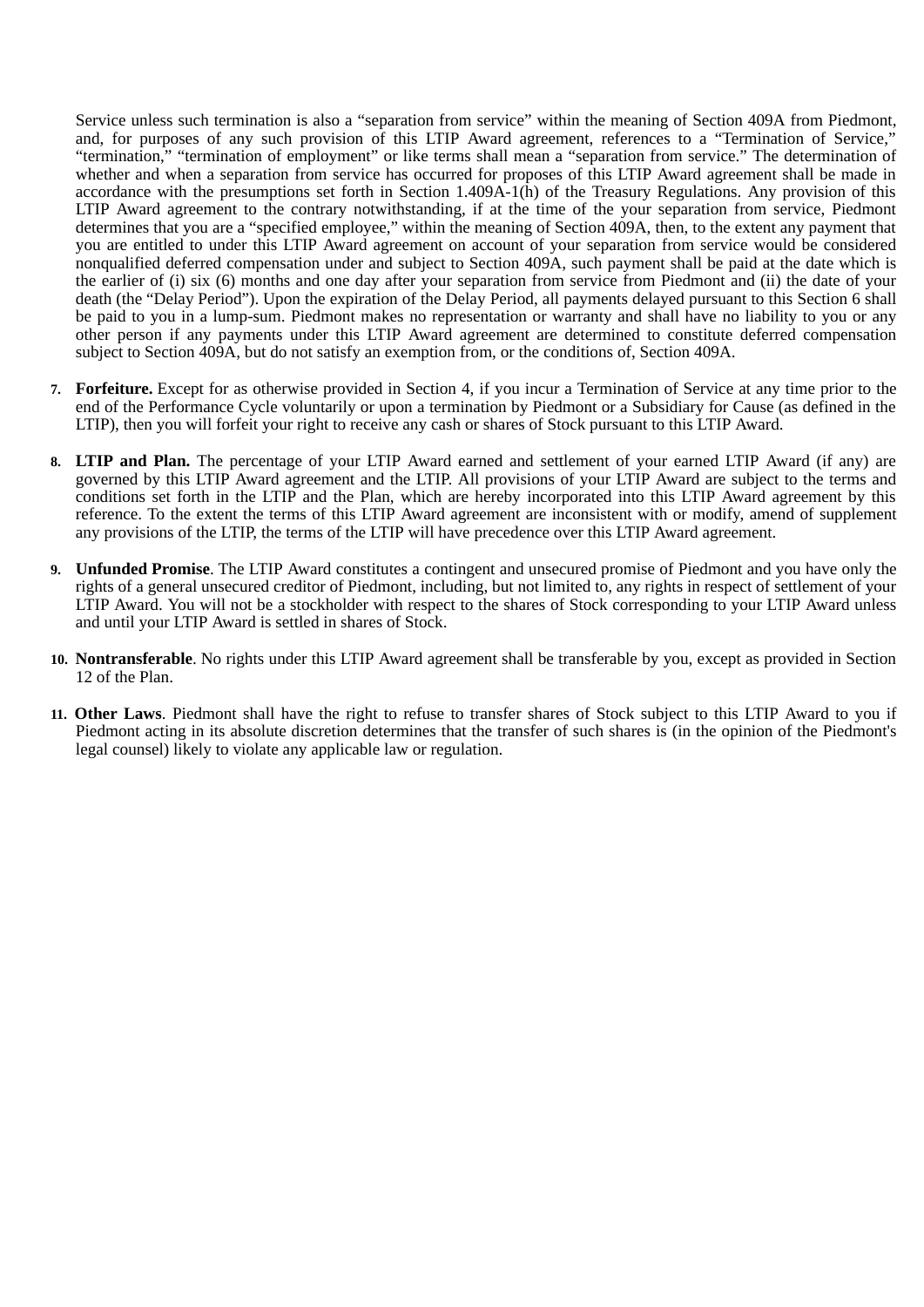- **12. No Right to Continue Employment or Service**. Neither the Plan, the LTIP, this LTIP Award agreement, nor any related material shall give you the right to continue in the employment or other service of Piedmont or a Subsidiary or shall adversely affect the right which Piedmont or any Subsidiary has under applicable law to terminate your employment or service with or without cause at any time.
- **13. Governing Law**. This LTIP Award agreement shall be governed by the laws of the State of Maryland, applied without regard to conflicts of law principles.
- **14. Binding Effect**. This LTIP Award agreement shall be binding upon Piedmont and you and your respective heirs, executors, administrators, and successors.
- **15. Headings and Sections**. The headings contained in this LTIP Award agreement are for reference purposes only and shall not affect in any way the meaning or interpretation of this LTIP Award agreement.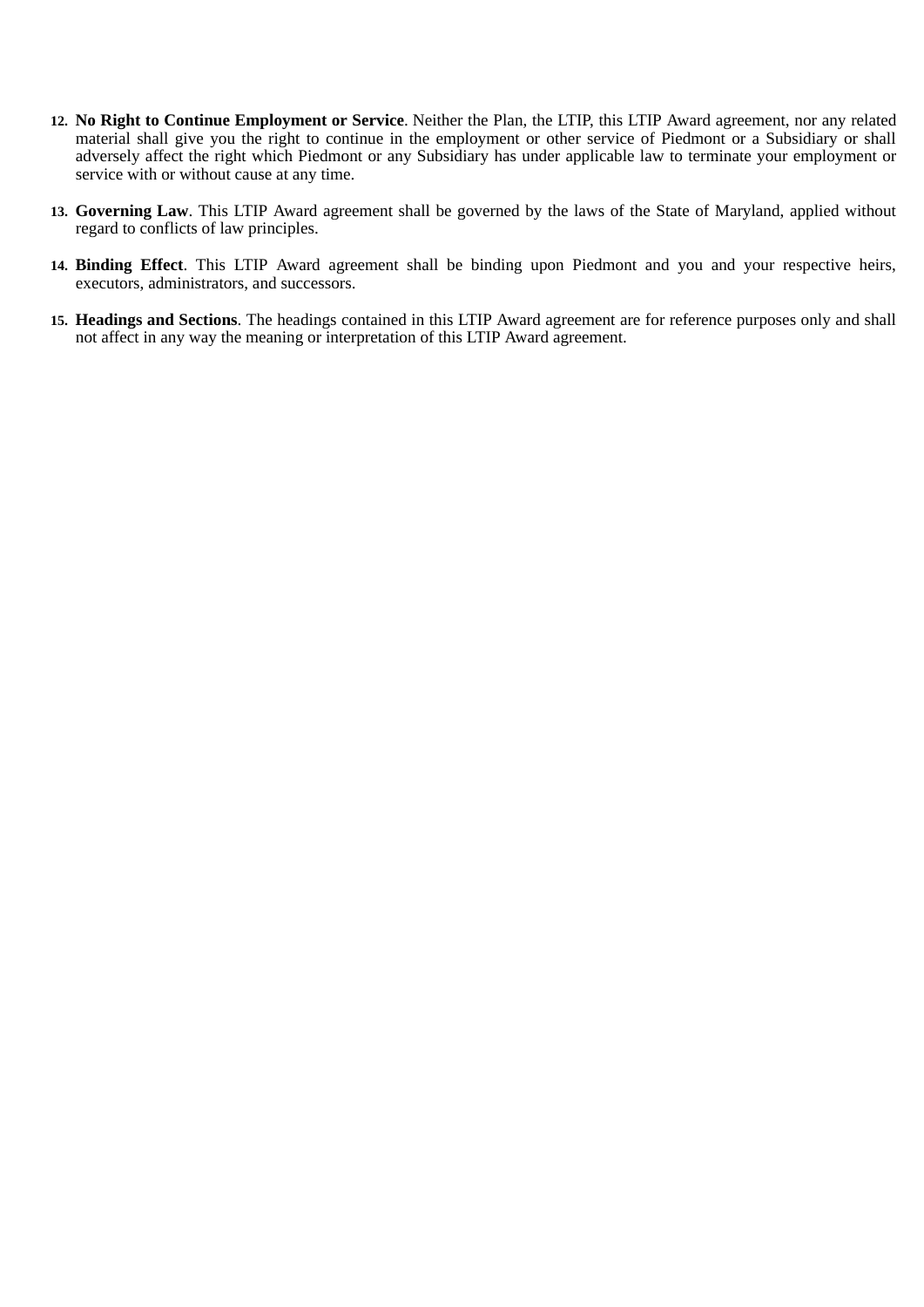If you agree to the foregoing terms and conditions, please execute both copies of this LTIP Award agreement and return one such executed original copy to Piedmont.

Sincerely,

Piedmont Office Realty Trust, Inc.

By: \_\_\_\_\_\_\_\_\_\_\_\_\_\_\_\_\_\_\_\_\_\_\_\_\_

Name: C. Brent Smith Title: President & CEO Date:

I hereby accept the LTIP Award described in this LTIP Award agreement in accordance with the terms and conditions set forth herein and, in the Plan, and LTIP.

Signature: \_\_\_\_\_\_\_\_\_\_\_\_\_\_\_\_\_\_\_\_\_

Name: «First and Last Name»

Date: \_\_\_\_\_\_\_\_\_\_\_\_\_\_\_\_\_\_\_\_\_\_\_\_\_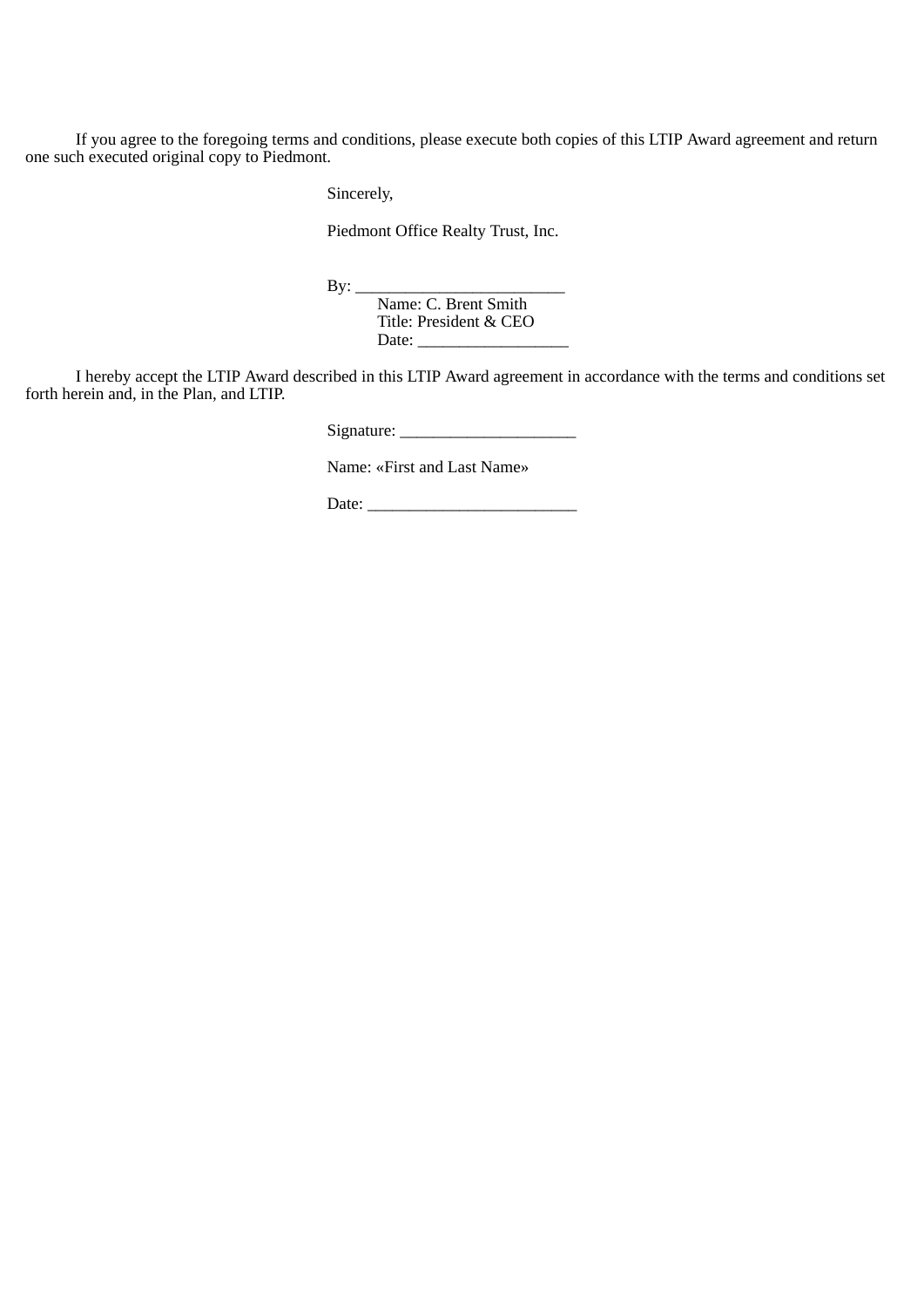## **EXHIBIT 31.1 PRINCIPAL EXECUTIVE OFFICER CERTIFICATION PURSUANT TO SECTION 302 OF THE SARBANES-OXLEY ACT OF 2002**

#### <span id="page-54-0"></span>I, C. Brent Smith, certify that:

- 1. I have reviewed this Form 10-Q for the quarter ended March 31, 2022 of Piedmont Office Realty Trust, Inc.;
- 2. Based on my knowledge, this report does not contain any untrue statement of a material fact or omit to state a material fact necessary to make the statements made, in light of the circumstances under which such statements were made, not misleading with respect to the period covered by this report;
- 3. Based on my knowledge, the financial statements, and other financial information included in this report, fairly present in all material respects the financial condition, results of operations and cash flows of the registrant as of, and for, the periods presented in this report;
- 4. The registrant's other certifying officer and I are responsible for establishing and maintaining disclosure controls and procedures (as defined in Exchange Act Rules 13a-15(e) and 15d-15(e)) and internal control over financial reporting (as defined in Exchange Act Rules 13a-15(f) and 15d-15(f)) for the registrant and have:
	- a) Designed such disclosure controls and procedures, or caused such disclosure controls and procedures to be designed under our supervision, to ensure that material information relating to the registrant, including its consolidated subsidiaries, is made known to us by others within those entities, particularly during the period in which this report is being prepared;
	- b) Designed such internal control over financial reporting, or caused such internal control over financial reporting to be designed under our supervision, to provide reasonable assurance regarding the reliability of financial reporting and the preparation of financial statements for external purposes in accordance with generally accepted accounting principles;
	- c) Evaluated the effectiveness of the registrant's disclosure controls and procedures and presented in this report our conclusions about the effectiveness of the disclosure controls and procedures, as of the end of the period covered by this report based on such evaluation; and
	- d) Disclosed in this report any change in the registrant's internal control over financial reporting that occurred during the registrant's most recent fiscal quarter (the registrant's fourth fiscal quarter in the case of an annual report) that has materially affected, or is reasonably likely to materially affect, the registrant's internal control over financial reporting; and
- 5. The registrant's other certifying officer and I have disclosed, based on our most recent evaluation of internal control over financial reporting, to the registrant's auditors and the audit committee of the registrant's board of directors (or persons performing the equivalent functions):
	- a) All significant deficiencies and material weaknesses in the design or operation of internal control over financial reporting which are reasonably likely to adversely affect the registrant's ability to record, process, summarize and report financial information; and
	- b) Any fraud, whether or not material, that involves management or other employees who have a significant role in the registrant's internal control over financial reporting.

Dated: April 27, 2022

By: /s/ C. Brent Smith

**C. Brent Smith Principal Executive Officer**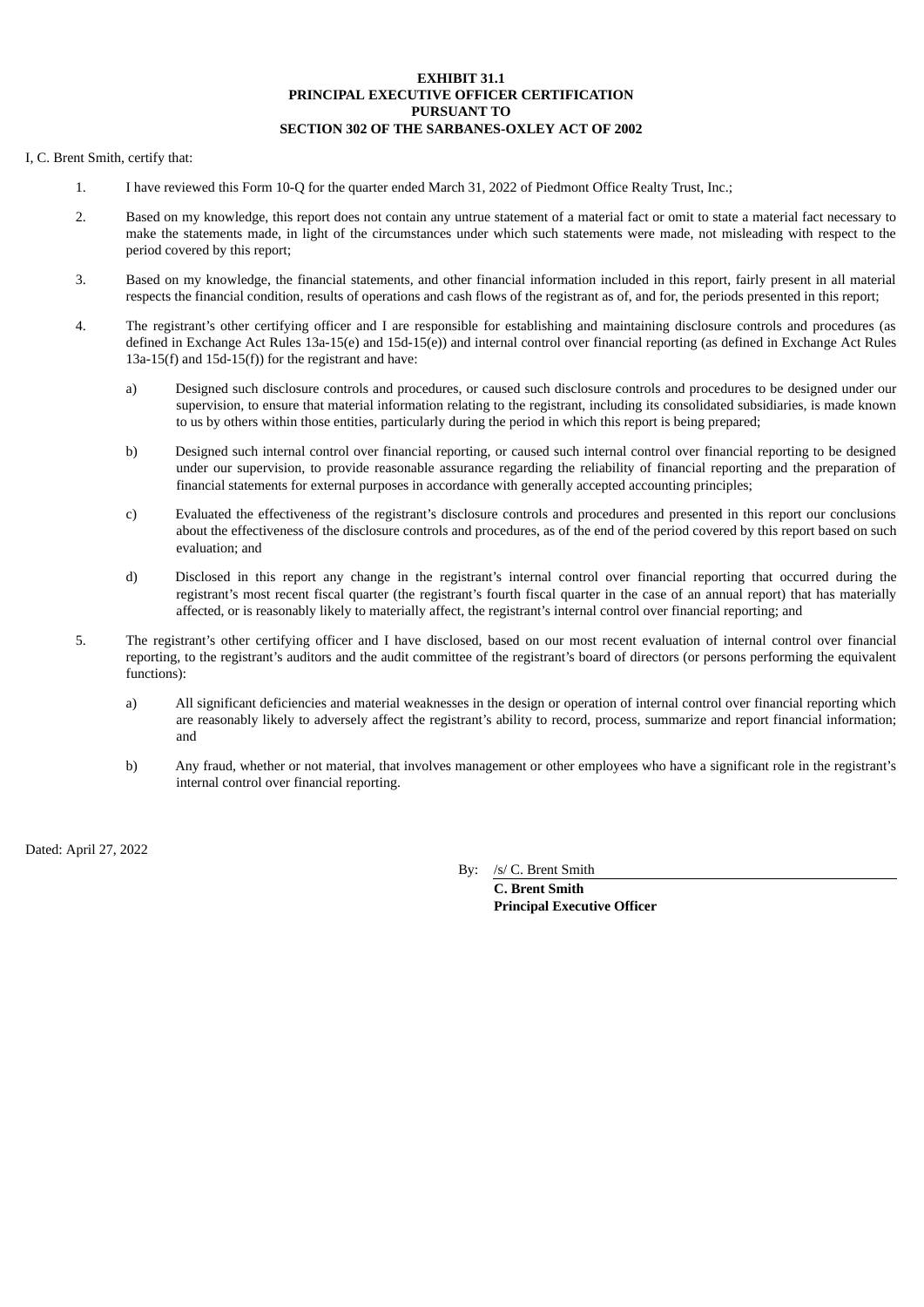## **EXHIBIT 31.2 PRINCIPAL FINANCIAL OFFICER CERTIFICATION PURSUANT TO SECTION 302 OF THE SARBANES-OXLEY ACT OF 2002**

#### <span id="page-55-0"></span>I, Robert E. Bowers, certify that:

- 1. I have reviewed this Form 10-Q for the quarter ended March 31, 2022 of Piedmont Office Realty Trust, Inc.;
- 2. Based on my knowledge, this report does not contain any untrue statement of a material fact or omit to state a material fact necessary to make the statements made, in light of the circumstances under which such statements were made, not misleading with respect to the period covered by this report;
- 3. Based on my knowledge, the financial statements, and other financial information included in this report, fairly present in all material respects the financial condition, results of operations and cash flows of the registrant as of, and for, the periods presented in this report;
- 4. The registrant's other certifying officer and I are responsible for establishing and maintaining disclosure controls and procedures (as defined in Exchange Act Rules 13a-15(e) and 15d-15(e)) and internal control over financial reporting (as defined in Exchange Act Rules 13a-15(f) and 15d-15(f)) for the registrant and have:
	- a) Designed such disclosure controls and procedures, or caused such disclosure controls and procedures to be designed under our supervision, to ensure that material information relating to the registrant, including its consolidated subsidiaries, is made known to us by others within those entities, particularly during the period in which this report is being prepared;
	- b) Designed such internal control over financial reporting, or caused such internal control over financial reporting to be designed under our supervision, to provide reasonable assurance regarding the reliability of financial reporting and the preparation of financial statements for external purposes in accordance with generally accepted accounting principles;
	- c) Evaluated the effectiveness of the registrant's disclosure controls and procedures and presented in this report our conclusions about the effectiveness of the disclosure controls and procedures, as of the end of the period covered by this report based on such evaluation; and
	- d) Disclosed in this report any change in the registrant's internal control over financial reporting that occurred during the registrant's most recent fiscal quarter (the registrant's fourth fiscal quarter in the case of an annual report) that has materially affected, or is reasonably likely to materially affect, the registrant's internal control over financial reporting; and
- 5. The registrant's other certifying officer and I have disclosed, based on our most recent evaluation of internal control over financial reporting, to the registrant's auditors and the audit committee of the registrant's board of directors (or persons performing the equivalent functions):
	- a) All significant deficiencies and material weaknesses in the design or operation of internal control over financial reporting which are reasonably likely to adversely affect the registrant's ability to record, process, summarize and report financial information; and
	- b) Any fraud, whether or not material, that involves management or other employees who have a significant role in the registrant's internal control over financial reporting.

Dated: April 27, 2022

By: /s/ Robert E. Bowers

**Robert E. Bowers Principal Financial Officer**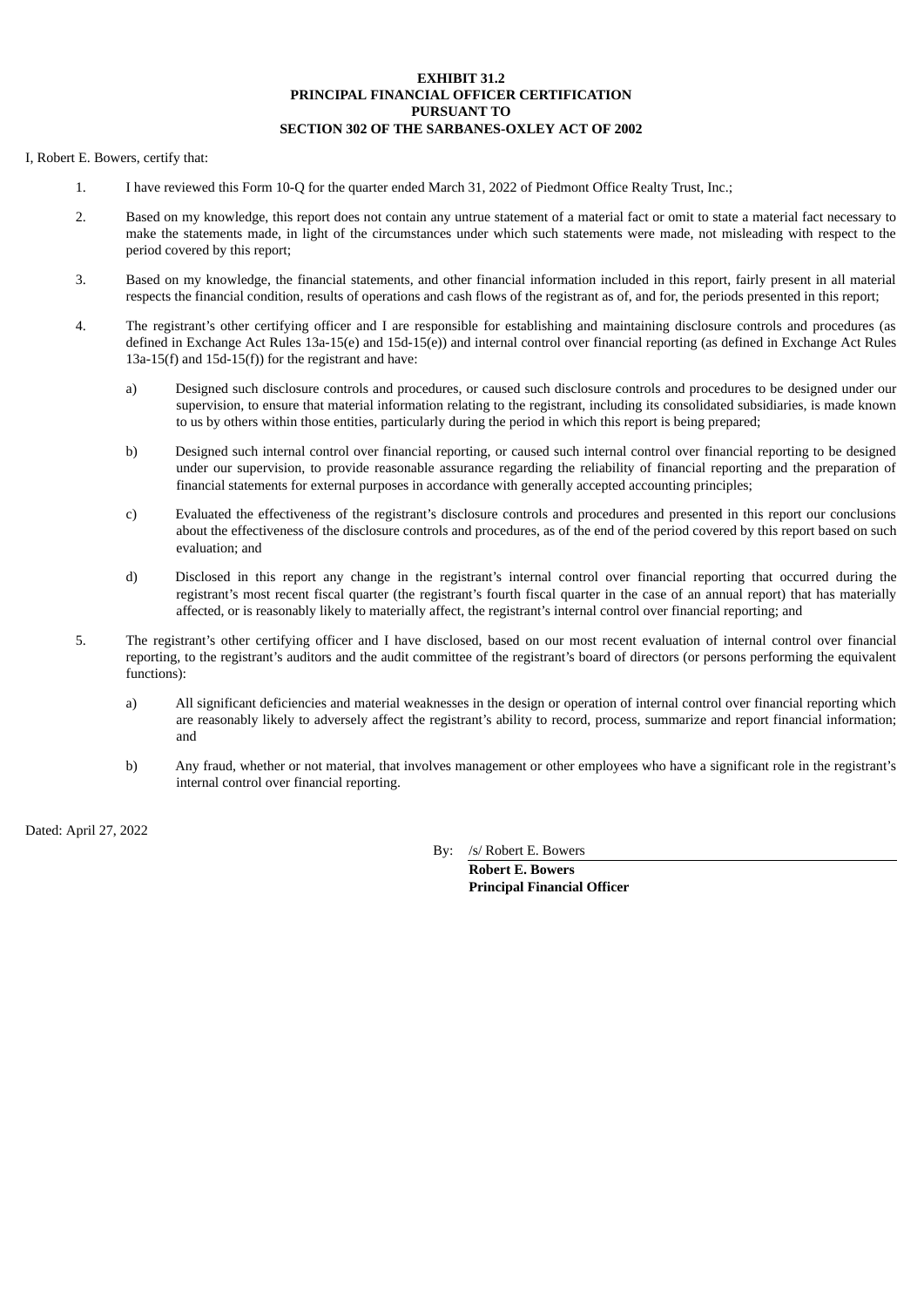## **EXHIBIT 32.1 CERTIFICATION OF CHIEF EXECUTIVE OFFICER PURSUANT TO SECTION 906 OF THE SARBANES-OXLEY ACT OF 2002 (18 U.S.C. 1350)**

<span id="page-56-0"></span>In connection with the Report of Piedmont Office Realty Trust, Inc. (the "Registrant") on Form 10-Q for the quarter ended March 31, 2022, as filed with the Securities and Exchange Commission (the "Report"), the undersigned, C. Brent Smith, Chief Executive Officer of the Registrant, hereby certifies, pursuant to 18 U.S.C. §1350, as adopted pursuant to §906 of the Sarbanes-Oxley Act of 2002, that, to the best of my knowledge and belief:

- (1) The Report fully complies with the requirements of Section 13(a) or 15(d) of the Securities Exchange Act of 1934; and
- (2) The information contained in the Report fairly presents, in all material respects, the financial condition and results of operations of the Registrant.

By: /s/ C. Brent Smith

**C. Brent Smith Chief Executive Officer April 27, 2022**